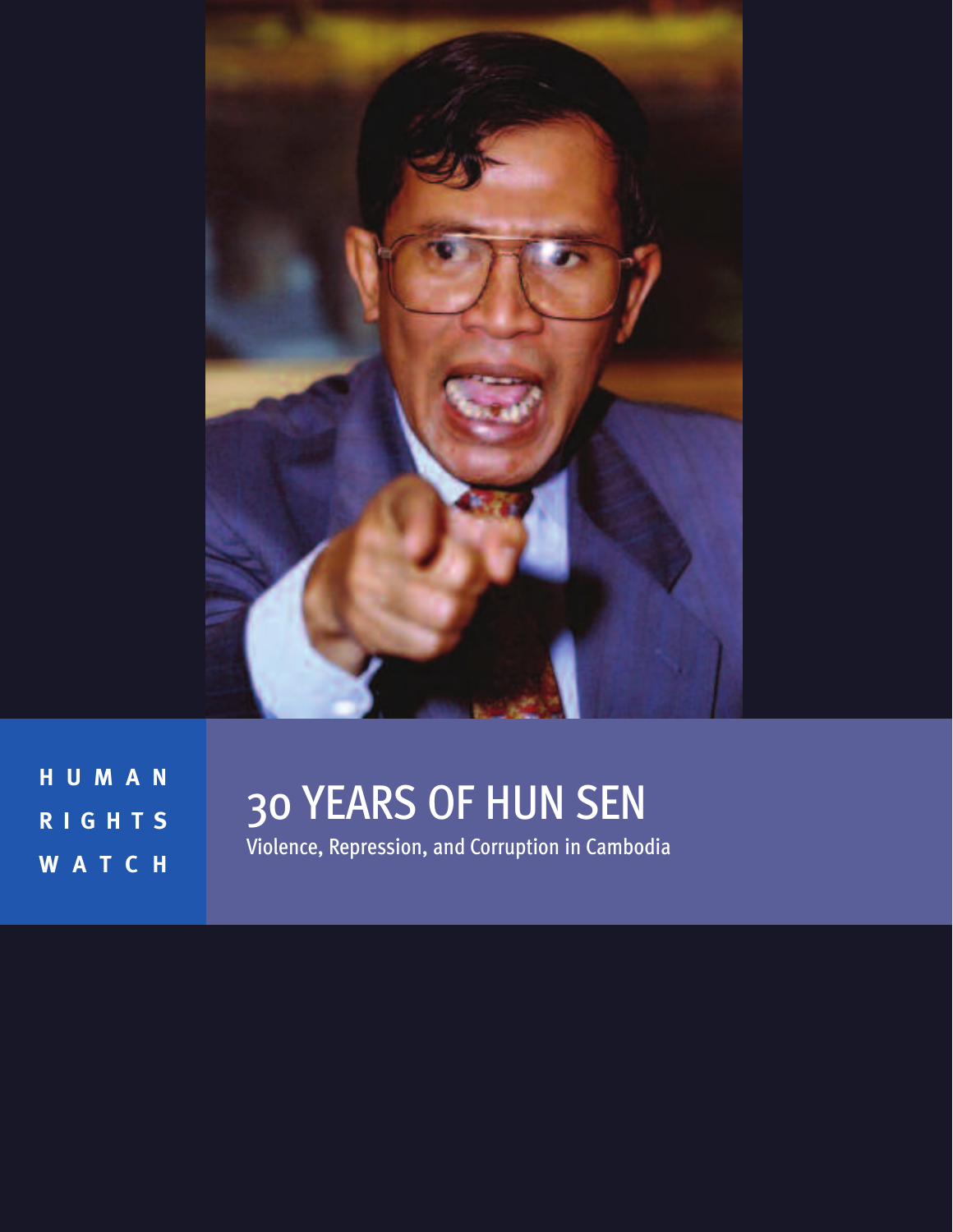

# **30 Years of Hun Sen**

# Violence, Repression, and Corruption in Cambodia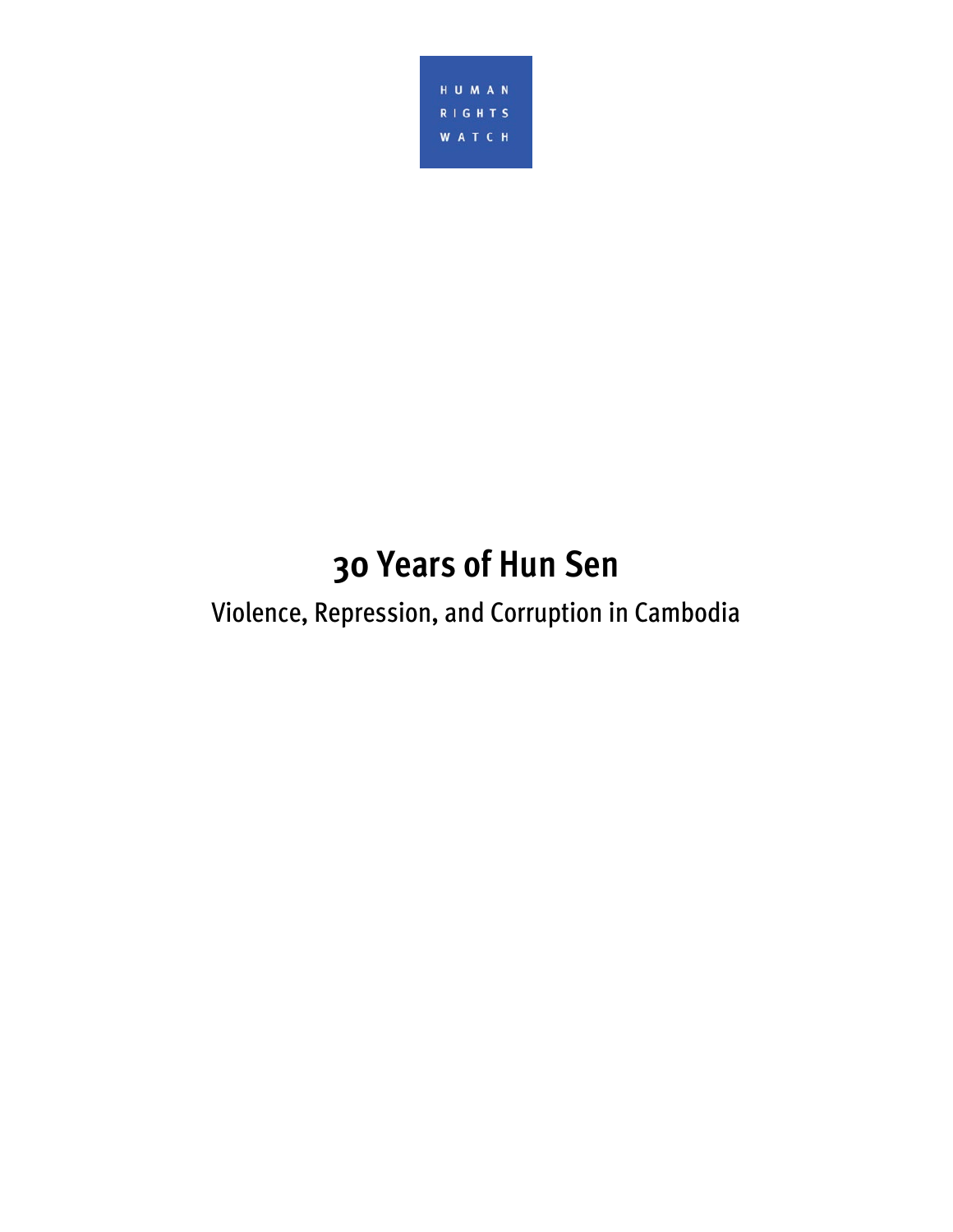Copyright © 2015 Human Rights Watch All rights reserved. Printed in the United States of America ISBN: 978-1-6231-32248 Cover design by Rafael Jimenez

Human Rights Watch defends the rights of people worldwide. We scrupulously investigate abuses, expose the facts widely, and pressure those with power to respect rights and secure justice. Human Rights Watch is an independent, international organization that works as part of a vibrant movement to uphold human dignity and advance the cause of human rights for all.

Human Rights Watch is an international organization with staff in more than 40 countries, and offices in Amsterdam, Beirut, Berlin, Brussels, Chicago, Geneva, Goma, Johannesburg, London, Los Angeles, Moscow, Nairobi, New York, Paris, San Francisco, Sydney, Tokyo, Toronto, Tunis, Washington DC, and Zurich.

For more information, please visit our website: http://www.hrw.org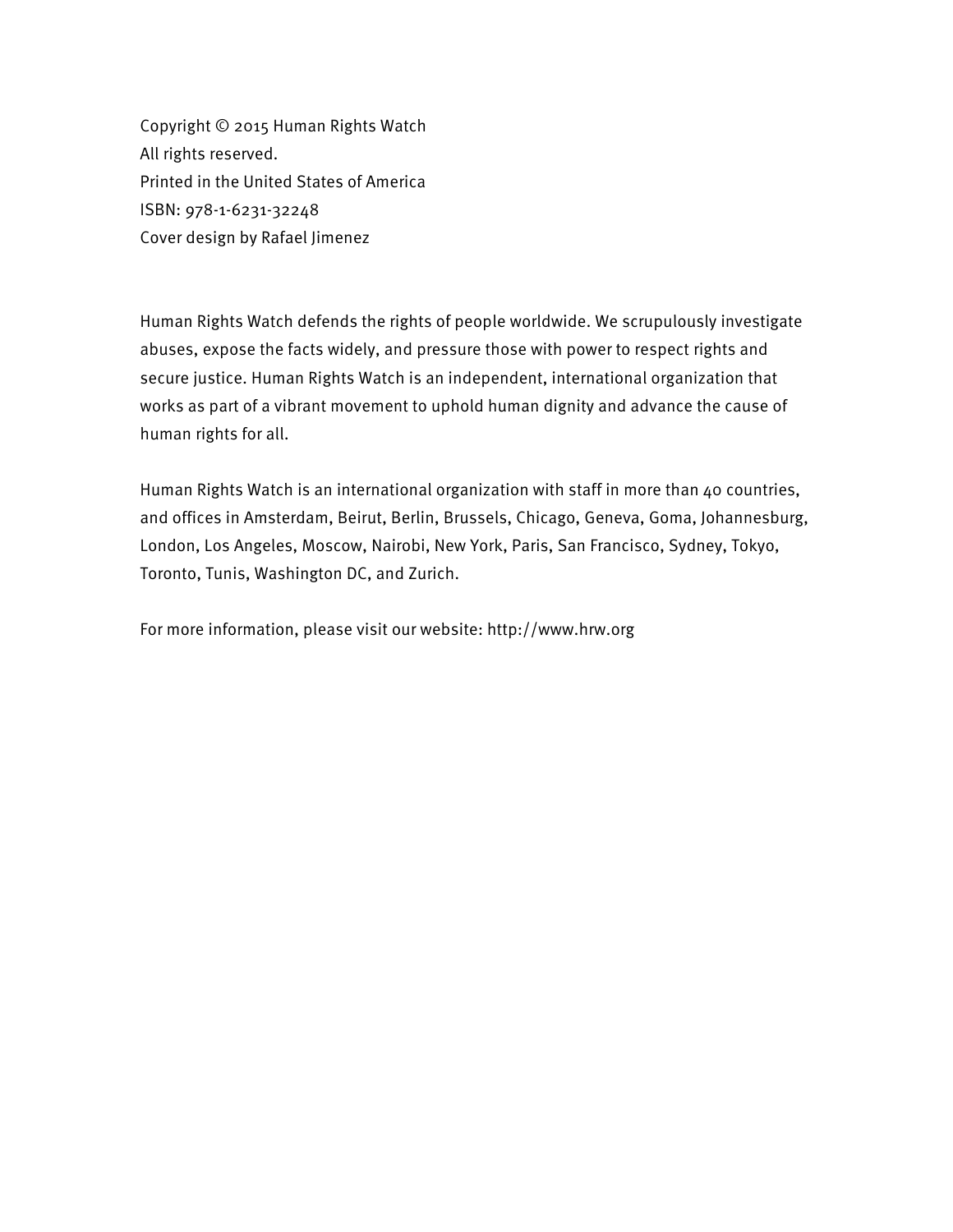

**JANUARY 2015 978-1-6231-32248** 

# **30 Years of Hun Sen**

Violence, Repression, and Corruption in Cambodia

| The Changed Military Situation after Sihanouk Was Deposed in March 1970 8           |
|-------------------------------------------------------------------------------------|
|                                                                                     |
|                                                                                     |
|                                                                                     |
|                                                                                     |
|                                                                                     |
| V. Hun Sen and Death Squads During the UN Peacekeeping Mission in 1992-93 30        |
| VI. Hun Sen and the Grenade Attack on an Opposition Party Rally, March 30, 1997  37 |
|                                                                                     |
|                                                                                     |
|                                                                                     |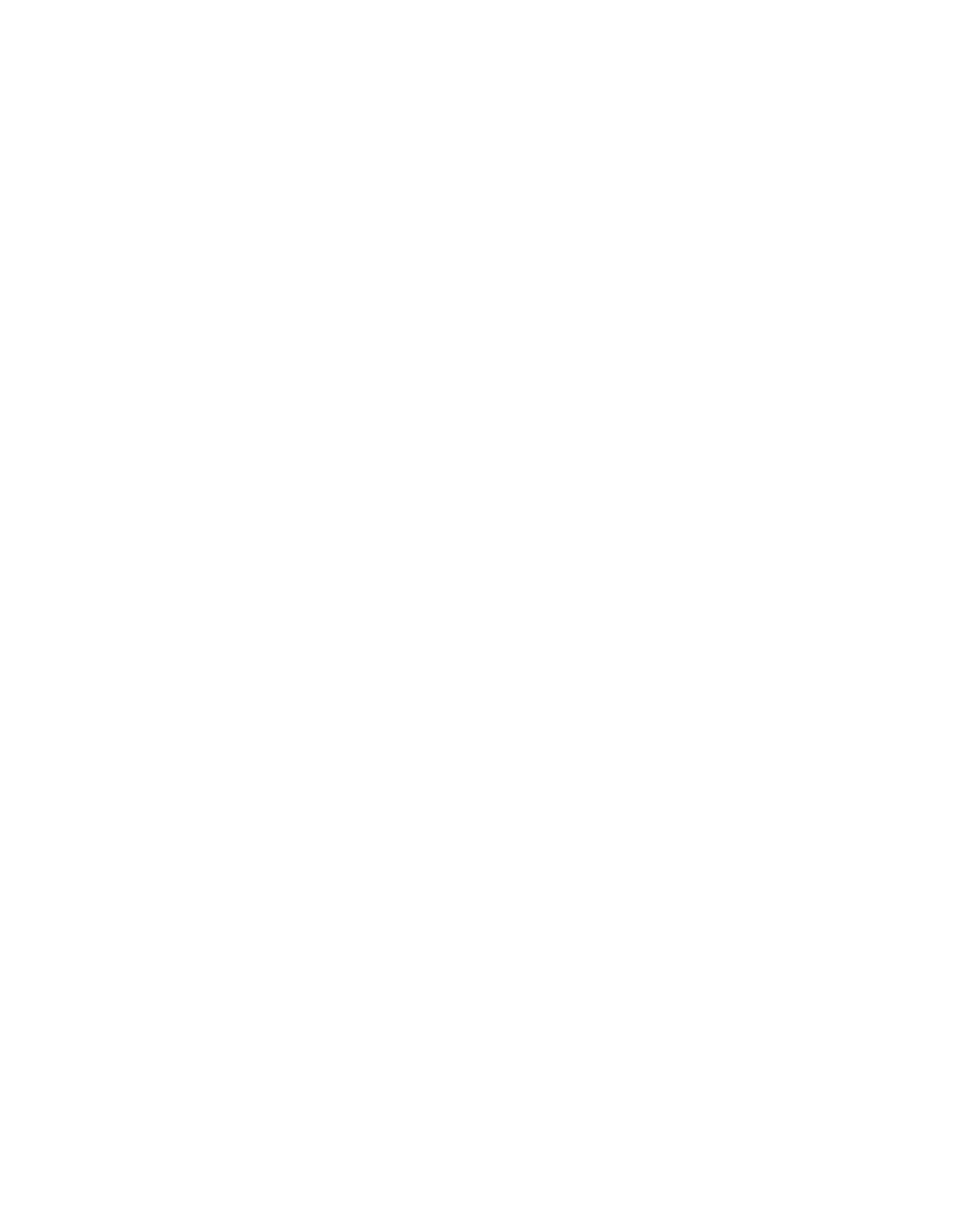## **Map**



© Human Rights Watch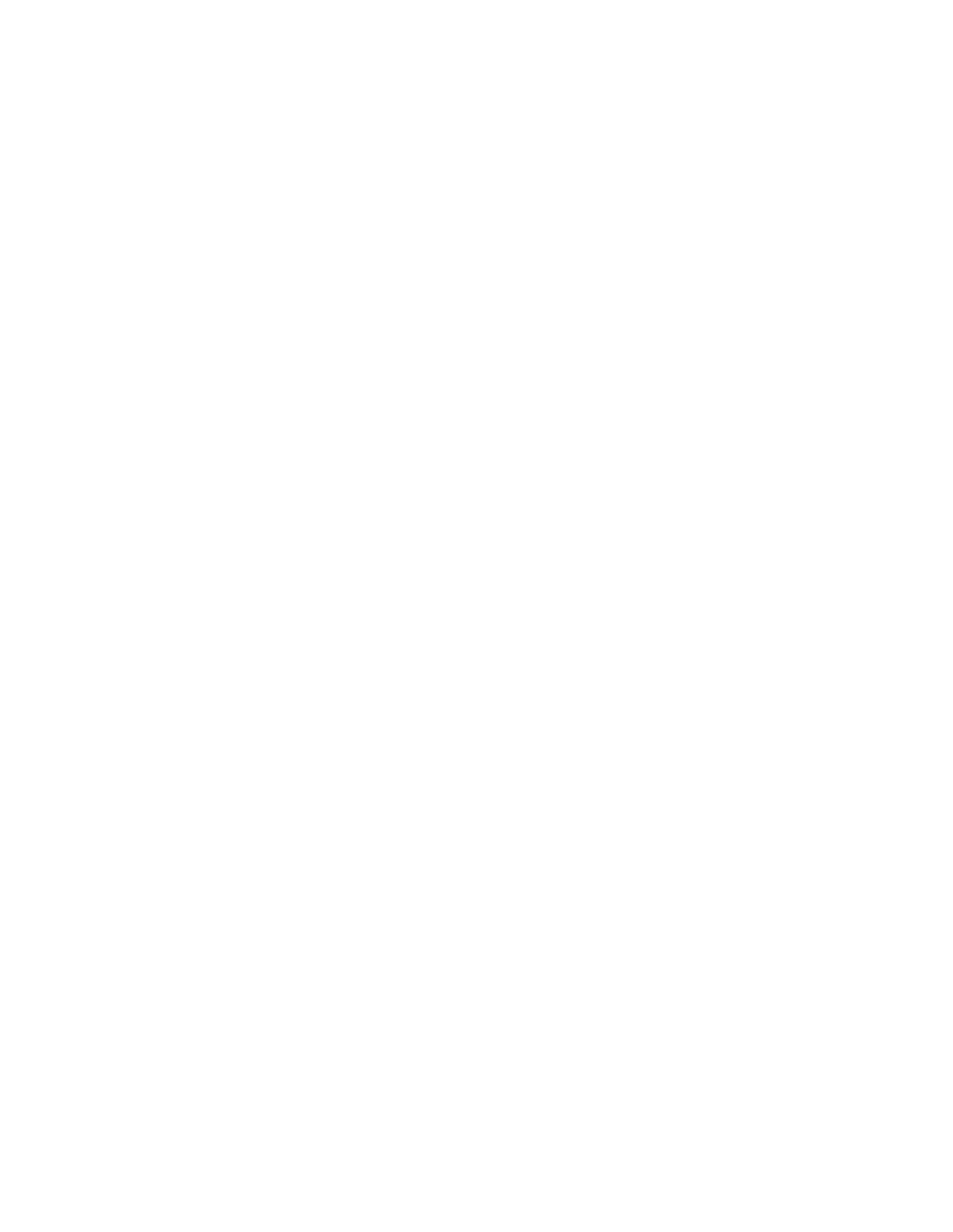### **Summary**

I not only weaken the opposition, I'm going to make them dead ... and if anyone is strong enough to try to hold a demonstration, I will beat all those dogs and put them in a cage.

—Hun Sen, January 20, 2011, responding to the suggestion that he should be worried about the overthrow of a dictator in Tunisia at the time of the "Arab Spring."

On January 14, 2015, Hun Sen will have served as prime minister of Cambodia for 30 years. He joins an exclusive club of men now in power who, through politically motivated violence, control of the security forces, manipulated elections, massive corruption, and the tacit support of foreign powers, have been able to remain in power well beyond the time any leader in a genuinely democratic political system has ever served. Hun Sen ranks as the sixth longest-serving political leader in the world today.

Hun Sen has proven to be an extremely durable politician. Now just 62-years-old, he was the world's youngest foreign minister at age 26 after Vietnam invaded Cambodia in 1979 and ejected the Khmer Rouge from power. When the then prime minister died in office, Vietnam appointed Hun Sen, who had proved himself intelligent, hard-working, ambitious, and willing to take orders from Hanoi.

Some viewed Hun Sen in a sympathetic light: a young leader who worked to put his devastated country back on its feet and stood up to great powers, including China and the United States, who backed the murderous Khmer Rouge as they fought a guerrilla war from their sanctuary in Thailand. Because the country was largely cut off from the outside world throughout the 1980s and little was known about its internal workings, when Cambodia signed the Paris Peace Agreements in 1991 many governments and journalists assumed that, because he led the peace negotiations, Hun Sen was a moderate in his political party, holding communist hard-liners at bay.

The reality has been very different. Instead of devoting his time as prime minister to equitably improving the health, education, and standard of living of the Cambodian people, Hun Sen has been linked to a wide range of serious human rights violations: extrajudicial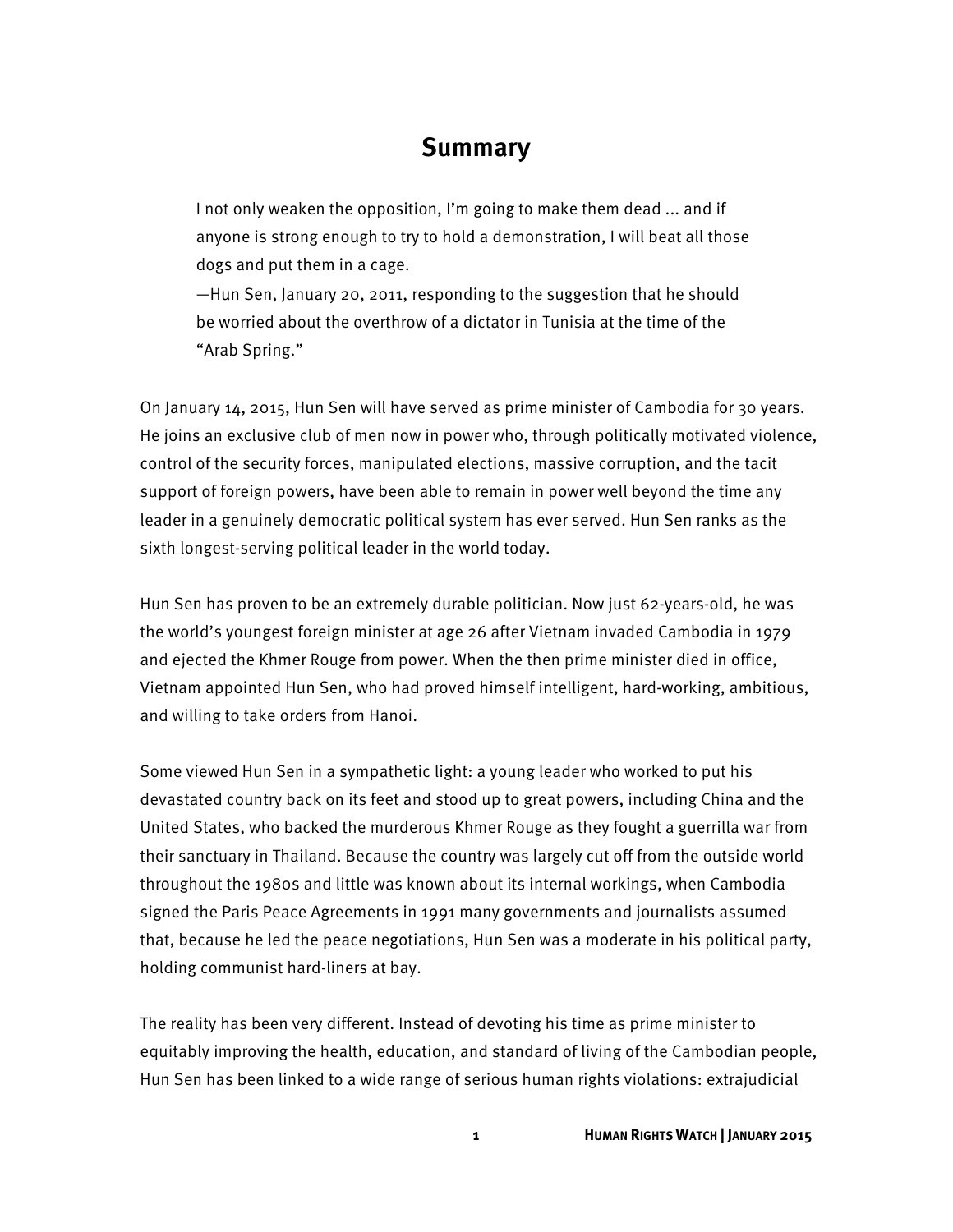killings, torture, arbitrary arrests, summary trials, censorship, bans on assembly and association, and a national network of spies and informers intended to frighten and intimidate the public into submission.

Hun Sen's main tactic has been the threat and use of force. During his time in power, hundreds of opposition figures, journalists, trade union leaders, and others have been killed in politically motivated attacks. Although in many cases the killers are known, in not one case has there been a credible investigation and prosecution, let alone conviction. Worse, many have been promoted: the Ministry of Defense and Ministry of Interior websites listing senior military and police officials are a veritable Who's Who of human rights abusers.

This report describes the human rights record of Hun Sen since his time as a Khmer Rouge commander during the 1970s. It is based on materials in Khmer, English, Vietnamese, and Chinese. These include official and other Cambodian documents; interviews with Cambodian officials and other Cambodians by Human Rights Watch, other nongovernmental organizations, journalists, and academics, and United Nations records, foreign government reports, and Cambodian court proceedings.

Hun Sen grew up in Kampong Cham province along the Mekong River north of the capital, Phnom Penh. Like many others, he joined the Khmer Rouge after the Cambodian military ousted Prince Norodom Sihanouk in 1970. The report describes his role as a Khmer Rouge commander in the 1970s in areas in which crimes against humanity were committed against the Muslim Cham population; documents his responsibility as prime minister for forced labor and systematic imprisonment of dissidents in the 1980s; his role in unleashing death squads during the United Nations peacekeeping operation in 1992-93; the March 1997 grenade attack involving his personal bodyguard unit on a rally led by the opposition leader, Sam Rainsy, in which 16 people died and more than 150 were injured; and his bloody coup of July 5-6, 1997 and its aftermath, in which more than 100 mostly royalist opposition party members were summarily executed. The report also illustrates the repression and corruption of the past decade during which political and social activists, trade union leaders, and journalists have been killed in connection with their opposition to policies and practices of Hun Sen's ruling Cambodian People's Party.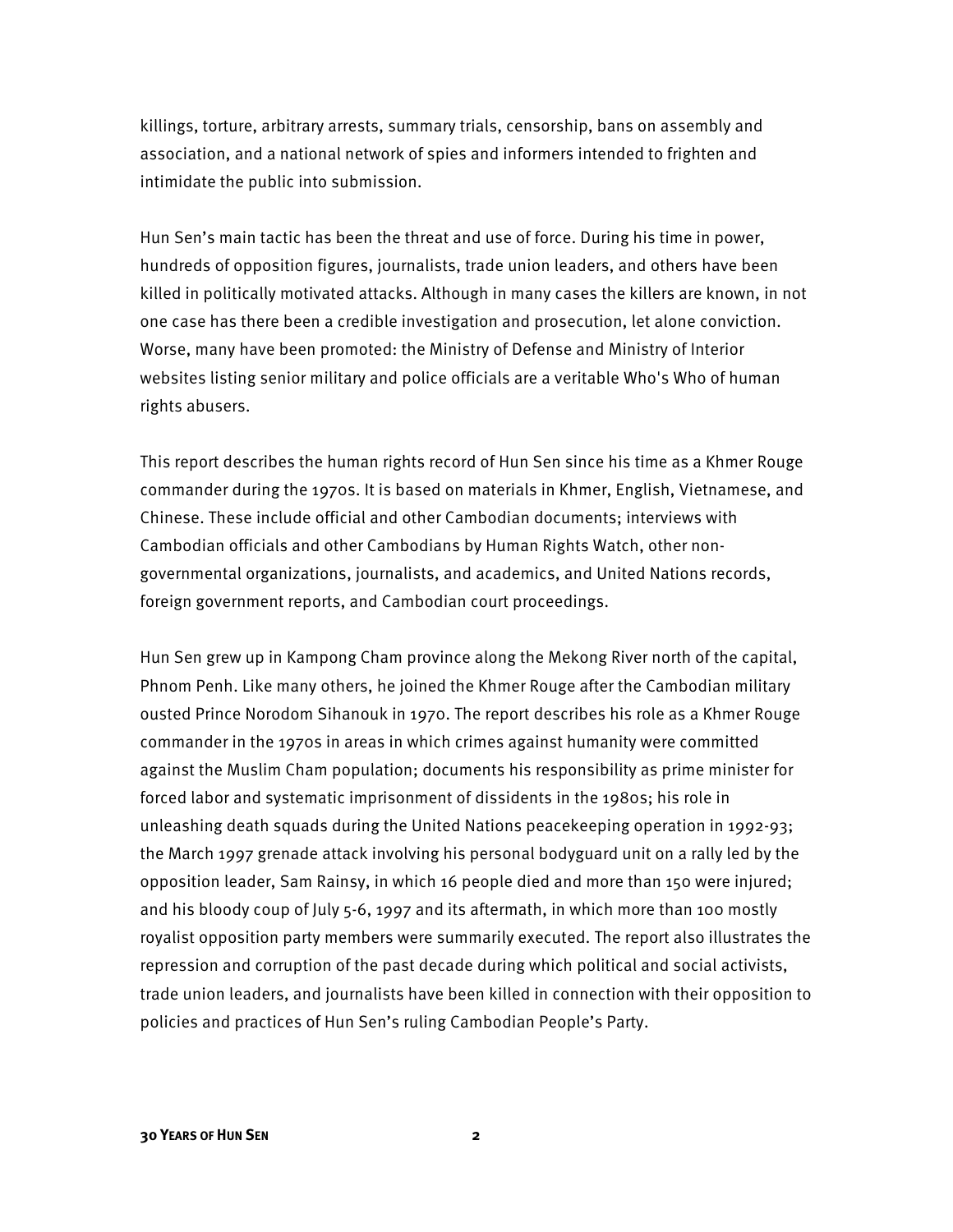The report also explains how Hun Sen has obstructed justice for international crimes perpetrated in 1975-1979 by the Khmer Rouge, relying on his control of a Cambodian judiciary that also ensures continuing impunity for abuses in the present. Finally, it provides an overview of widespread land-grabbing affecting the urban and rural poor that has adversely affected hundreds of thousands of Cambodians and helped to enrich Hun Sen, other officials, and his cronies. A decade ago, in 2005, James Wolfensohn, then the World Bank president, said that Cambodia faced three major challenges: "corruption, corruption, corruption," yet the problem remains rampant. Hun Sen is reported to be worth hundreds of million dollars, although he has worked only for the Cambodian government since 1979.

Hun Sen has repeatedly shown disdain for the 1993 Cambodian Constitution, which requires respect for basic rights, an independent judiciary, separation of powers, and executive accountability to the legislative branch. He has also ignored Cambodia's obligations under international human rights conventions that Cambodia has ratified, including during his rule.

Perhaps most crucially for many Cambodians, Hun Sen has made it clear that he does not respect the concept of free and fair elections. When the Cambodian People's Party lost UNadministered elections in 1993, he refused to accept the results, instead threatening violence through a fake secession movement. The UN backed down. Since then, the country has endured the trauma of manipulated and sometimes violent elections every five years in which there is no evidence that the vote will be free and fair or that an electoral defeat would result in Hun Sen leaving power. With a recent spate of politically motivated arrests and convictions, Cambodia is in the process of reverting to a one-party state.

Indicative of his many years in power, Hun Sen often gives lengthy, rambling speeches on national television and radio. Long ago he began comparing himself to great Cambodian historical figures, while adopting exalted titles. His current title is *Samdech* Akka Moha Sena Pedei Techo, or "princely exalted supreme great commander of gloriously victorious troops."

Hun Sen has often described politics as a struggle to the death between him and all those who dare to defy him. On June 18, 2005, he warned political opponents whom he accused of being "rebels" that "they should prepare coffins and say their wills to their wives." This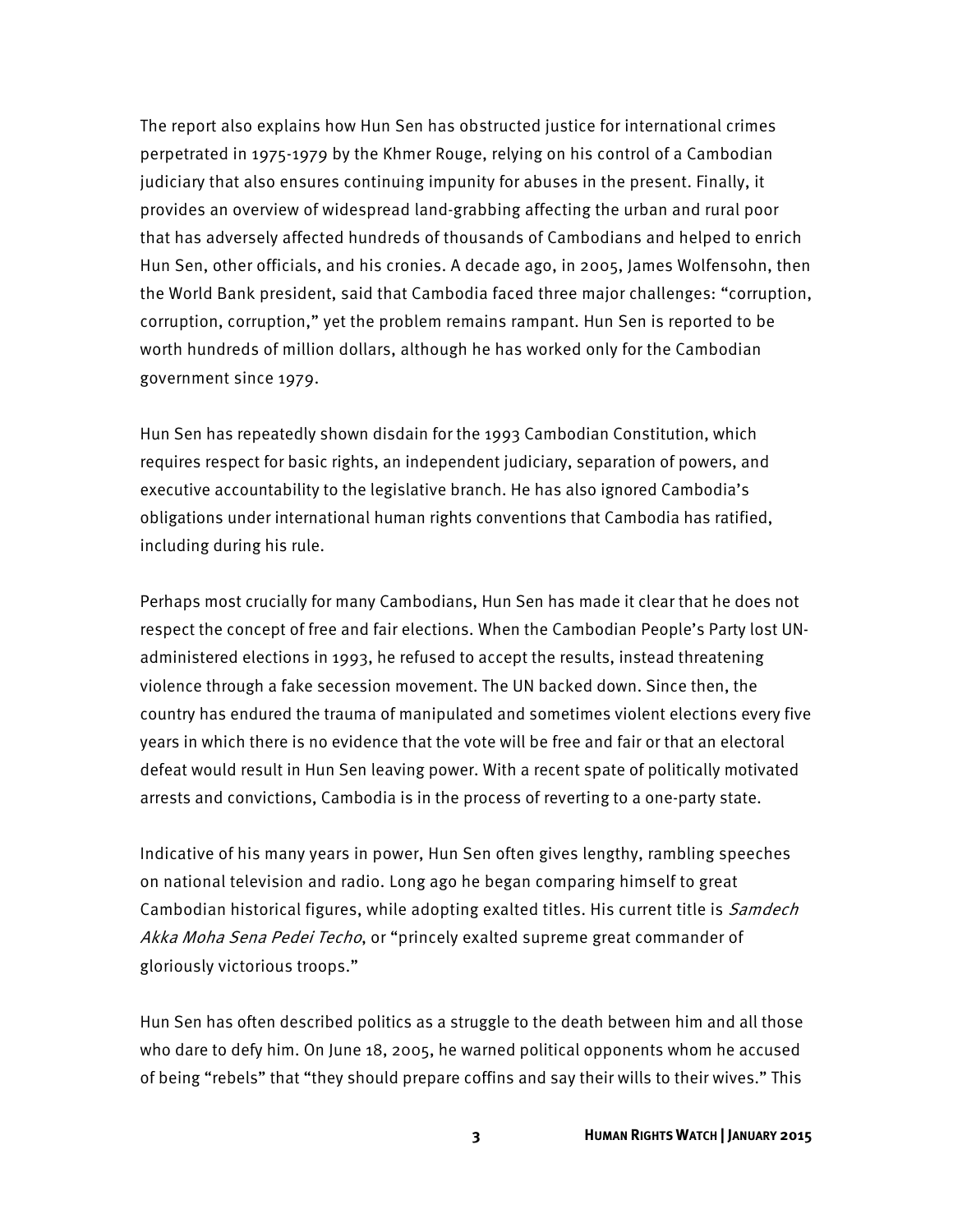occurred shortly after he declared that Cambodia's former king, Norodom Sihanouk, who abdicated to express his opposition to Hun Sen's method of governing, would be better off dead. In a speech on August 5, 2009, he mimicked the triggering of a gun while warning critics not to use the word "dictatorship" to describe his rule. Just after his Cambodian People's Party suffered major electoral setbacks in the National Assembly elections of July 28, 2013, despite systematic fraud and widespread election irregularities orchestrated by his government, he proclaimed that only "death or incapacitation to the point of being unable to work" could unseat him from the summit of power.

In recent decades, many Cambodian human rights defenders and civil society activists have risked their lives to help transform Cambodia into the rights-respecting democracy promised in the Paris Agreements and Cambodia's constitution.

For this to happen, foreign governments, donors and the UN, need to make much greater efforts to support Cambodians who struggle for free and fair elections, the rule of law, an end to corruption and land grabs, and respect for basic rights such as freedom of expression, association, and assembly. Specifically, Human Rights Watch urges donors and Cambodian officials to press for, and Cambodian officials to enact and implement major reforms so that neither Hun Sen nor any other leader in Cambodia can systematically violate human rights and democratic norms, including:

- Reforming the National Election Committee and all its subsidiary bodies to operate in an independent and impartial manner so that all future elections meet international standards as free and fair;
- Creating a professional and independent police service whose leadership is appointed by an independent police commission, which also has the power to audit the police, investigate complaints, and dismiss officers who violate a professional code of conduct;
- Creating a professional, impartial, and independent judiciary and prosecution service. Judges and prosecutors should be appointed by an independent judicial commission, which also has the power to investigate complaints and discipline judges and prosecutors who violate a professional code of conduct;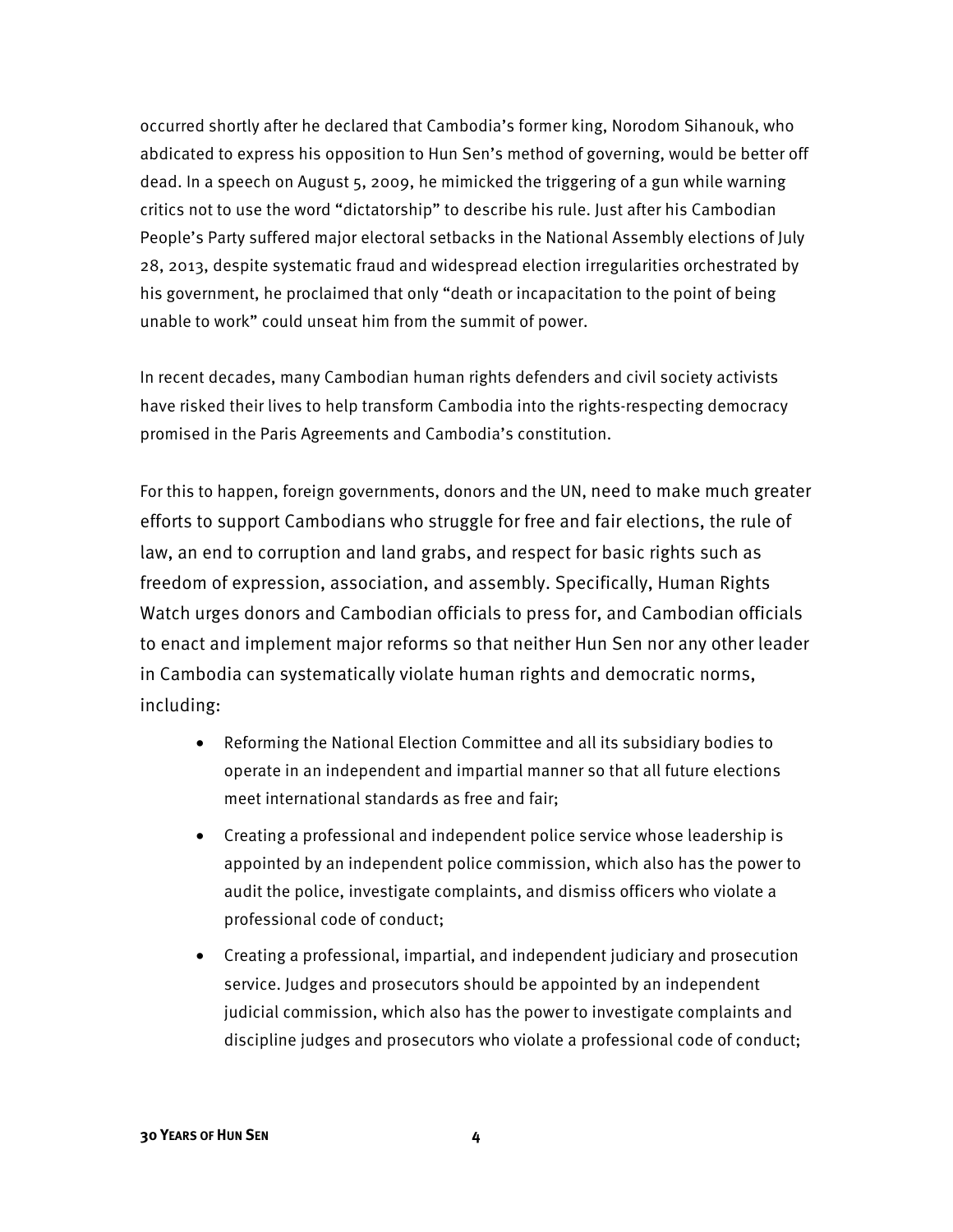- Banning senior military officers, police officials, judges, and prosecutors from holding official or unofficial positions of leadership in political parties; and
- Ensuring that authorities respond in a professional and impartial manner to allegations of human rights abuses made by victims and their families, human rights and other civil society organizations, the UN human rights office and other UN agencies, the media, and others who bring concerns to the government's attention.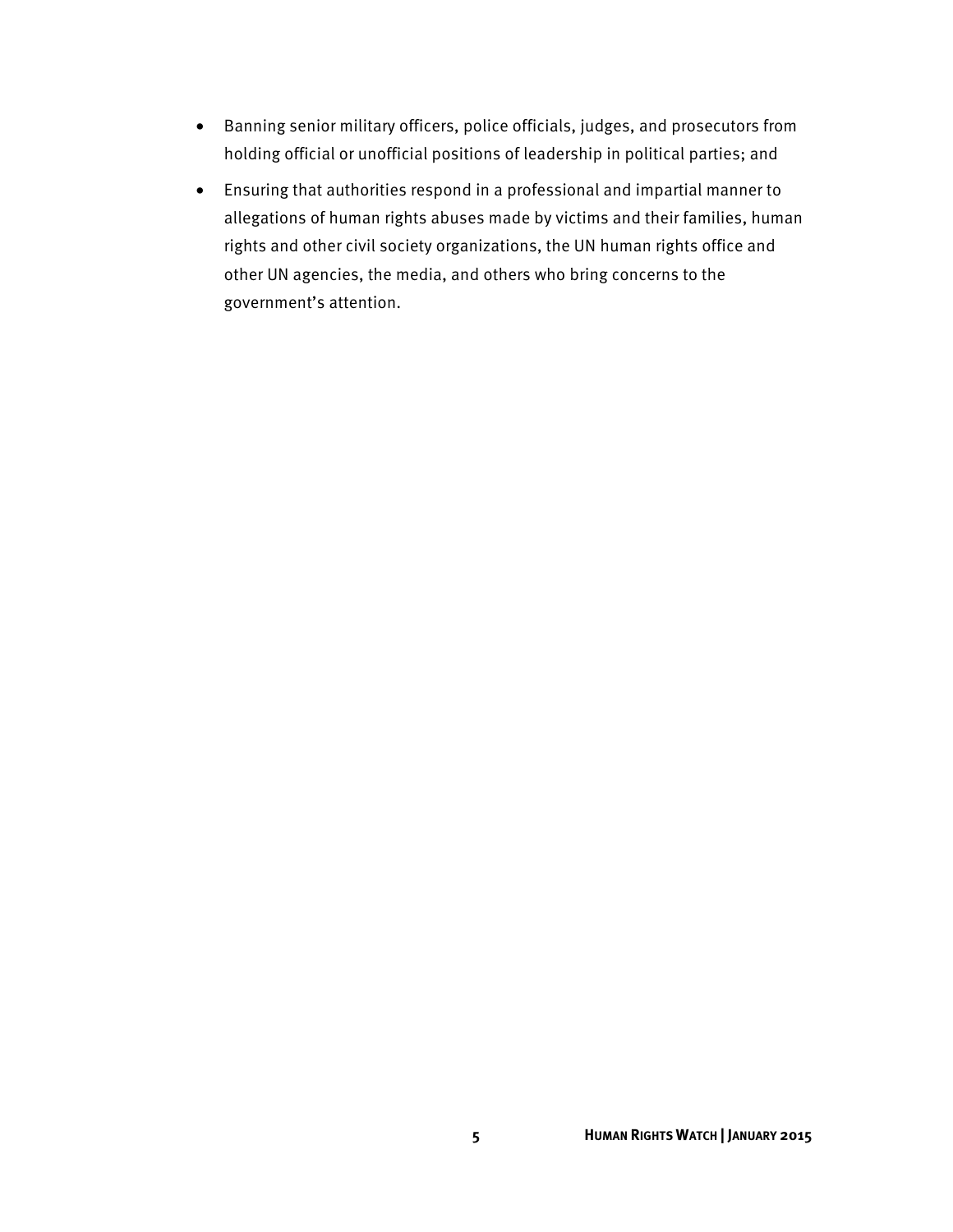## **I. Background: Hun Sen's Early Years**

Hun Sen was born on August 5, 1952, in Peam Koh Sna village in Kampong Cham province, along the north bank of the Mekong River in central Cambodia.1 His official birth name was Hun Bunnal, or Nal for short.2 He was the third of seven children, one of whom died before Hun Sen was born, while two older brothers and three younger sisters remain alive (Hun San and Hun Neng; and Hun Sengny, Hun Sinat and Hun Thoeun, respectively).3

Hun Sen's grandparents were originally well-to-do, owning 15 hectares of land abutting the Mekong River. However, over the years the Hun family was increasingly impoverished as a result of soil erosion.4 By 1945, the Kingdom of Cambodia was under Japanese World War II occupation, Hun Sen's father, Hun Neang, was a monk at Wat Ounalom in Phnom Penh. After the Japanese surrender, he joined the Khmer Issarak movement, which opposed France's attempted reimposition of colonial domination over the country and led to nine years of war.5 Hun Sen's grandmother was shortly thereafter kidnapped by a rival Khmer Issarak group, compelling the family to pay a ransom, which required selling off land and contributed to the family's impoverization. The incident turned Hun Neang against the Khmer Issarak, which he quit, instead joining the French-sponsored local militia and participating in anti-insurgent operations. In 1953, after Cambodia became partly independent from France, Hun Neang became chief of this militia for Peam Koh Sna village.6

Hun Neang later worked as a propagandist for a politician who was elected to the National Assembly in 1966. All members of the National Assembly at that time were members of head of state Prince Norodom Sihanouk's Sangkum Reastr Niyum political organization.7

l

<sup>&</sup>lt;sup>1</sup> Xing Heping*, Hong Sen Shidai* (The Era of Hun Sen) (Phnom Penh: Lucky Star, 2008), p.7; Harish C. and Julia B. Mehta, Strongman: The Extraordinary Life of Hun Sen (Singapore: Cavendish, 2013), p.61; Jim Gerrand interview with Hun Sen, Phnom Penh, undated (transcribed from tape).

<sup>&</sup>lt;sup>2</sup> Xing, Hong Sen, p.8; Mehta and Mehta, Strongman, pp.61-62.

<sup>3</sup> Xing, Hong Sen, p.7; Mehta and Mehta, Strongman, p.62.

<sup>4</sup> Xing, Hong Sen, p.8; Mehta and Mehta, Strongman, pp.63, 68.

<sup>&</sup>lt;sup>5</sup> Xing, Hong Sen, p.9; Mehta and Mehta, Strongman, p.62; Gerrand interview with Hun Sen.

<sup>&</sup>lt;sup>6</sup> Xing, Hong Sen, p.9; Mehta and Mehta, Strongman, p.63; Gerrand interview with Hun Sen.

<sup>7</sup> Mehta and Mehta, Strongman. p.69.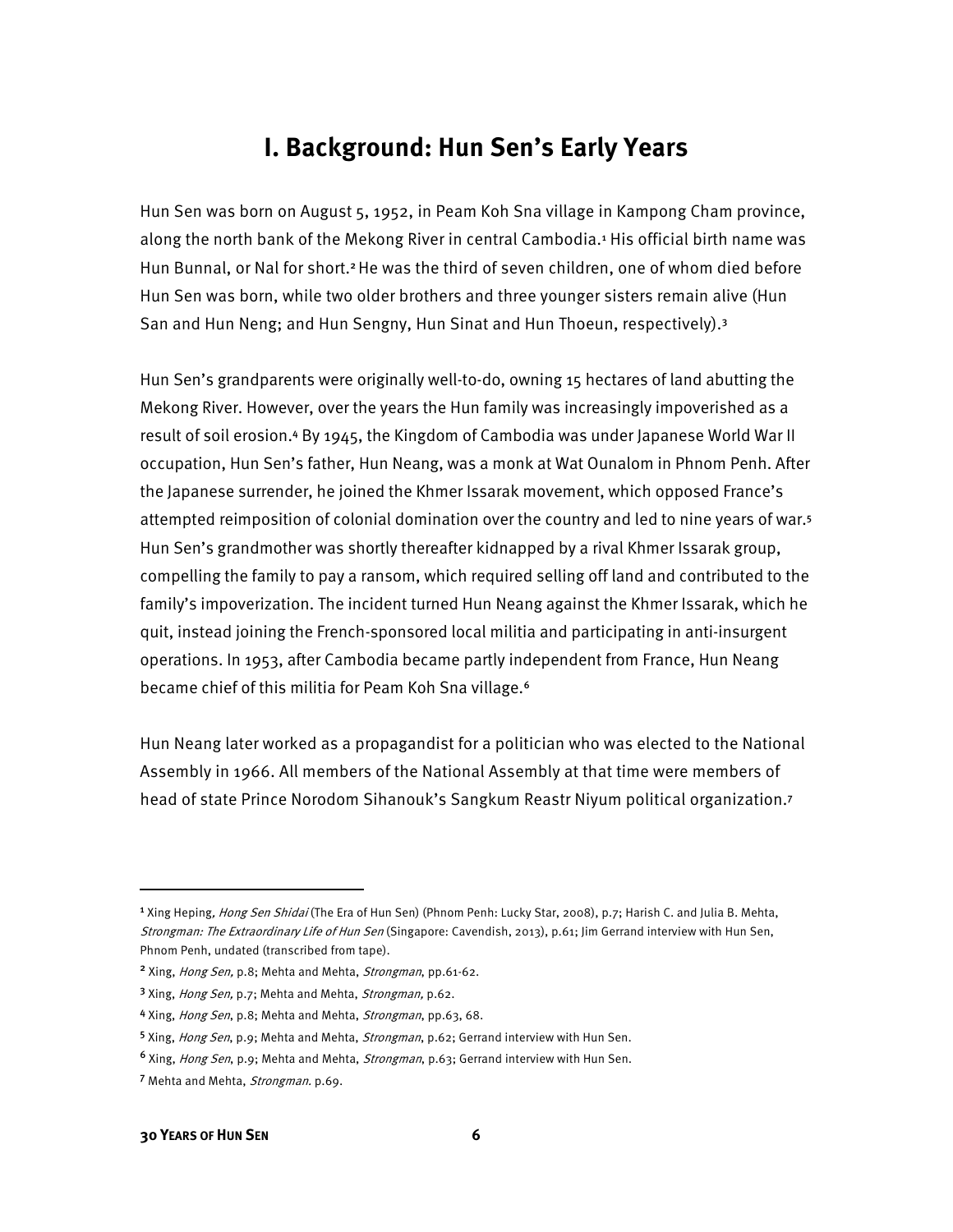Hun Sen went to primary school locally. However, as there was no middle school in his village, in 1964 or 1965 his parents sent the then 12 or 13-year-old Hun Sen to study in Phnom Penh, where he lived at Wat Neakavoan pagoda through 1969.8 During this period, he changed his name to Hun Ritthi Sen.9 In Phnom Penh, he had relatives in the elite, including in the armed forces and in senior positions in the government security services.<sup>10</sup> However, Hun Sen was also influenced by the writings of the secretly communist teacher Tiv Ol.<sup>11</sup>

According to Hun Sen, he was shocked by Prince Sihanouk's much publicized execution of alleged traitors.12 In 1969, anti-Sihanouk activists emerged at Hun Sen's Wat Neakavoan residence, and one of them, a Hun Sen cousin, was arrested. Fearing he might also be detained, Hun Sen gave up his studies a year before graduation, leaving the pagoda in 1969.13 By this time, his father had moved to then Kampong Cham province's Me Mut district, which bordered on Vietnam and where Hun Neang was farming hectares of orchards at Chamkar Thmei in Me Mong commune.14

Hun Sen grew up politically and militarily in the situation that emerged in the Me Mut area in 1969-1971. During this period, Vietnam was engulfed in a war between, Vietnamese communists who had established a Democratic Republic in the north of the country in 1945 and were fighting their communist insurgents in the south of the country against the anticommunist Republic of Vietnam there, which was backed by a large-scale US military intervention. Vietnamese communist units fled US bombing into sanctuaries across the border in Cambodia.

Meanwhile, in Cambodia a Communist Party organization led by Pol Pot and Nuon Chea had been attempting an armed insurrection since 1968, but it had been largely repelled by a counter-insurgency led by the kingdom's senior military officer, Gen. Lon Nol.

 $\overline{a}$ 

<sup>8</sup> Xing, Hong Sen, p.9; Mehta and Mehta, Strongman, pp.63, 67, 70; Gerrand interview with Hun Sen.

<sup>9</sup> Xing, Hong Sen, p.8.

<sup>10</sup> Gerrand interview with Hun Sen.

<sup>&</sup>lt;sup>11</sup> Mehta and Mehta, Strongman, p.64.

<sup>12</sup> Gerrand interview with Hun Sen.

<sup>&</sup>lt;sup>13</sup> Xing, Hong Sen, p.11; Mehta and Mehta, Strongman, pp.63,70; Gerrand interview with Hun Sen.

<sup>14</sup> Gerrand interview with Hun Sen.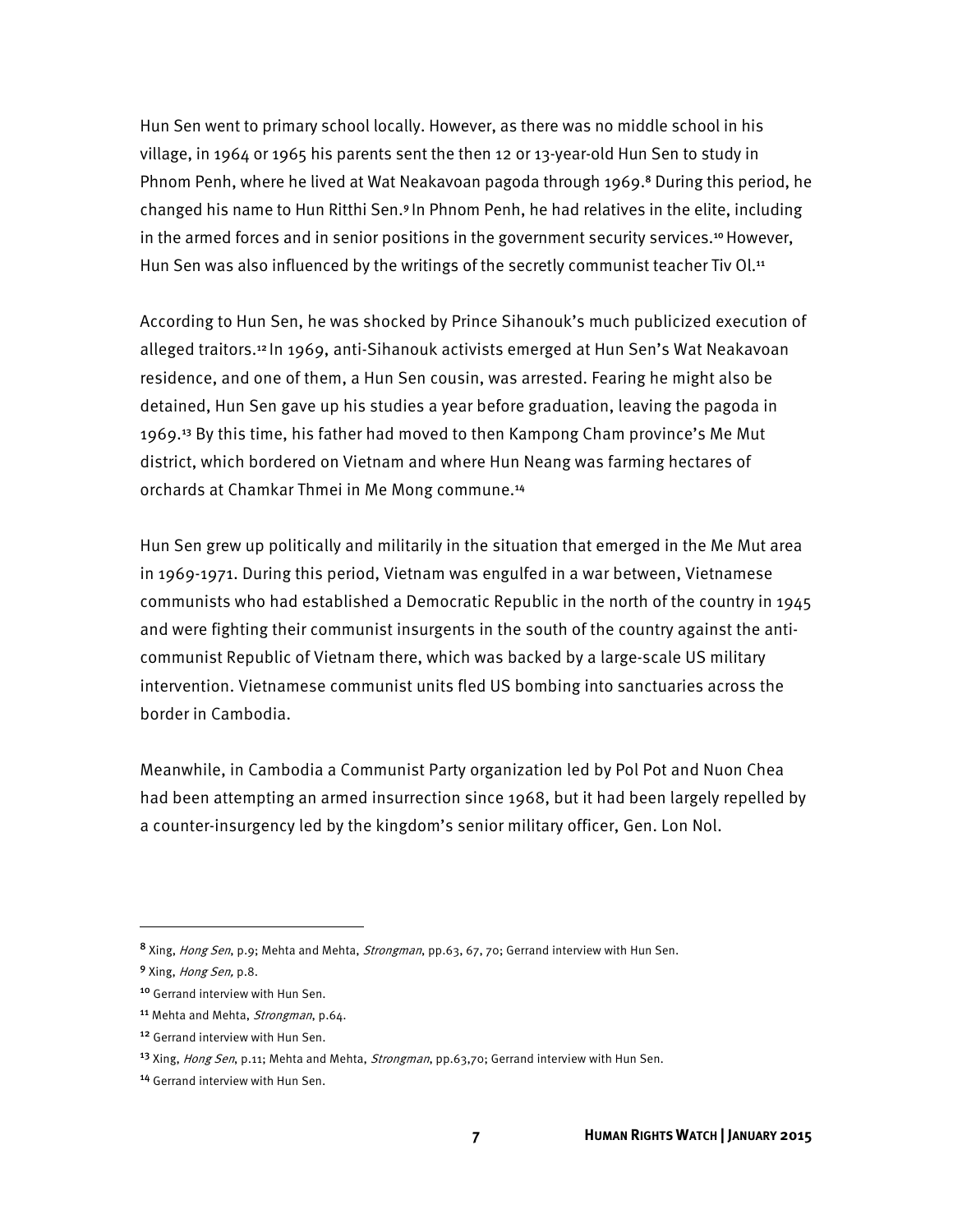Vietnamese communist military units and political offices had increasingly been taking refuge in Me Mut since late 1966.<sup>15</sup> By 1967, they had established sanctuary facilities with ready access to the district seat.<sup>16</sup> In Kampong Cham and elsewhere in Cambodia, these sanctuaries expanded and were used as staging, training, rest, and redistribution points, as well as providing logistic and other rear services for communist main force units operating in southern Vietnam. Vietnamese communist cadre in Me Mut developed especially close relations with local Cambodian authorities and traders, from whom they purchased large amounts of supplies.<sup>17</sup> These logistical and other necessities coming from or via Me Mut, via other places in Kampong Cham, and via Snuol district of Kratie province, provisioned many Vietnamese Communist forces fighting inside south Vietnam.<sup>18</sup>

Unpublicized US airstrikes that violated US law, and other covert operations conducted by US armed forces and the Army of the Republic of Vietnam (ARVN) in Cambodia, inflicted casualties on Cambodians in the area. In early 1970, while near the bridge crossing the Prek Chriv on national Route 7 in Snuol district of Kratie province, north of Me Mut, Hun Sen witnessed Cambodian civilian casualties from US and Republic of Vietnam air attacks, which he says provoked anti-American feelings in him.<sup>19</sup>

#### The Changed Military Situation after Sihanouk Was Deposed in March 1970

The military situation was transformed when Sihanouk was deposed from his position as chief of state by a vote of the National Assembly on March 18, 1970, while on a trip abroad. Gen. Lon Nol became the pre-eminent national leader of the Cambodian government based in Phnom Penh, vowing to drive the Vietnamese communists out of Cambodia and establishing a Khmer Republic, of which he became president. Remnants of Pol Pot and Nuon Chea's communist movement, known as the Khmer Rouge (officially led from 1971 by what it called the Communist Party of Kampuchea – CPK), emerged to launch a renewed insurgency, backed by the Vietnamese communists.20

<sup>15</sup> Texas Tech University Vietnam Archives Document (TTUVNAD), "Viet Cong Movement of 10 American Prisoners in Mimot Area in Cambodia," December 26, 1966.

<sup>&</sup>lt;sup>16</sup> TTUVNAD, "US Newsmen Find VC Camp Inside Cambodian 'Sanctuary'," Associated Press, November 20, 1967.

<sup>17</sup> TTUVNAD, "Bribery of Cambodian Authorities by Rice Purchasing Elements of Rear Service Group 82, Rear Service Staff Department, HQ, SVNLA," May 17, 1970.

<sup>18</sup> Tran Dinh Tho, *The Cambodian Incursion* (Washington, DC: U.S. Army Center of Military History, 1979), pp.25-26,142. <sup>19</sup> Gerrand interview with Hun Sen.

<sup>&</sup>lt;sup>20</sup> Academic's interview with Uk Bunchhoeun, former Deputy Secretary of Sector 21, Phnom Penh, undated.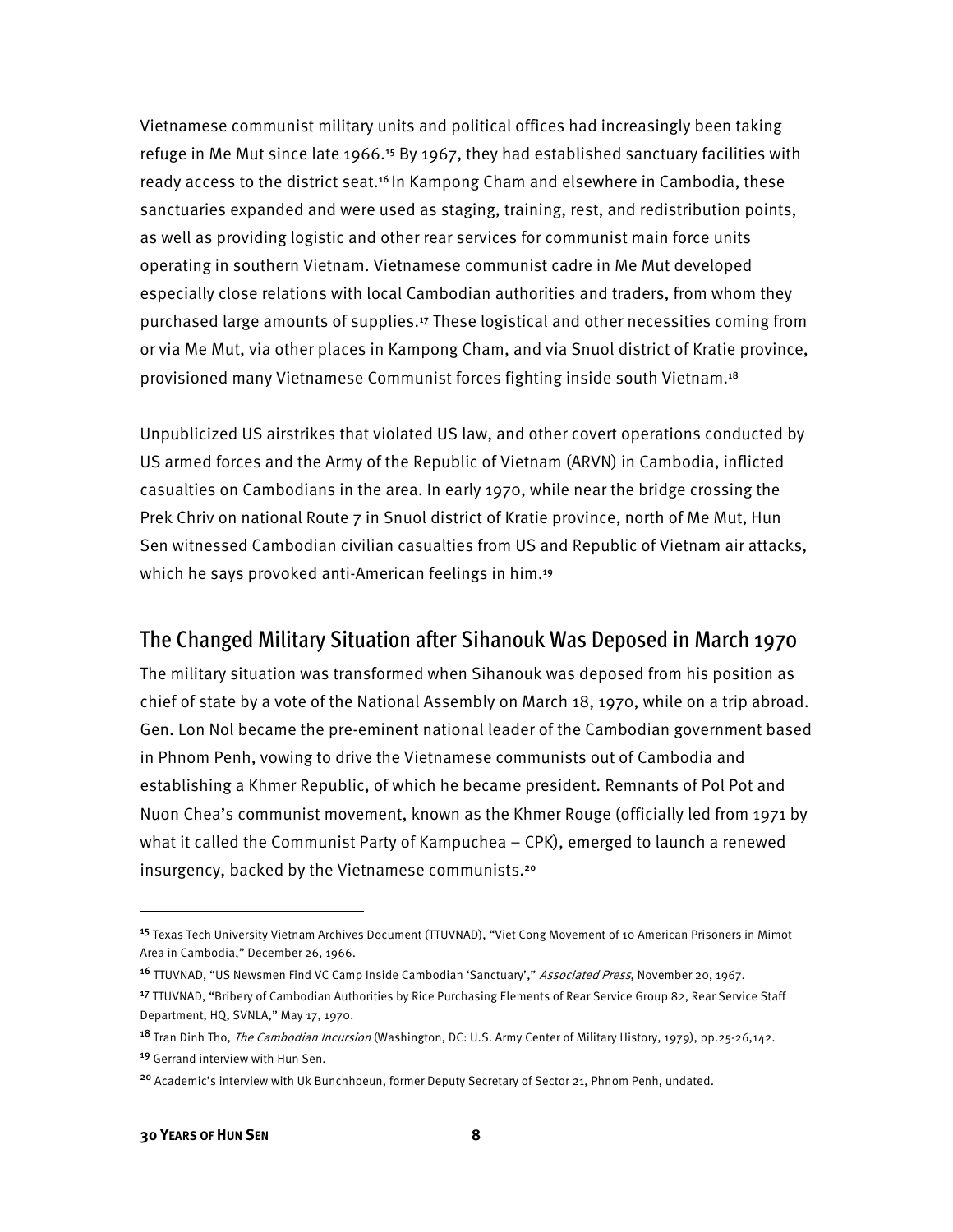In early April 1970, Vietnamese Communist units in Cambodia launched a general offensive against Lon Nol's army, the Khmer National Armed Forces (FANK). In particular, Vietnamese Division 7 was assigned to consolidate and expand control over large parts of Kampong Cham and Kratie provinces, including Me Mut and Snuol, while mobilizing Cambodians to fight alongside it in units under mixed Vietnamese-Cambodian command.21

By April 23, Vietnamese Communist forces had occupied the district town of Me Mut<sup>22</sup> and laid siege to a FANK troop concentration in the district, which surrendered on April 28.<sup>23</sup> They also took the district seats of Krek in Kampong Cham and of Snuol and Chhlaung in Kratie province, while establishing control over stretches of Route 7 west of Krek heading towards the Mekong River and the eponymous Kampong Cham provincial capital on the river's west bank.24

On May 1, 1970, US and supporting ARVN forces launched a large-scale coordinated crossborder attack into this part of Cambodia, which the US military called "the Fishhook" and included part of Sector 21 of the CPK East Zone.<sup>25</sup> In addition to Me Mut and Chhlaung districts in Kampong Cham and Kratie provinces, Sector 21 comprised Tramoung, Toek Chrov, Dambe, Krauch Chhmar, Tbaung Khmum, Peam Chileang, and Tonle Bet districts, all in Kampong Cham, south and east of the Mekong River.<sup>26</sup> The other sectors of the East Zone were designated 20, 22, 23, and 24. Veteran Communist Sao Pheum was the secretary of the East Zone CPK Committee above Sector 21 and the other sectors. Parts of Kampong Cham north and west of the Mekong, including Hun Sen's home village of Peam Koh Sna in Steung Trang district, were in the separate CPK North Zone.<sup>27</sup>

l

<sup>&</sup>lt;sup>21</sup> Trần Xuân Ban, ed., Lịch sử Sư đoàn bộ binh  $7 - 1966$ -2006 (History of the 7th Infantry Division - 1966-2006), http://www.quansuvn.net/index.php?topic=4304.0 (accessed January 10, 2015).

<sup>&</sup>lt;sup>22</sup> TTUVNAD, "VC/NVA Daily Intelligence Summary on Cambodia and III and IV CTZ Areas (U)," April 24, 1970.

<sup>&</sup>lt;sup>23</sup> TTUVNAD, "PAVN Binh-Van Among Khmer Troops, January 1971." Full cites.

<sup>24</sup>TTUVNAD, HQ PACAF, Directorate, Tactical Evaluation, CHECO Division, "The Cambodian Campaign, April 29-June 30, 1970," pp.2-5; "Assessment of Military Situation in Mimot, Kampong Cham Province, Cambodia," May 5, 1970; "Activities of 141st Regiment, 7<sup>th</sup> NVA Division, Headquarters, SVNLA, in Kampong Cham Province, Cambodia," June 4, 1970; Tran, Cambodian Incursion , pp.30, 153.

<sup>25</sup> TTUVNAD, HQ PACAF, Directorate, Tactical Evaluation, CHECO Division, "The Cambodian Campaign, April 29-June 30, 1970," pp.8-9; Tran, Cambodian Incursion, pp.42-43, 69-78.

<sup>26</sup> Phnom Penh Domestic Radio Service, December 28, 1975, US Foreign Broadcasts Information Service Daily Report Asia-Pacific (FBISDRAP), December 31,1975.

<sup>&</sup>lt;sup>27</sup> Extraordinary Chambers in the Courts of Cambodia (ECCC), Trial Chamber, "Case 002/01 Judgment" (E313), August 7, 2014, pp.119-120, 123.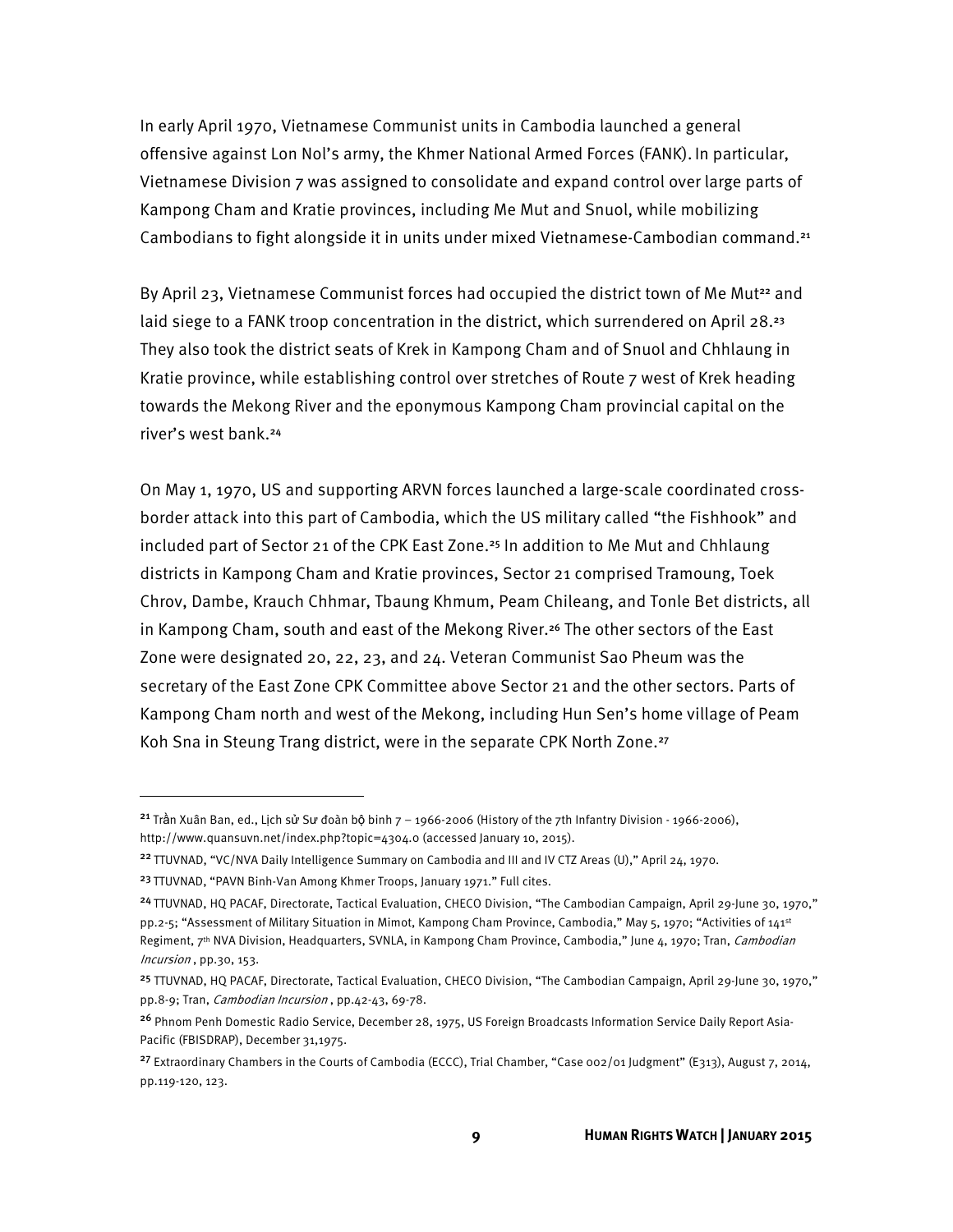The Fishhook campaign lasted two months and involved 12,500 US and 3,700 Vietnamese troops.28 Massive artillery and airstrikes, including by B52 heavy bombers, paved the way for and accompanied their ground assaults throughout.29 In the initial phase of the operation, US units chased Vietnamese forces northeast along Route 7 towards Snuol, which the US-ARVN forces reached and seized in heavy fighting on May 5.<sup>30</sup>

Vietnamese Communist troops had meanwhile already penetrated towards the heart of Cambodia, advancing directly on the Mekong River. They temporarily seized the ferry port town of Tonle Bet on its east bank, opposite Kampong Cham town on the west side of the river. Although their assaults also reached Kampong Cham's downtown area, they were unable to occupy it, though they held Tonle Bet from May 12-15, 1970.<sup>31</sup> They remained in nearby positions on the east bank of the Mekong after withdrawing. They also approached the Mekong from the south in Krauch Chhmar district of Kampong Cham.<sup>32</sup>

ARVN and Vietnamese communist forces fought each other in several battles lasting through late 1970 along Route 7 between Krek and Tonle Bet and on the other side of the Mekong at the western approaches to Kampong Cham town. This facilitated the reoccupation of some locations, such as Krek, by FANK.33 Renewed ARVN operations north of Route 7 precipitated heavy fighting during the first part of 1971, notably in Dambe district.34 However, the withdrawal of ARVN units from eastern Kampong Cham in late 1971 prompted FANK units to abandon all positions there in early 1972, leaving this part of Cambodia entirely under communist (Cambodian and Vietnamese) control.35

<sup>&</sup>lt;sup>28</sup> TTUVNAD, HQ PACAF, Directorate, Tactical Evaluation, CHECO Division, "The Cambodian Campaign, April 29-June 30, 1970," pp.8-9; Tran, *Cambodian Incursion*, pp.42-43, 69-78.

<sup>29</sup> TTUVNAD, HQ PACAF, Directorate, Tactical Evaluation, CHECO Division, "The Cambodian Campaign, April 29-June 30, 1970," pp.15-18; "II FFORCEV Commander's Evaluation Report - Cambodian Operations (U)," July 31, 1970.

<sup>3</sup>º TTUVNAD, HQ PACAF, Directorate, Tactical Evaluation, CHECO Division, "The Cambodian Campaign, April 29-June 30 1970," pp.19-20; "II FFORCEV Commander's Evaluation Report - Cambodian Operations (U)," July 31, 1970.

 $31$ Vũ Doãn Thành, et al., Lich Sử Đoàn Đặc Công 429 1969-2009 (History of the 429<sup>th</sup> Sapper Group 1969-2009), http://www.quansuvn.net/index.php?topic=7488.20 (accessed January, 10, 2015); TTUVNAD, HQ PACAF, Directorate, Tactical Evaluation, CHECO Division, "The Cambodian Campaign, 29 April-30 June 1970," p.35.

<sup>3&</sup>lt;sup>2</sup> Cambodia, Ministry of Information, *Documents on Viet Cong and North Vietnamese Aggression Against Cambodia (1970)* (Phnom Penh: 1970), pp.48,65.

<sup>33</sup> Tran, *Cambodian Incursion*, pp.65-69, 132-133.

<sup>34</sup> TTUVNAD, Central Intelligence Agency, Central Intelligence Bulletin, March 4, 1971, p.1.

<sup>35</sup> TTUVNAD, Sak Sutsakhan, The Khmer Republic at War and the Final Collapse, pp.99-100.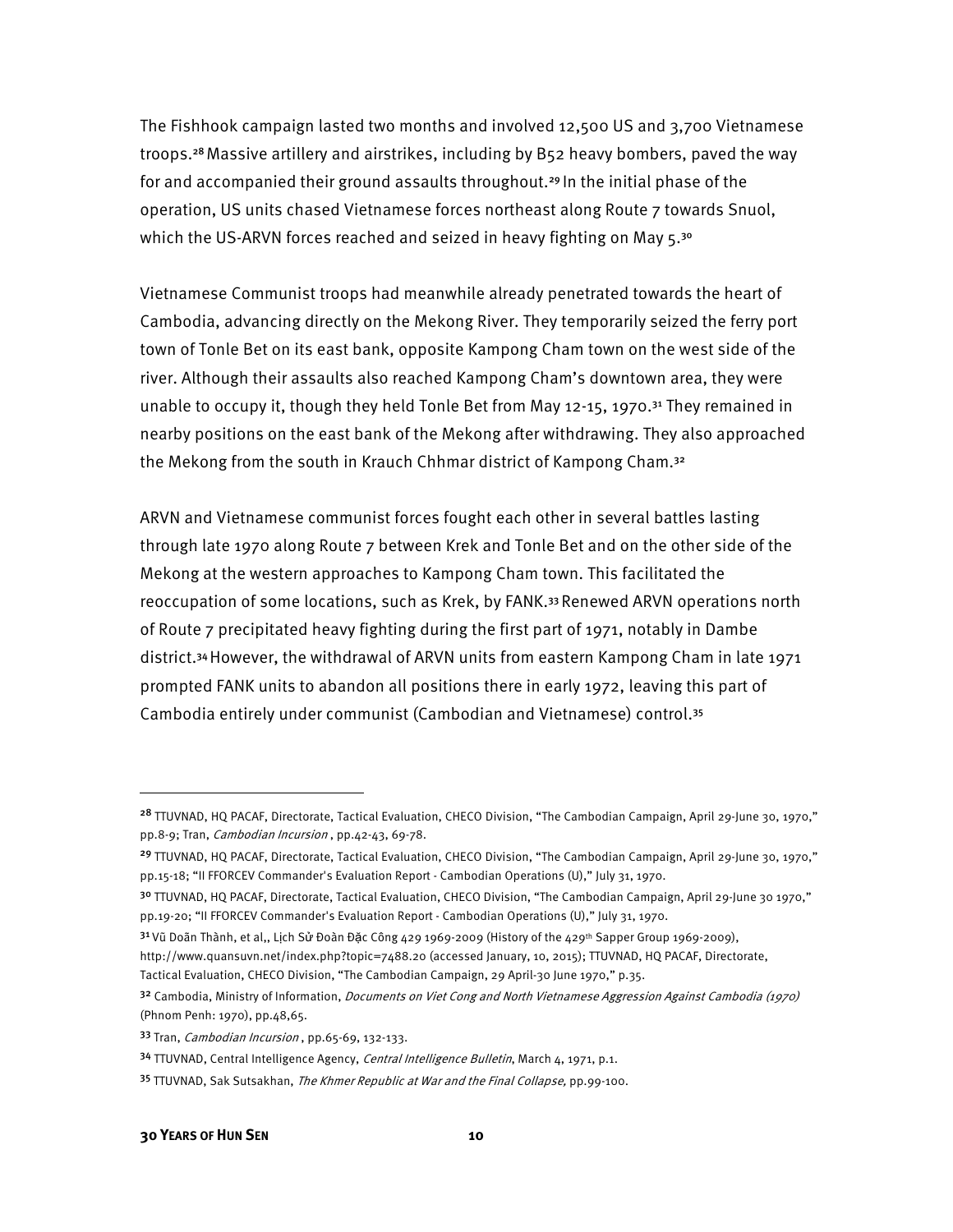Amidst the devastating fighting, Cambodia's political situation was also profoundly transformed. Immediately after Sihanouk was removed from power in March 1970, pro-Sihanouk demonstrations occurred in Snuol district and in rubber plantations in Me Mut.36 On March 23, 1970, Sihanouk broadcast a radio appeal from exile, calling on Cambodians to launch an insurrectionary armed movement against the new government in Phnom Penh. Cambodians favoring Sihanouk's reinstatement contacted Vietnamese Communist forces in the area, which encouraged and supported them.37 These included Cambodian youths in Me Mut who fled into these units' areas of operation, pursued by FANK contingents intent on conscripting them and on suppressing demonstrations in the area in late March.<sup>38</sup>

Fledgling Cambodian "resistance" forces, mostly if sometimes covertly led by the Khmer Rouge, allied with the Vietnamese participated in the spreading combat with US, ARVN, and FANK troops in Kampong Cham and Kratie provinces.39 Vietnamese Communist policy was to motivate, organize, and arm such Cambodian units and lead them under "combined command committees."40 Many of those who went into the East Zone jungle heeding Sihanouk's call could not find any "Khmer Rouge," but were instead picked up and organized by Vietnamese forces who formed them into companies and even battalions of troops.41

In some places, Cambodian Communist party members also emerged openly and began their own organizing.42 This included in Me Mut, where cadre dispatched by East Zone Sector 21 were recruiting and training military forces as early as April-May 1970.43 In September 1970, a Pol Pot-led Cambodian Communist leadership conference decided to

<sup>&</sup>lt;sup>36</sup> TTUVNAD, HQ PACAF, Directorate, Tactical Evaluation, CHECO Division, "The Cambodian Campaign, April 29-June 30 1970," pp.2-5; "Directives Outlining Specific Points in Establishing Relations Between Cambodian Officers and VC/NVA," March 27, 1970; "Activities of 141<sup>st</sup> Regiment, 7<sup>th</sup> NVA Division, Headquarters, SVNLA, in Kampong Cham Province, Cambodia," June 4,1970.

<sup>37</sup> TTUVNAD, "Directives Outlining Specific Points in Establishing Relations Between Cambodian Officers and VC/NVA," March 27, 1970.

<sup>38</sup> TTUVNAD, "PAVN Directive on Operations in Cambodia – April 1970"; "Activities of Inter-Unit 87 in Mimot District, Kampong Cham Province, Cambodia," Kampong Cham, May 5, 1970; Tran, Cambodian Incursion, pp.30, 152-53. <sup>39</sup> Hanoi Domestic Radio Service, July 3, 1970, FBISDRAP, July 7, 1970.

<sup>40</sup> TTUVNAD, "Critique on the Failure of the 5<sup>th</sup> VC Division in Sub-Regions 1, 4, and 5 in the First Phase of Campaign X," May 28, 1970, Kampong Cham; "Activities of 141<sup>st</sup> Regiment, 7<sup>th</sup> NVA Division, Headquarters, SVNLA, in Kampong Cham Province, Cambodia," June 4,1970; "Attacks Conducted by VC/NVA Troops in Cambodia," May 18, 1970, Cambodia.

<sup>41</sup> Academic's interview with Ung Phan, former CPK East Zone cadre, Phnom Penh, February 16, 2001.

<sup>42</sup> TTUVNAD, "Documents in Cambodian originated by officials of 'the United Kampuchea Front,' April 19 to May 1, 1970." 43 Academic's interview with Uk Bunchhoeun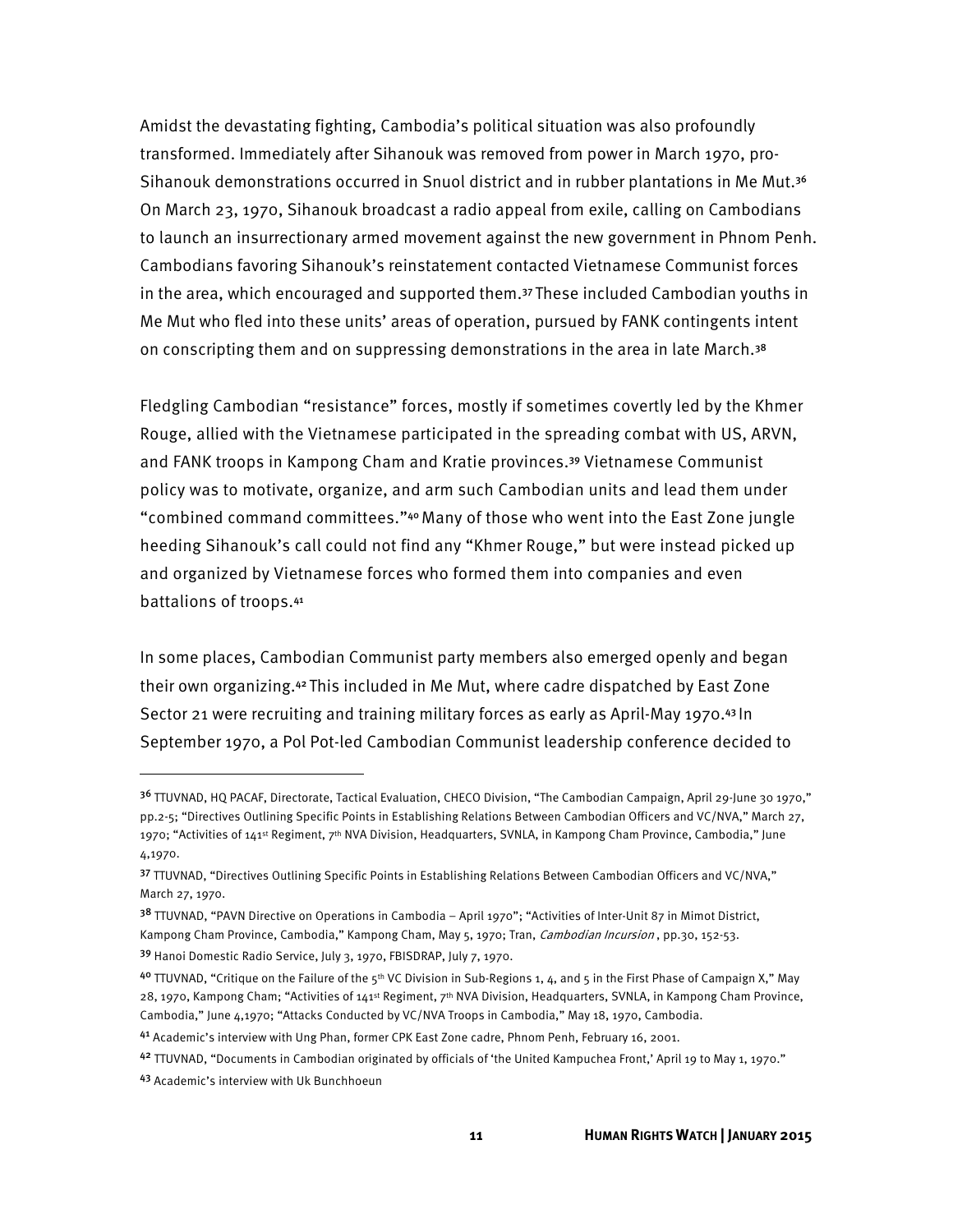begin limiting the Vietnamese Communist role in Cambodia.44 Thereafter, Cambodian Communist organizations and military units were increasingly autonomous.45 However, Vietnamese Communist units continued at least through 1972 to assist and train their Cambodian counterparts throughout the East Zone, including Sector 21.46

 $\overline{\phantom{a}}$ 

<sup>44</sup> Huỳnh Anh Dũng, Ghi chép v*ề* Campuchia 1975-1991 (Notes on Cambodia 1975-1991, self-published), Vietnam, 1995, http://www.diendan.org/tai-lieu/ghi-chep-ve-campuchia-1975-1991 (accessed January 10, 2015).

<sup>45</sup> TTUVNAD, "Activity Plan of the Medical Section, Rear Service Staff, VC/NVA Military Region C.20, Cambodia (U)," February 8, 1971.

<sup>46</sup> TTUVNAD, "MR-C50," May 7, 1974.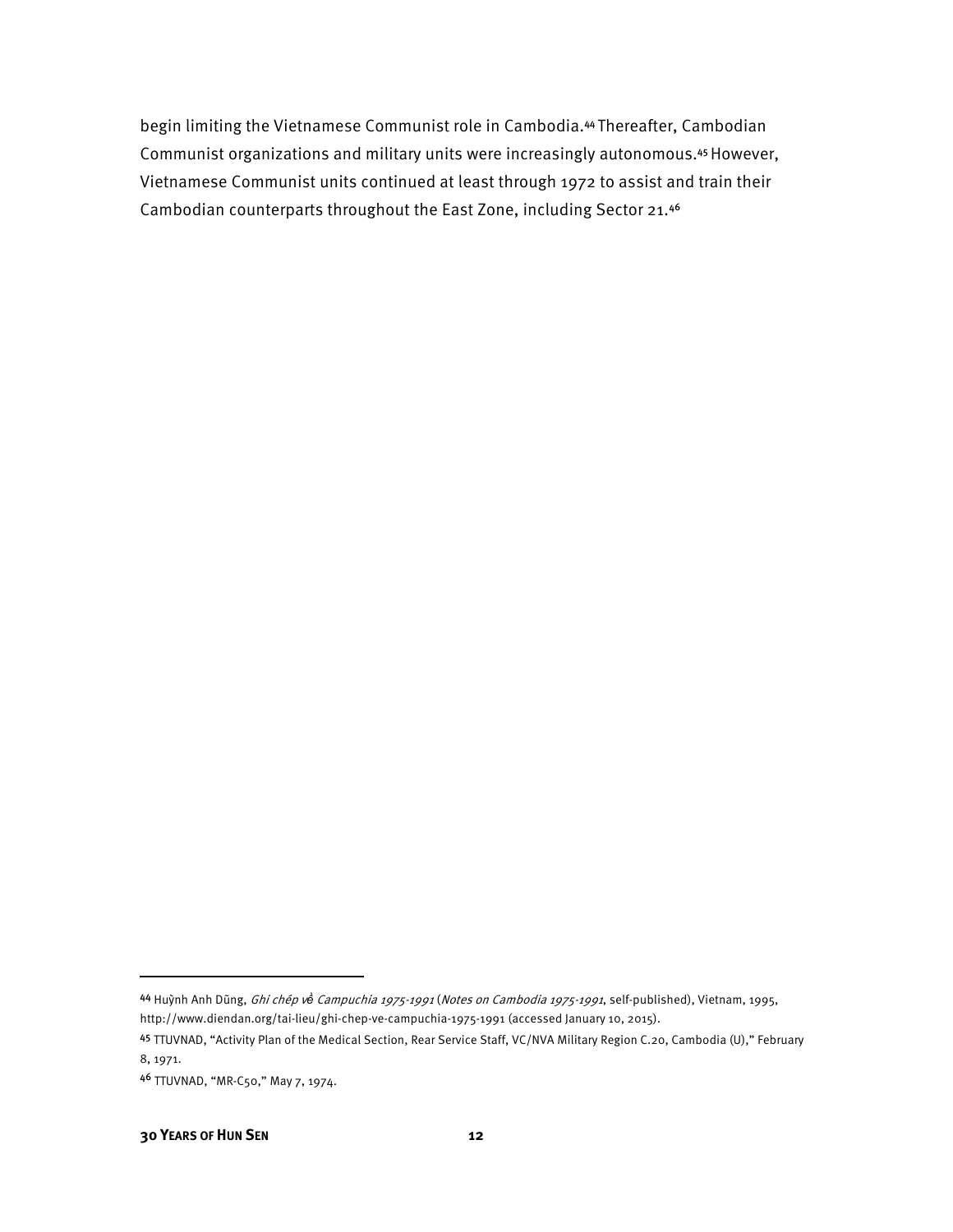## **II. Hun Sen in the Khmer Rouge**

There has been immense speculation over many years about what Hun Sen may have done while a member of the Khmer Rouge. Hun Sen says that when Sihanouk was deposed on March 18, 1970, he was in the village of Kdol in Tonloung commune of Me Mut. Hearing of the Prince's loss of position as chief of state, Hun Sen briefly returned to Peam Koh Sna.<sup>47</sup> However, he quickly returned to Me Mut.48 In Kdol, he heard Sihanouk's March 23, 1970 radio broadcast from exile urging people to join an armed insurgency against those who had overthrown him. Encouraged by his father Hun Neang, Hun Sen was one of several among a group of young men, mostly of upper social strata background, who after discussions decided to heed the appeal.49

Hun Sen says he made this decision on April 4, 1970,<sup>50</sup> left Kdol on April 14<sup>51</sup> and joined the insurgency on April 19, 1970, doing so solely in response to Sihanouk's call. He claims that he was unaware of "Pol Pot's" leadership of the insurgency.52 At this point, he used a new name, Hun Samrech. Though only 18, he was relatively well-educated compared to other would-be guerrillas. Because of literacy instruction he provided to others in the forest, he was called "teacher."53 His group comprised of 300-500 people,54 whom the Vietnamese recruited as combatants,<sup>55</sup> giving them their initial military

 $47$  "Select Address to the Groundbreaking Ceremony to Rehabilitate the National Route  $7$  – the Part Between Memot of Kompong Cham Province and Snuol of Kratie Province," Cambodia New Vision (June 2002: Issue 53), June 24, 2002. 48 Xing, Hong Sen, p.11.

<sup>49</sup> Gerrand interview with Hun Sen; Hun Sen, "Select Address to the Groundbreaking Ceremony to Rehabilitate the National Route 7 – the Part Between Memot of Kompong Cham Province and Snuol of Kratie Province," Cambodia New Vision (June 2002: Issue 53), June 24, 2002; Hun Sen, "Selected Comments at the Gathering at Memot District of Kompong Cham Province for the 32<sup>nd</sup> Anniversary Celebration of the January 7 Victory Day," January 5, 2011 (document in Human Rights Watch possession).

<sup>50</sup> Gerrand interview with Hun Sen;, Hun Sen,"Selected Comments at the Inauguration of the Bun Rany-Hun Sen Memot Junior High School in the District of Memot, Kompong Cham Province," January 5, 2007 (document in Human Rights Watch possession).

 $51$  Hun Sen, "Select Address to the Groundbreaking Ceremony to Rehabilitate the National Route  $7$  – the Part Between Memot of Kompong Cham Province and Snuol of Kratie Province," Cambodia New Vision (June 2002: Issue 53), June 24, 2002.

<sup>52</sup> Xing, Hong Sen, p.12; Mehta and Mehta, Strongman, p.73.

<sup>53</sup> Xing, Hong Sen, p.9; Mehta and Mehta, Strongman, pp.73-74.

<sup>54</sup> Xing, Hong Sen, p.9; Mehta and Mehta, Strongman, pp.91-92; Hun Sen, "Select Address to the Groundbreaking Ceremony to Rehabilitate the National Route 7 – the Part Between Memot of Kompong Cham Province and Snuol of Kratie Province," Cambodia New Vision (June 2002: Issue 53), June 24, 2002.

<sup>55</sup> NGO interview with Me Mut resident, May 10, 2005.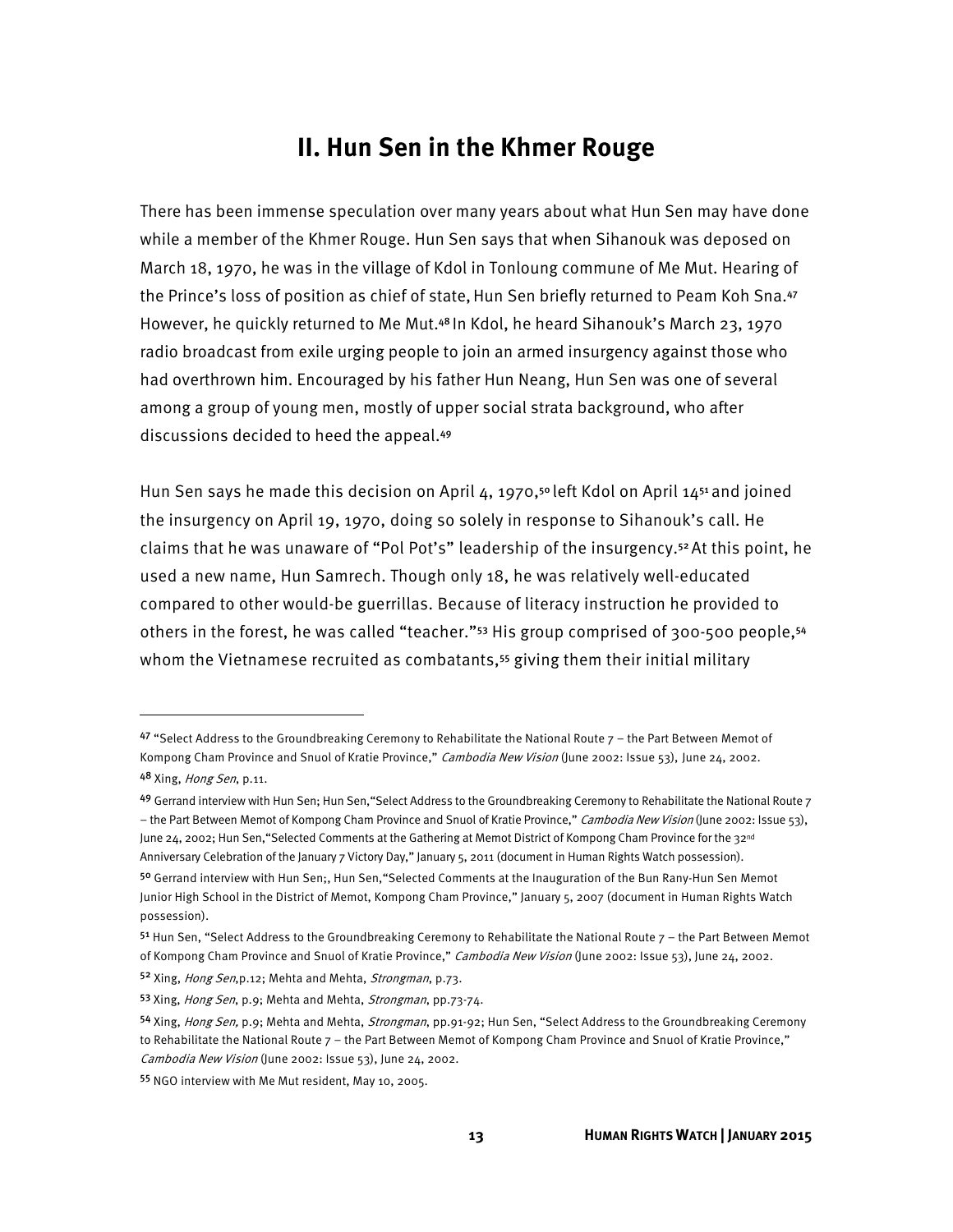training.56 After two weeks of instruction, on April 30, 1970, Hun Sen was appointed as platoon leader, with 48 men under his control. He says he went into battle against the Americans the next day, heading up Route 7 to the Snuol district battlefield in Kratie province, where his men were bloodily mauled by the US army. With only 16 troops remaining, Hun Sen was reduced to being a squad commander.57

However, after his forces were integrated into another unit, he again became a platoon commander,58 still operating in parts of Snuol district, where Cambodian guerrillas were bit players in large-scale fighting.59 In August 1970, he came back down Route 7 into the Me Mut area, fighting ARVN forces at S'am<sup>60</sup> in Chan Moul commune.

Hun Sen henceforth became a combatant of East Zone Sector 21,<sup>61</sup> according to the CPK system of military organization in which each level of the party's administration controlled its own armed force and answered to the CPK committee at that level.<sup>62</sup> In 1971, he was sent for a year's special forces training at a school in Trapeang Pring commune of Sector 21's Dambe district.<sup>63</sup> He also became a member of the CPK Youth League in 1971.<sup>64</sup>

From this point on, Hun Sen moved rapidly up the ranks through a series of military promotions.65 This put him well inside the CPK political and military authority structures. As documents of the Extraordinary Chambers in the Courts of Cambodia (ECCC – the UN-assisted Khmer Rouge tribunal) explain it, this system comprised a "ubiquity" of multi-level and

l

<sup>56</sup> Human Rights Watch Interview, Kampong Cham, November 1, 2005.

<sup>57</sup> Xing, Hong Sen, p.13; Mehta and Mehta, Strongman, pp.91-92; Gerrand interview with Hun Sen; Hun Sen, "Select Address to the Groundbreaking Ceremony to Rehabilitate the National Route 7 - the Part Between Memot of Kompong Cham Province and Snuol of Kratie Province," Cambodia New Vision (June 2002: Issue 53), June 24, 2002.

<sup>58</sup> Xing, *Hong Sen*, p.13; Mehta and Mehta, *Strongman*, pp.91-92; Gerrand interview with Hun Sen.

<sup>59</sup> Gerrand interview with Hun Sen.

<sup>&</sup>lt;sup>60</sup> "A Buddhist Temple in Kompong Cham's Jiro," *Cambodia New Vision* (Issue 182/April 2013); Hun Sen, "Select Address to the Groundbreaking Ceremony to Rehabilitate the National Route 7 – the Part Between Memot of Kompong Cham Province and Snuol of Kratie Province," Cambodia New Vision (June 2002: Issue 53), June 24, 2002; Hun Sen, "Selected Impromptu Comments during the Groundbreaking Ceremony to Build a Buddhist temple at the Pagoda of Kompong Russei, Jiro Commune, Tbong Khmum District of Kaompong Cham Province," April 1, 2013, http://cnv.org.kh/?p=3569 (accessed January 10, 2015).

<sup>61</sup>Human Rights Watch interview, Kampong Cham, October 30, 2005.

<sup>62</sup>ECCC, Trial Chamber, "Case 002/01 Judgment" (E313), August 7, 2014, p.135.

<sup>&</sup>lt;sup>63</sup> Xing, Hong Sen, p.13; Mehta and Mehta, Strongman, pp.91-92; Gerrand interview with Hun Sen; "A Buddhist Temple in Kompong Cham's Jiro," Cambodia New Vision (Issue 182/April 2013).

<sup>&</sup>lt;sup>64</sup> Clayton Jones, "The Making of a People's Prime Minister," Christian Science Monitor, July 11-17, 1988.

<sup>65</sup> Academic's interview with Ung Phan.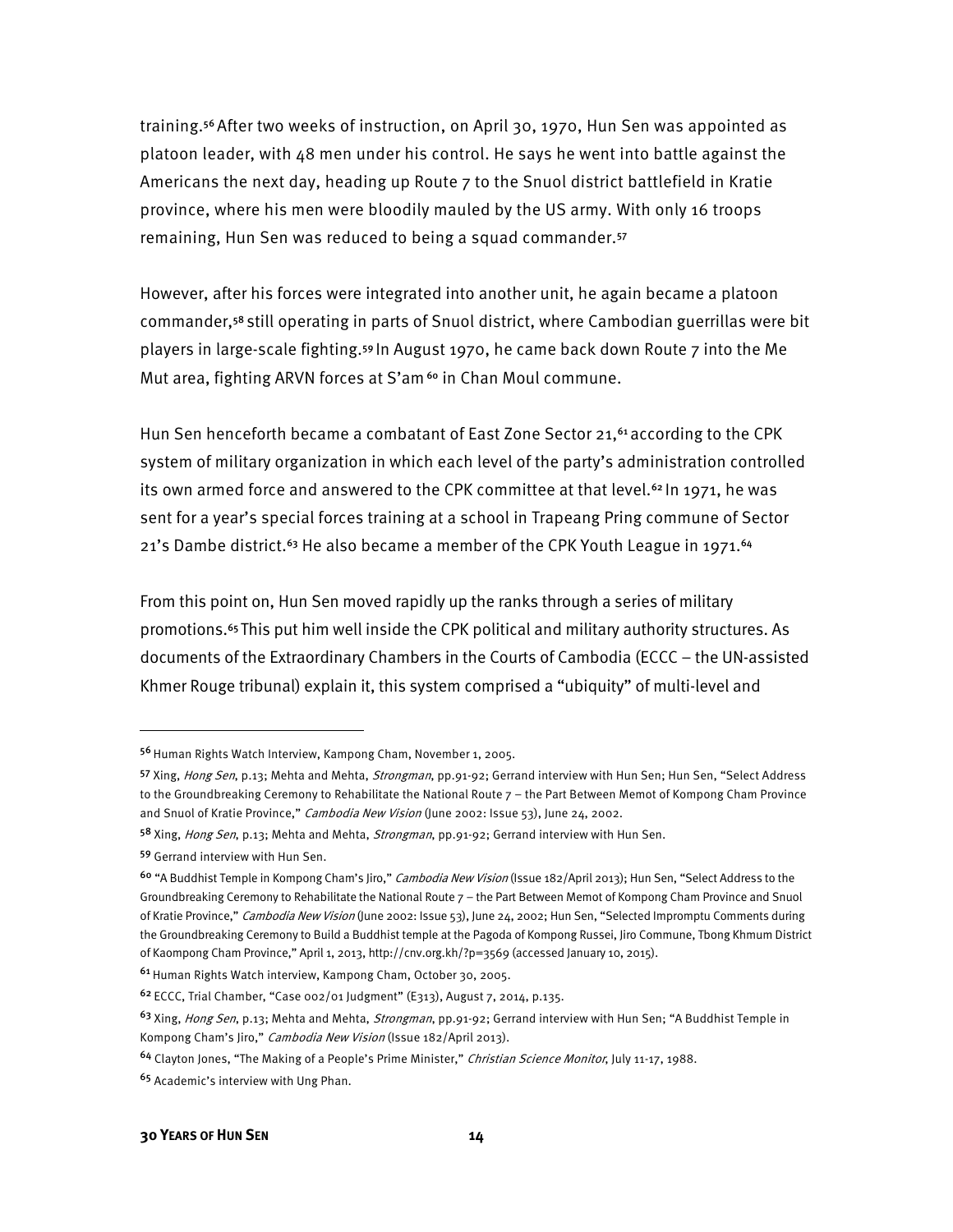interlocking committees in a hierarchy<sup>66</sup> functioning on the basis of the principle that "only the Party leads the army; no other organ or individual leads it."<sup>67</sup> This ensured that all armed forces were "under the absolute leadership monopoly" of the CPK.<sup>68</sup>

CPK committees at the zone, sector and other levels and within CPK-controlled units, such as the army, typically comprised a secretary (or chairman), a deputy secretary (or vicechairman) and one or more additional members, together forming a collective authority structure. The party secretary at each committee level was also generally a member of the committee of the next higher echelon in the hierarchy, so that a CPK cadre often exercised authority at two levels concurrently.<sup>69</sup>

#### The Mekong River Front, 1972-1975

About 1972, Hun Sen was appointed as company commander, in charge of some 130 special forces personnel who were part of a Sector 21 unit.<sup>70</sup> This was designated Battalion 55 and comprised a total of three military companies.71 In late 1972, Hun Sen underwent further military training72 and changed his name from Hun Samrech back to Hun Sen.<sup>73</sup> By 1973, he was a member of the battalion command committee troika.<sup>74</sup> His area of operations was defined as the east bank of the Mekong.75 Rising river waters from the mid-1973 monsoons resulted in the relocation of the bivouac of Hun Sen's troops away from the Mekong. However, they continued to return by taking boats down tributaries to the frontline of military hostilities with FANK on the river bank, where Hun Sen spent most of his time. This battlefield was increasingly focused on the Roka Thom and Prek Touch area of Chiro Ti Muoy commune, opposite the northern part of Kampong

 $\overline{a}$ 

<sup>66</sup> ECCC, Trial Chamber, "Case 002/01 Judgment" (E313), August 7, 2014, p.126.

<sup>67</sup> ECCC, "Co-Prosecutors' Second Introductory Submission Regarding the Revolutionary Army of Kampuchea," November 20, 2008, p.8.

<sup>68</sup> Ibid., p.6.

<sup>69</sup> ECCC, Trial Chamber, "Case 002/01 Judgment" (E313), August 7, 2014, pp.119-123.

<sup>&</sup>lt;sup>70</sup>Xing, Hong Sen, p.13; Mehta and Mehta, Strongman, pp.91-92; Gerrand interview with Hun Sen; "A Buddhist Temple in Kompong Cham's Jiro," Cambodia New Vision (Issue 182/April 2013).

<sup>7&</sup>lt;sup>1</sup> Human Rights Watch interview, Kampong Cham, November 1, 2005.

<sup>72</sup> Xing, Hong Sen. p.13; Mehta and Mehta, Strongman,pp.91-92; Gerrand interview with Hun Sen.

<sup>73</sup> Heping, *Hong Sen*, p.8; Mehta and Mehta, *Strongman*, pp.62,73.

<sup>74</sup> Jones, "People's Prime Minister."; journalist's interview with local resident, Tbaung Khmum, December 14, 2014.

<sup>75</sup> NGO interview with Me Mut resident, May 10, 2005.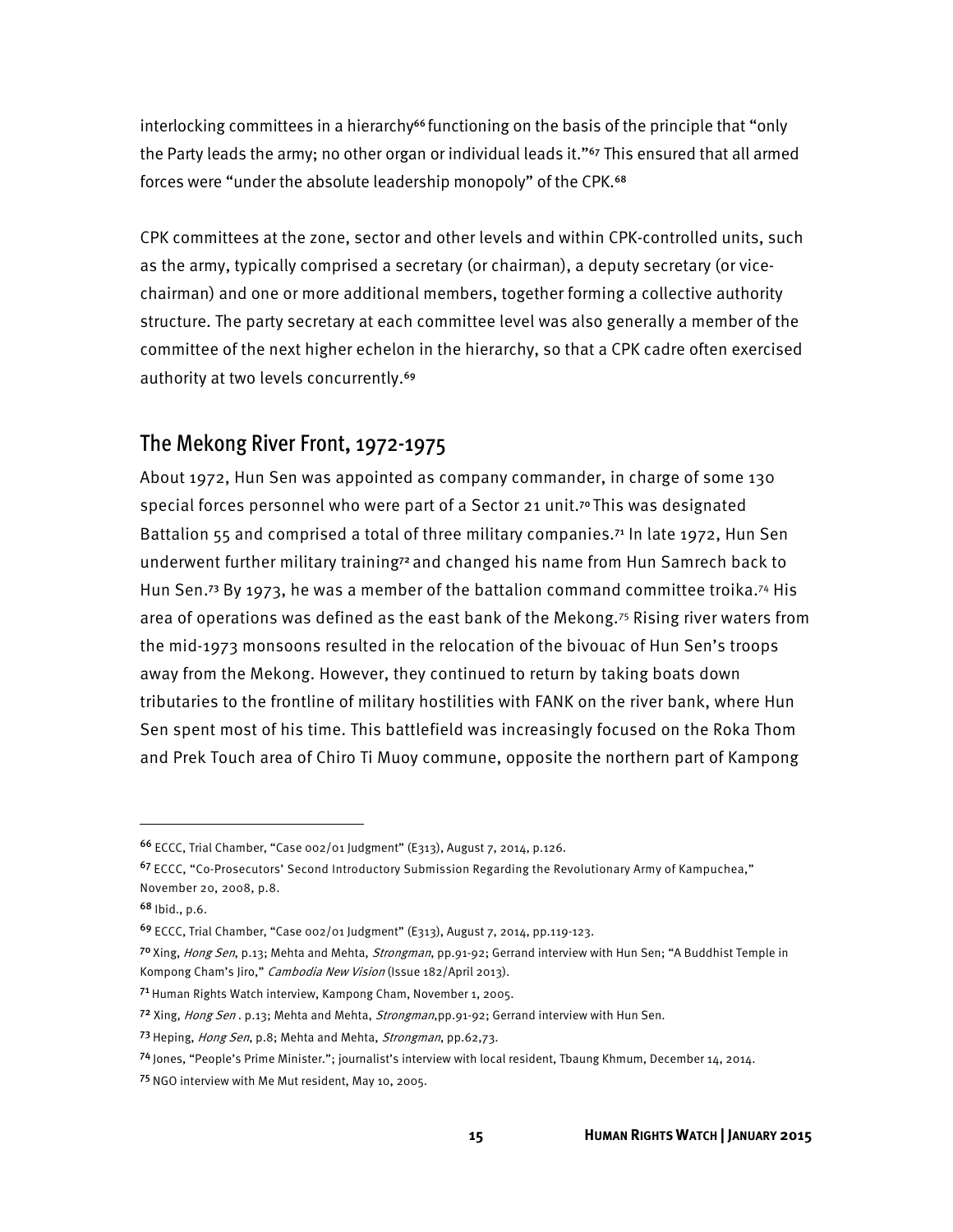Cham town,<sup>76</sup> putting Hun Sen's East Zone Sector 21 forces in the thick of a major battle for control of it in 1973 and 1975.

In May-June 1973, CPK North and East Zone forces, operating under separate but coordinated commands on the west and east sides of the Mekong, respectively, began probing attacks in preparation for an attempt to seize Kampong Cham town from the Khmer Republic.77 By July, a major push by North Zone forces from the west was becoming a serious threat to the town as FANK abandoned its positions on the approaches to it.<sup>78</sup> By August, it was effectively under Khmer Rouge siege.79 The attack took advantage of the end of US bombing of Cambodia, which ceased on August 15, 1973 as the result of US congressional action.80

According to journalists and diplomatic personnel quoted in 1973 US Embassy Phnom Penh cables, on August 31, 1973, a mortar and other heavy weapons attack was launched on Kampong Cham town from the east side of the river, killing or wounding more than 100 residents<sup>81</sup> as forces from all over the North Zone massed for a ground assault from the west.<sup>82</sup> This commenced on a large-scale the next day and quickly drove Khmer Republic forces on that side of the town into retreat, $83$  as Khmer Rouge shelling from both the west and the east continued along with street fighting.<sup>84</sup> Some civilians tried desperately to

http://www.wikileaks.org/plusd/cables/1973PHNOM06380\_b.html (accessed January 10, 2015).

http://www.wikileaks.org/plusd/cables/1973STATE165109\_b.html (accessed January 10, 2015).

80 TTUVNAD, Sak Sutsakhan, Khmer Republic at War, pp.122-23.

<sup>&</sup>lt;sup>76</sup> Hun Sen, "A Buddhist Temple in Kompong Cham's Jiro," *Cambodia New Vision* (Issue 182/April 2013); Hun Sen, "Selected Impromptu Comments during the Groundbreaking Ceremony to Build a Buddhist temple at the Pagoda of Kompong Russei, Jiro Commune, Tbong Khmum District of Kaompong Cham Province," April 1, 2013, http://cnv.org.kh/?p=3569 (accessed January 10, 2015).

<sup>77</sup>Wikileaks US cable, KHMER REPORT - MAY 22, 1973, http://www.wikileaks.org/plusd/cables/1973PHNOM04975\_b.html (accessed January 10, 2015); Wikileaks US cable, KHMER REPORT - JUNE 26, 1973,

<sup>78</sup>Wikileaks US cable, KHMER REPORT - JULY 10,1973 , http://www.wikileaks.org/plusd/cables/1973PHNOM06922\_b.html (accessed January 10, 2015).

<sup>79</sup>Wikileaks US cable, August 13 Press Summary, http://www.wikileaks.org/plusd/cables/1973STATE160037\_b.html (accessed January 10, 2015); Wikileaks US cable, KHMER REPORT - August 20 Press Summary,

<sup>81</sup> Wikileaks US cable, August 31 Press Summary, http://www.wikileaks.org/plusd/cables/1973STATE174365\_b.html (accessed January 10, 2015).

<sup>82</sup> Wikileaks US cable, COMUSSAG REVIEWS CAMBODIAN MILITARY SITUATION WITH THE HIGH POLITICAL COUNCIL, http://www.wikileaks.org/plusd/cables/1973PHNOM09305\_b.html (accessed January 10, 2015).

<sup>83</sup> Wikileaks US cable, KHMER REPORT - SEPTEMBER 4, 1973, www.wikileaks.org/plusd/cables/1973PHNOM09312.html (accessed January 10, 2015).

<sup>84</sup> Journalist's interview with FANK Navy officer Um Bunroeun, Phnom Penh, October 3, 1973; Journalist's interview with Japanese military attache, Phnom Penh, October 20, 1973.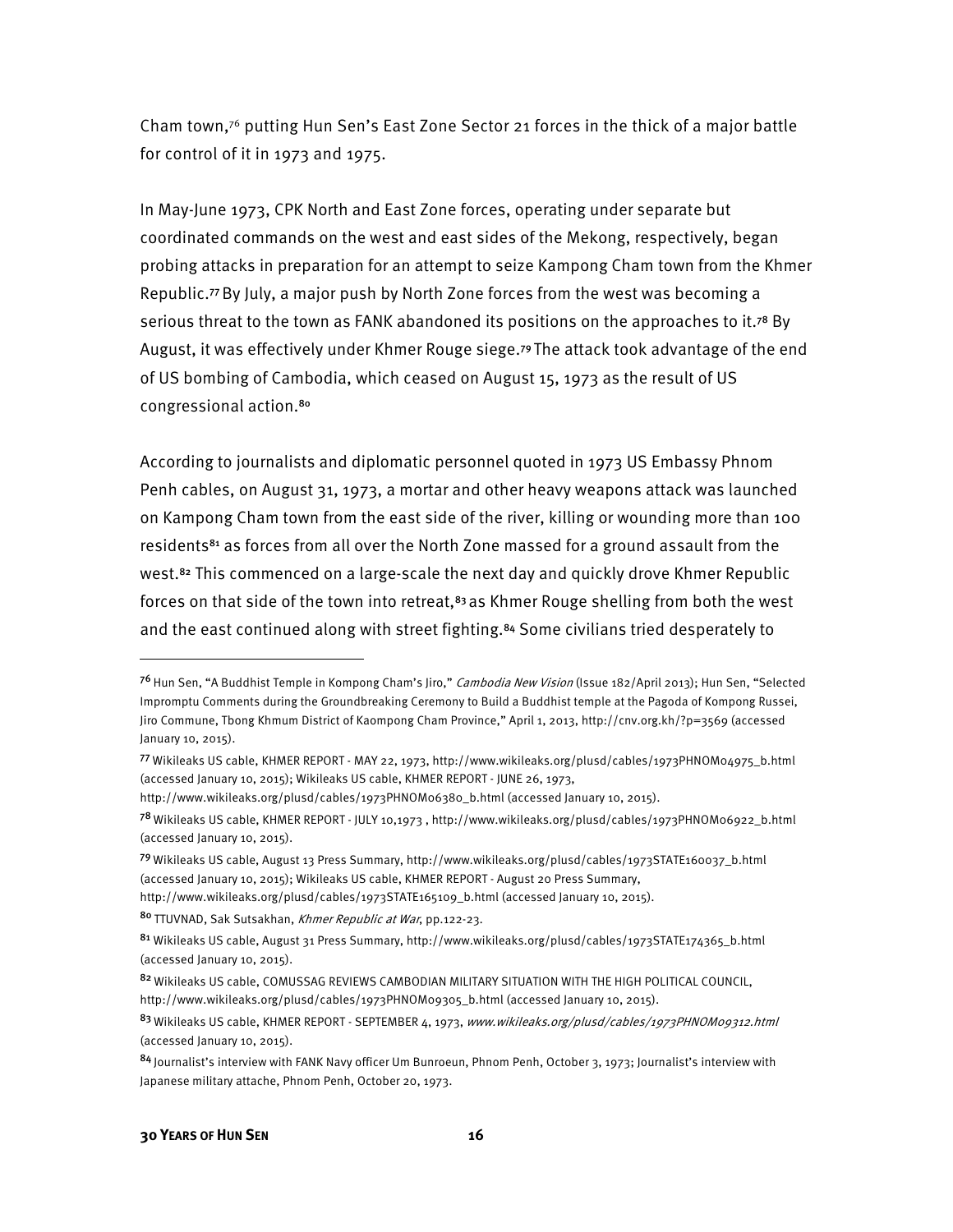flee<sup>85</sup> to the Khmer Republic enclave of Tonle Bet on the east side of the Mekong, only to have their boats struck by fire from the east that sank them in the river.<sup>86</sup> Ongoing shelling of the town's riverfront often hit houses with residents seeking safety inside, eventually inflicting several thousand civilian casualties.87 This reporting was corroborated by people resident in Chiro Ti Muoy and Kampong Cham town at the time of the Khmer Rouge assault. According to the residents, Battalion  $55$  fired mortar shells on the urban area,<sup>88</sup> while townspeople described incoming mortar from the east and recall boats carrying people attempting to flee being hit by recoilless rifle fire, also from the east.<sup>89</sup>

After 10 days, Khmer Republic forces managed to blunt the Khmer Rouge attack in part as the result of FANK riparian navy force fire on enemy positions on the Mekong east bank.<sup>90</sup> By September 13, government forces had recaptured most of the town.<sup>91</sup> However, according to a US Embassy summary of the battle, shelling and street fighting had by this time destroyed at least 25 percent of the town and damaged much of the rest.<sup>92</sup> North Zone forces forcibly relocated some 30,000-40,000 townspeople, mostly westward, into areas under solid CPK control, although some were sent across the Mekong to the east.93

In 1974, Hun Sen's battalion became part of the three-battalion Sector 21 Regiment, including Battalion 55 and Battalion 75.94 In this structure, according to Hun Sen, he was a

http://www.wikileaks.org/plusd/cables/1973STATE178615\_b.html (accessed January 10, 2015); Wikileaks US cables , Sept 10 Press Summary, http://www.wikileaks.org/plusd/cables/1973STATE179584\_b.html (accessed January 10, 2015).

86 Wikileaks US cable, IMPACT OF BATTLE FOR KOMPONG CHAM,

 $\overline{a}$ 

<sup>85</sup> Wikileaks US cables, Sept 5 Press Summary, http://www.wikileaks.org/plusd/cables/1973STATE176433\_b.html (accessed January 10, 2015); Wikileaks US cables Sept 6 Press Summary, http://www.wikileaks.org/plusd/cables/1973STATE177282\_b.html (accessed January 10, 2015); Wikileaks US cables Sept 7 Press Summary,

http://www.wikileaks.org/plusd/cables/1973PHNOM09800\_b.html (accessed January 10, 2015).

<sup>87</sup> Wikileaks US cable, IMPACT OF BATTLE FOR KOMPONG CHAM,

http://www.wikileaks.org/plusd/cables/1973PHNOM09800\_b.html (accessed January 10, 2015).

<sup>88</sup> Journalist's interviews of local residents, Tbaung Khmum, December 14, 2014.

<sup>89</sup> Human Rights Watch interviews, Phnom Penh, December 13, 2014.

<sup>90</sup> Wikileaks US cable, KHMER REPORT-SEPTEMBER 11, 1973,

http://www.wikileaks.org/plusd/cables/1973PHNOM09635\_b.html (accessed January 10, 2015).

<sup>91</sup> Wikileaks US cable, SEPT. 13 EA PRESS SUMMARY, http://www.wikileaks.org/plusd/cables/1973STATE182457\_b.html (accessed January 10, 2015).

<sup>92</sup> Wikileaks US cable, IMPACT OF BATTLE FOR KOMPONG CHAM,

http://www.wikileaks.org/plusd/cables/1973PHNOM09800\_b.html (accessed January 10, 2015).

<sup>93</sup> Wikileaks US cable, OUTCOME OF THE BATTLE OF KOMPONG CHAM--A PRELIMINARY BALANCE SHEET, September 24,1973,

https://wikileaks.org/plusd/cables/1973PHNOM10240\_b.html (accessed January 10, 2015).

<sup>94</sup> Human Rights Watch interview, Kampong Cham, November 1, 2005.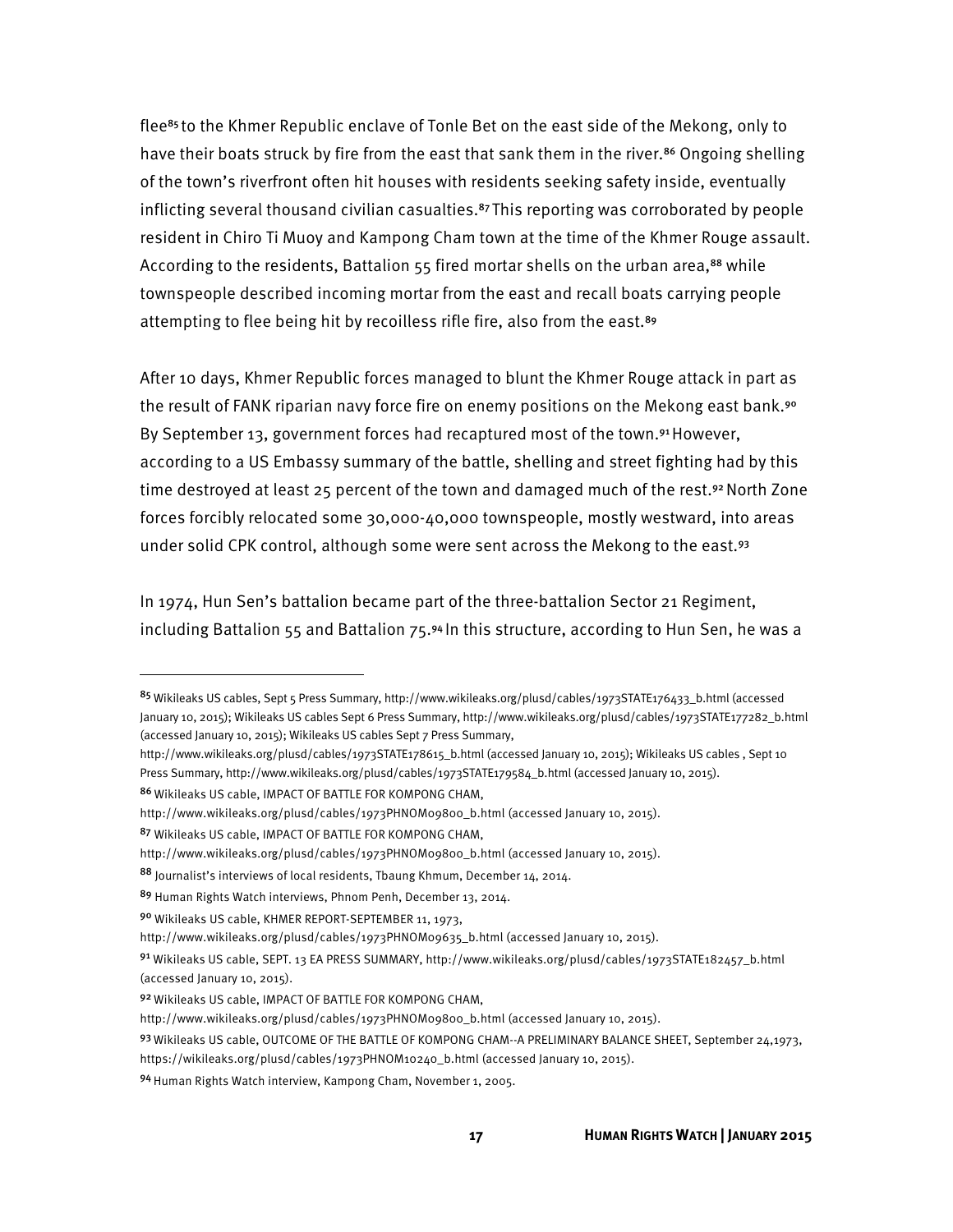battalion and special forces commander in charge of 500 men. He soon became a regimental commander with control over some 2,000 men,95 such that Battalion 75 was also under his authority.96

The regiment was being positioned for a CPK general offensive that was launched on January 1, 1975, aimed at seizing Phnom Penh and all of the other mostly provincial towns in Cambodia that by this time were the last major enclaves controlled by the Khmer Republic, including Kampong Cham town and Tonle Bet.97 In February 1975, the CPK gave instructions throughout the East Zone to prepare for the evacuation of Phnom Penh and provincial towns, 98 thus making it clear that Kampong Cham and Tonle Bet would both be emptied once seized, completing the job begun in September 1973.

From April 1, 1975, Hun Sen says, he commanded an offensive with the objective of taking Tonle Bet.99 He has related that on April 16, he was wounded by FANK shrapnel, as a result of which he lost his left eye and was unconscious for about a week, $100$  an account corroborated by a person present on the battlefield.101

Citing his injury, Hun Sen denies any involvement in the CPK's forcible relocation of all populations in Cambodia hitherto under Khmer Republic control that began on or shortly after the Khmer Rouge took power on April 17, 1975,<sup>102</sup> which the ECCC judgment against former Khmer Rouge leaders Nuon Chea, Khieu Samphan and others characterizes as a crime against humanity. According to a person living in the Chiro area at the time, the Khmer Rouge took total control and forcibly evacuated people who had hitherto been under Khmer Republic administration into old Khmer Rouge zones deeper in Sector 21, where deportees were very soon executed.

 $\overline{\phantom{a}}$ 

<sup>95</sup> Xing, Hong Sen, p.14; Mehta and Mehta, Strongman,pp.82,92.

<sup>96</sup>TTUVNAD, Stony Beach Message IIR 6 024 0224 92: January 23-26 Joint U.S./Cambodia POW-MIA Investigations in Kompong Cham Province.

<sup>97</sup> Voice of FUNK Radio Service, February 24, 1975, FBISDRAP, February 25, 1975.

<sup>98</sup> Academic's interview with Uk Bunchhoeun

<sup>99</sup> Xing, Hong Sen, p.16; Mehta and Mehta, Strongman, p.94; Gerrand interview with Hun Sen.

<sup>100</sup> Gerrand interview with Hun Sen; Chou Meng Tarr, "A Talk with Prime Minister Hun Sen," Cultural Survival Quarterly (Issue 14.3: July 31, 1990).

<sup>&</sup>lt;sup>101</sup> Journalist's interview of local resident, Tbaung Khmum, December 14, 2014.

<sup>102</sup> Gerrand interview with Hun Sen; Tarr, "Talk with Prime Minister Hun Sen."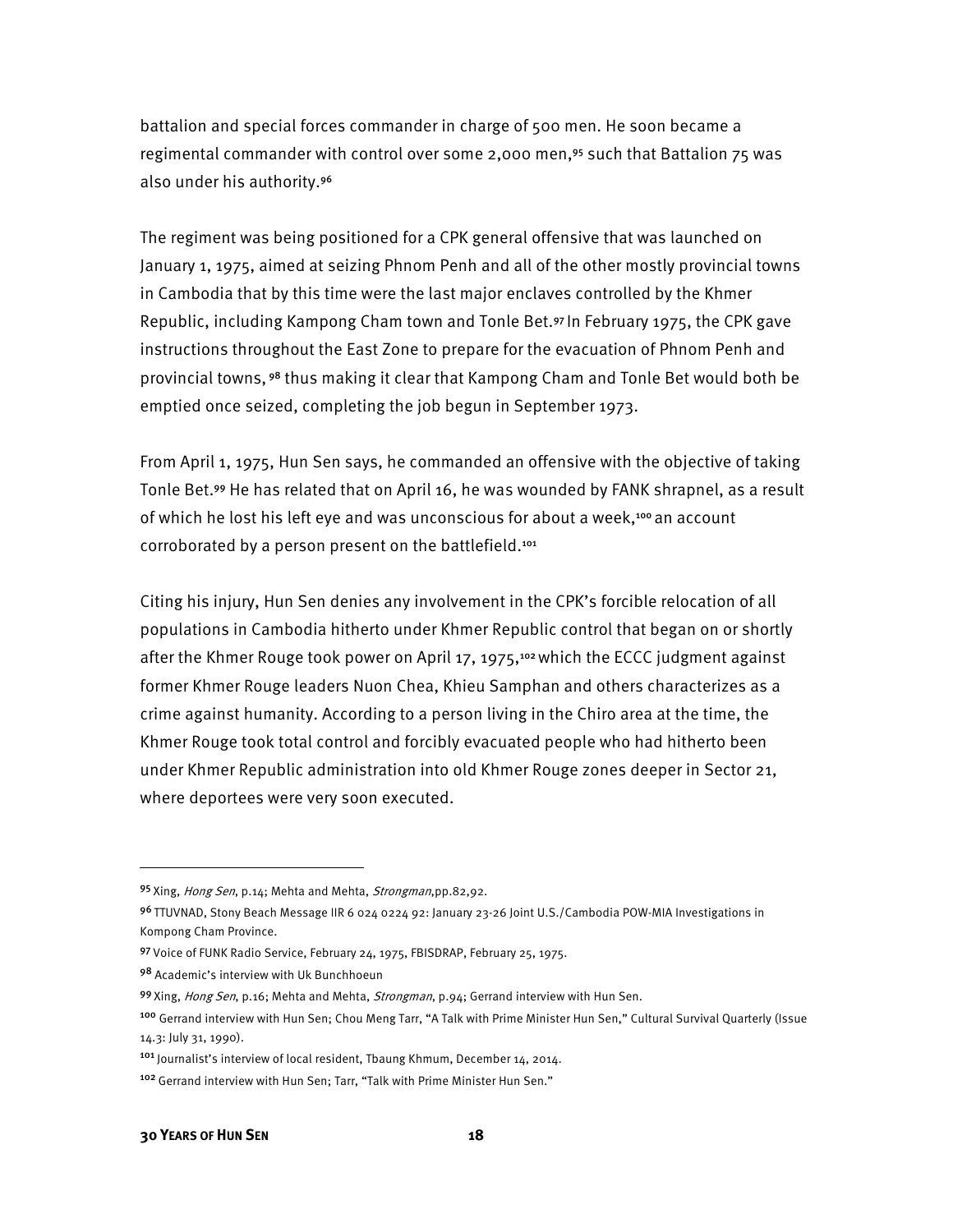### Khmer Rouge Suppression of Cham Unrest, September-October 1975

After April 17, 1975, but while still in the hospital, Hun Sen was appointed as chief of staff of an autonomous special regiment in the East Zone,103 one of three such units in various parts of the zone.104 As per CPK practice, in this structure the CPK sector secretary exercised authority over the sector military.<sup>105</sup> Created out of the wartime Sector 21 regiment,<sup>106</sup> it comprised Battalions 55, 59, and 75.<sup>107</sup> Hun Sen was concurrently a deputy commander of the regiment, so he held positions giving him authority over all of the regiment's 2,000 men.<sup>108</sup> By May 1975, Hun Sen was well enough to attend meetings,<sup>109</sup> and shortly thereafter he joined his regiment, which had been deployed to the border with Vietnam in Me Mut district of Sector 21.110

In the ensuing months, Cambodia's Islamic Cham minority communities began to oppose the new order. Unrest grew in Krauch Chhmar district of Sector 21, especially on the island of Koh Phal (directly south across the Mekong from Peam Koh Sna commune) and further downriver in the Krauch Chhmar commune of Svay Khleang along the south bank of the Mekong. CPK suppression of uprisings in September-October 1975 in the villages of Koh Phal and Svay Khleang ended the most serious of such unrest.111 As early as 1996, a history of the CPK reported that Sector 21 forces were involved in the suppression of the unrest.112 However, Hun Sen has repeatedly denied any forces of his regiment were involved. He says that once in Me Mut, he began resisting CPK orders, the first instance being his refusal in September 1975 to send troops to kill Cham civilians. He says he told his superiors that 60 to 70 percent of his troops were ill with malaria and therefore not fit

 $\overline{a}$ 

<sup>&</sup>lt;sup>103</sup> Xing, *Hong Sen* p.14; Mehta and Mehta, *Strongman* pp.92,94.

<sup>104</sup> Royal Government of Cambodia (RGC), Press and Quick Reaction Unit, "Clarification of the Press and Quick Reaction Unit on Khmer Rouge Trial, Bangkok Post Gets Nearly Everything Wrong," December 1, 2011.

<sup>&</sup>lt;sup>105</sup> CPK Sector 21 Letter from Sot to Dèn, September 3, 1977 (document in Human Rights Watch possession).

<sup>&</sup>lt;sup>106</sup> Human Rights Watch interview, Kampong Cham, November 1, 2005.

<sup>107</sup>NGO interview with Me Mut resident, May 10, 2005.

<sup>&</sup>lt;sup>108</sup> Gerrand interview with Hun Sen; Sechkdey Thlengkar Robah Ranasei Samaki Sangkruoh Cheat Thngai Ti 2 Khe Thou 1978 (Announcement of the Solidarity Front for the Salvation of the Nation, 2 December 1978), p.21.

<sup>109</sup> Gerrand interview with Hun Sen.

<sup>110</sup> Xing, Hong Sen, p.20; Mehta and Mehta, Strongman, p.94.

<sup>&</sup>lt;sup>111</sup> Ysa Osman, *The Cham Rebellion: Survivors' Stories from the Villages* (Phnom Penh: Documentation Center of Cambodia, 2006), pp.77-111.

<sup>&</sup>lt;sup>112</sup> Ben Kiernan, The Pol Pot Regime: Race, Power, and Genocide under the Khmer Rouge, 1975-79 (Third Edition) (London: Yale University Press, 2008 [First Edition, 1996]), p.265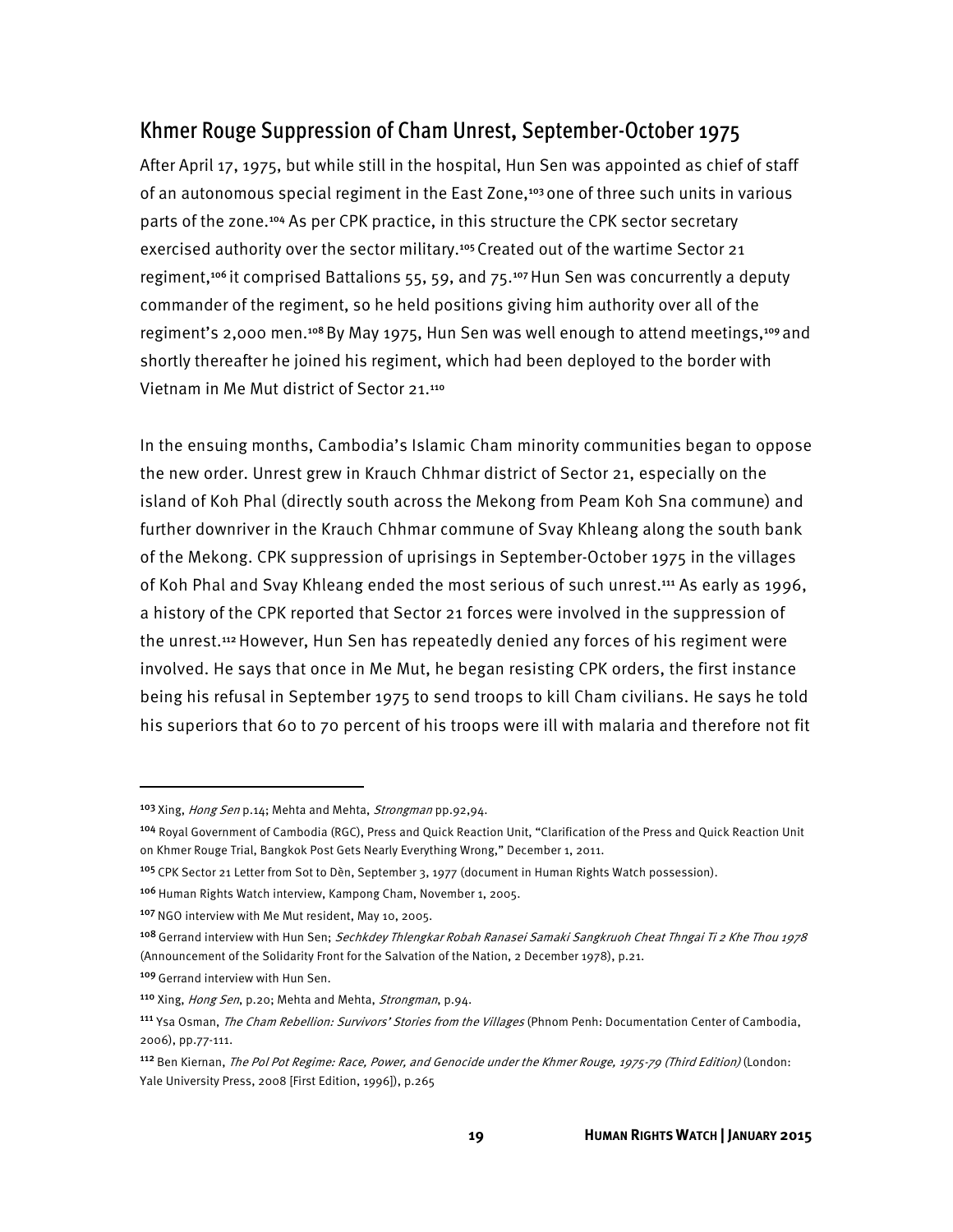to put down the Cham revolt. The unrest, he says, was instead suppressed by forces from Krauch Chhmar district itself.113

Other accounts contradict Hun Sen's version, indicating that although Krauch Chhmar district forces may have dealt on their own with Koh Phal village, Battalion 55 of the Sector 21 Regiment was directly involved in the subsequent attack on Svay Khleang. According to one testimony by a former Sector 21 regiment combatant, after the unrest broke out and had already spread to Svay Khleang, Battalion 55 was dispatched from the border to suppress it. This is corroborated by the account of a Krauch Chhmar resident who observed Sector 21 troops moving into battle, saying that the units that suppressed the Cham unrest in 1975 were Krauch Chhmar District Military forces, based at the district seat on the Mekong, and Battalion 55, which came up into Krauch Chhmar from rubber plantations to the south, thus arriving from further away and therefore later than Krauch Chhmar forces.<sup>114</sup> This is consistent with a Svay Khleang villager's account that after Krauch Chhmar district troops appeared from the west, hundreds of other troops in a different type of uniform and carrying heavy weapons arrived.<sup>115</sup> A fourth source, who also lived in the Svay Khleang village during the attack declared that there were four attack prongs, including Krauch Chhmar district forces who dug in as a blocking force west of Svay Khleang and forces belonging to the Sector 2 regiment from the border, which carried out assaults from the east, the south, and from on boats in the Mekong. This source specified that the attackers bombarded the village with 60 and 82 millimeter mortar rounds, while also firing on villagers with assault rifles and rocket-propelled grenades, killing hundreds of villagers. He also said the Sector troops came up through rubber plantations in, or to the south of, Krauch Chhmar.116

This Khmer Rouge violence is alleged to constitute crimes against humanity in the ECCC investigating judges' indictment of CPK-era leaders for targeting specific ethnic or religious groups, including the Cham, to expunge their particular identities. 117

 $\overline{\phantom{a}}$ 

<sup>113</sup> Xing, Hong Sen, p.21; Mehta and Mehta, Strongman, pp.94-95; Gerrand interview with Hun Sen; Kiernan, Pol Pot Regime, p.266. <sup>114</sup> Academic's interview of Krauch Chhmar resident, February 16, 2003.

<sup>115</sup> Ysa Osman, Cham Rebellion, p.84.

<sup>116</sup> Journalist's interview with local resident, Tbaung Khmum, December 14, 2014.

<sup>&</sup>lt;sup>117</sup> ECCC, Office of Co-Invesigating Judges, "Closing Order" (D427), September 15, 2010, pp.186-196.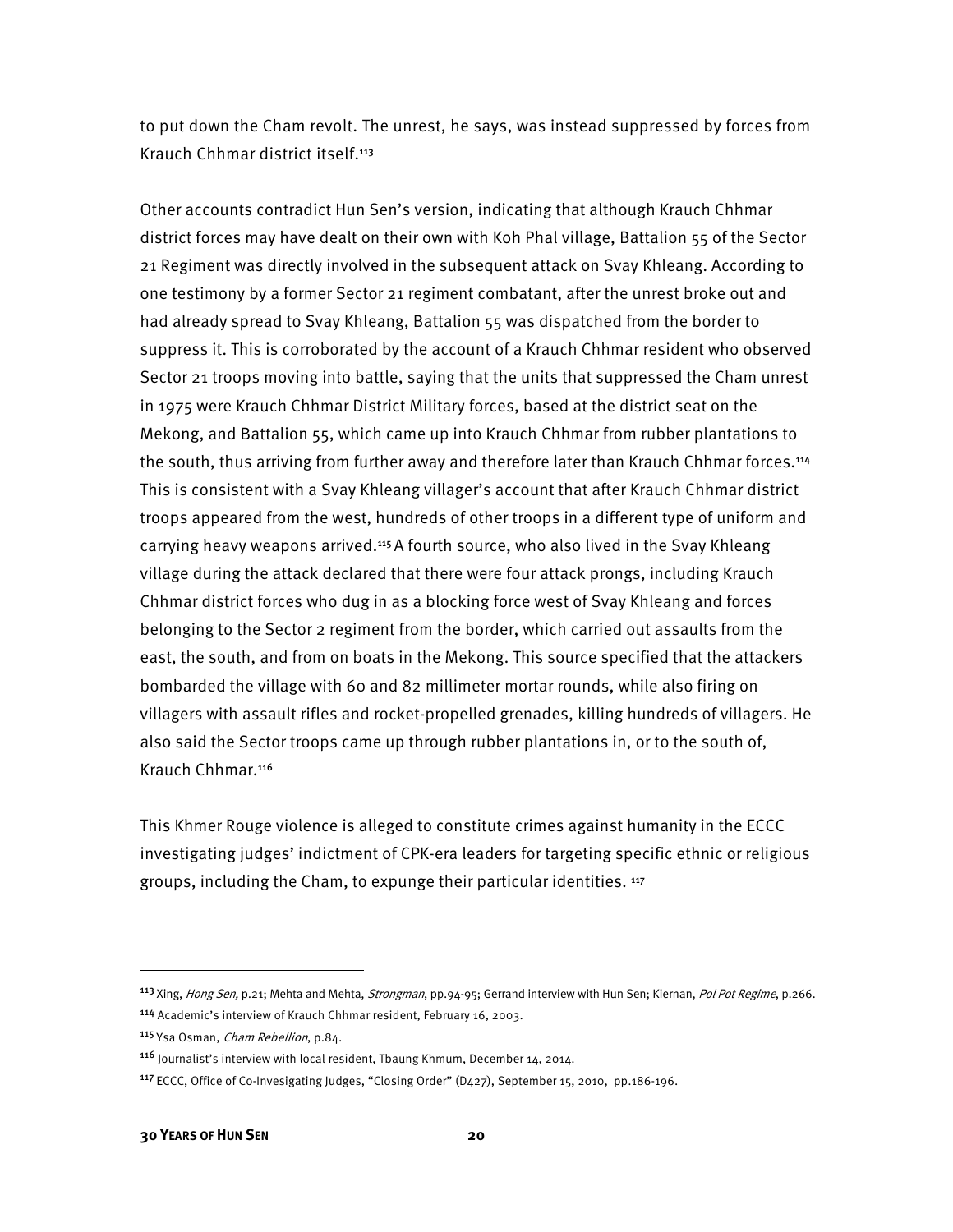Hun Sen asserts that he had increasing disagreements with certain CPK policies and practices in 1976 and especially in the first half of 1977, as a result of which he decided to leave Cambodia for Vietnam.<sup>118</sup> He crossed the border on June 20, 1977, although the exact circumstances are disputed.119

<sup>118</sup> Xing, Hong Sen, p.21.

<sup>119</sup> Xing, Hong Sen, pp.22-23; Mehta and Mehta, Strongman, pp.98-100; Gerrand interview with Hun Sen;Hun Sen, "Selected Comments at the Gathering at Memot District of Kompong Cham Province for the 32nd Anniversary Celebration of the January 7 Victory Day," January 5, 2011 (document in Human Rights Watch possession); Human Rights Watch interview, Kampung Cham, October 29, 2005.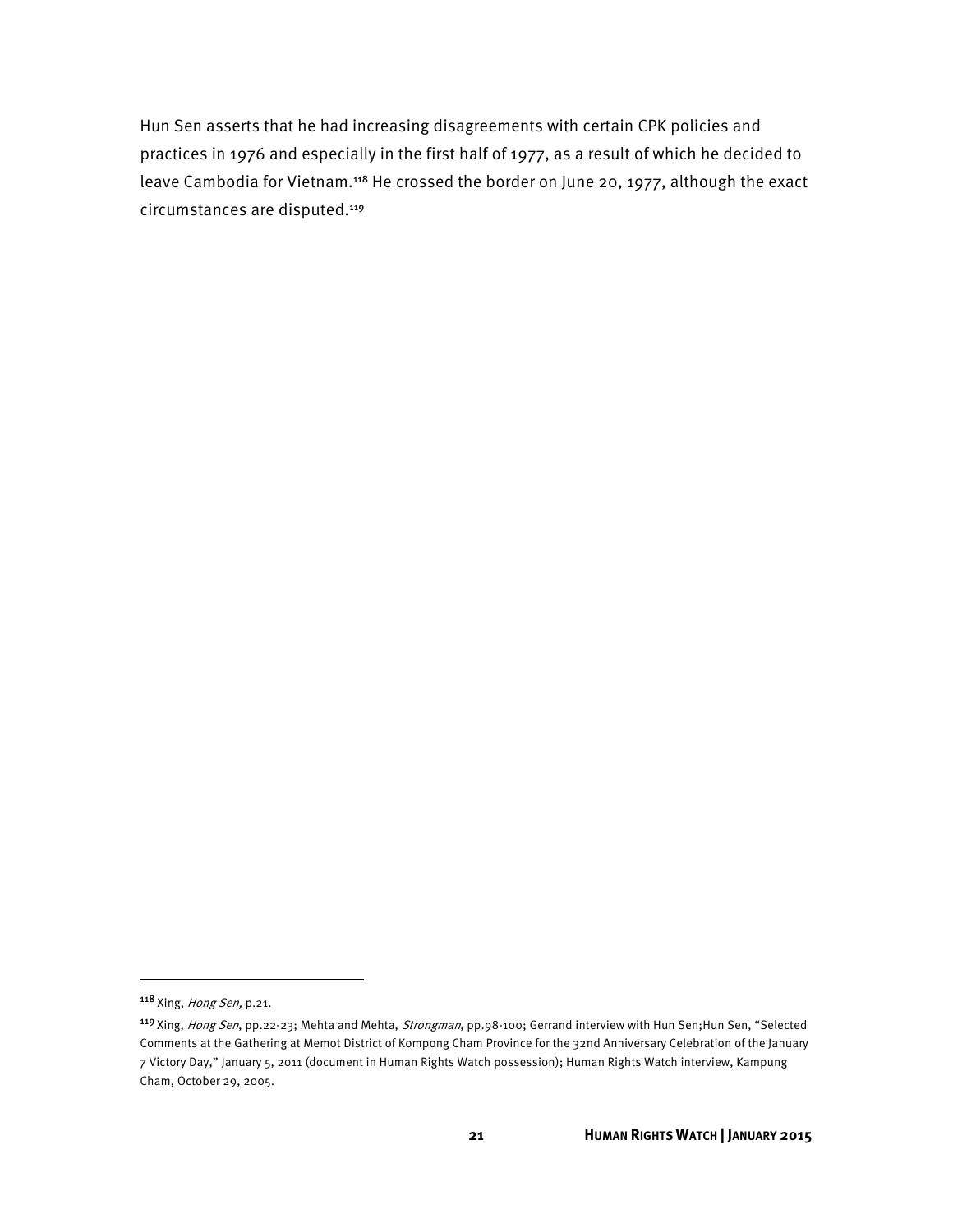## **III. Hun Sen and the "K5" Forced Labor Program**

In response to Khmer Rouge attacks, the Vietnamese army invaded Cambodia on December 25, 1978. It reached Phnom Penh on January 7, 1979, then chased the Khmer Rouge to the Thai border.

Vietnam installed a new government, mixing Hanoi-trained communists with former Khmer Rouge officers to run the People's Republic of Kampuchea (PRK). The former group included Pen Sovann, who was named the prime minister. Among the latter group was an obscure, 26 year-old named Hun Sen, who became the world's youngest foreign minister. Pen Sovann soon fell afoul of Hanoi and was arrested. He was replaced by Chan Si, who died in office in December 1984. Hanoi, impressed with the capacity and loyalty of the young foreign minister, promoted Hun Sen to the post of PRK prime minister on January 14, 1985.<sup>120</sup>

The PRK was a police state, with virtually no civil or political freedoms. Among the many serious human rights abuses of its rule, few were more notorious than the Kế hoạch năm or K5 plan. K5 involved the mass mobilization of Cambodian civilians for labor on the Cambodia-Thai border and which led to the deaths of many thousands of Cambodians from disease and landmines.

Planned in early 1983 by the Vietnamese military command for Cambodia, K5 called for a Vietnamese offensive assisted by PRK troops to attack remnant Pol Pot-led Khmer Rouge and other anti-Vietnamese and anti-PRK armed forces based along the Cambodia-Thailand border in late 1984, at the start of the dry season. This was to be followed by construction of defensive fortifications and obstacles on the Cambodia side of the border, including the planting of large numbers of landmines. The goal was to prevent Pol Pot-led Khmer Rouge and other guerrillas from reestablishing their bases and infiltrating Cambodia from Thailand. According to Sin Sen, who became deputy minister of interior of the PRK in 1987 and was a senior member of the security forces until his involvement in a coup attempt in 1994, "The plan was to build a wall like the Berlin Wall along the Thai border."121

 $\overline{\phantom{a}}$ 

<sup>120</sup> Phnom Penh Domestic Radio Service, January 14, 1985, FBISDRAP, January 14, 1985.

<sup>121</sup> Brad Adams interview with Sin Sen, February 10, 2000, Phnom Penh.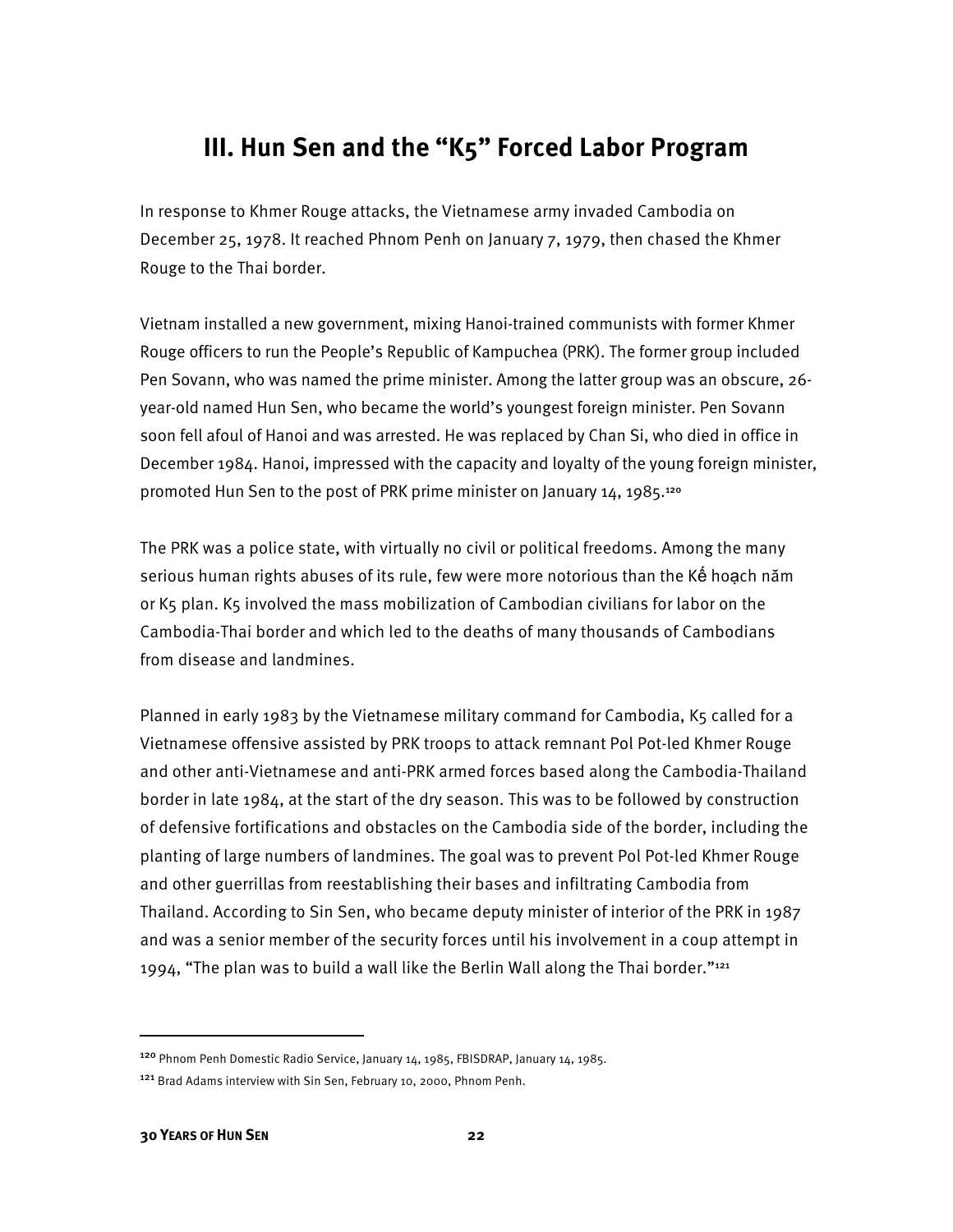Vietnamese planners decided it would be necessary "to mobilize a very large force from all classes of the [Cambodian] civilian population" from "the entire nation" as labor to construct this defensive "wall." The plan was for the PRK "military, government, and Party headquarters and agencies from the national down to the local level to direct, organize, and manage" the construction project, doing so with Vietnamese military assistance.122

The military offensive went off successfully, after which the construction work began. The overwhelming bulk of this was carried out by the civilian population as planned. However, establishing a comprehensive effective line of fortifications and obstacles proved considerably more difficult than expected, especially in many areas of rugged terrain, forest and jungle. The work continued on a significant scale for a number of years but was never fully completed.123

Le Duc Tho, the senior Vietnamese official in charge of Cambodia, appears to have introduced the K5 construction plan to top PRK authorities, including its Revolutionary People's Party of Kampuchea (RPPK), government and armed forces in January 1984. The RPPK Politburo approved a final version in July 1984. It was carried out under the overall authority of the RPPK Secretariat and PRK Council of Ministers, via a K5 Leadership Committee comprising RPPK, government and military officials. This committee was originally headed by the chairman of the PRK Council of Ministers, Prime Minister Chan Si, until his death in December 1984.

According to Sin Sen, "K5 was led by Hun Sen. He was assigned this responsibility by Vietnam."<sup>124</sup> Day-to-day responsibility for K<sub>5</sub> matters was reportedly invested in a subordinate standing vice-chairman, who led a K5 Standing Committee. This was originally Soy Keo, a vice-minister of national defense who was also concurrently chairman of the armed forces General Staff. In late 1985, Hun Sen replaced him with Nhim Vanda, a close confidante and the deputy minister of planning, who later became a deputy minister of defense.<sup>125</sup>

l

<sup>122</sup>Nguyễn Văn Hồng, Cu*ộ*c chi*ế*n tranh b*ắ*t bu*ộ*c: h*ồ*i *ứ*c (The Unwanted War: A Memoir) (Ho Chi Minh: Nha Xuat Ban Tre, 2004), pp.169-180; Lịch Sử Cục Tác Chiến 1945-2000 (History of the Combat Operations Department 1945-2000) (2005), posted on http://www.quansuvn.net/ at http://www.quansuvn.net/index.php?topic=82.165 (accessed January 10, 2015). <sup>123</sup> Nguyễn Văn Hồng, Unwanted War, pp.194-205.

<sup>124</sup> Brad Adams interview with Sin Sen, February 10, 2000, Phnom Penh.

<sup>&</sup>lt;sup>125</sup> Nhim Vanda was promoted to deputy minister of defense and chief of logistics in January 1989. He was vice-chairman of the 11man Khmer-Thai Economic Commission, established and chaired by Defense Minister Tie Banh, in February 1989. In November 1990 he was appointed to the Cambodian Politburo as vice trade minister and in January 1991 he was made trade minister.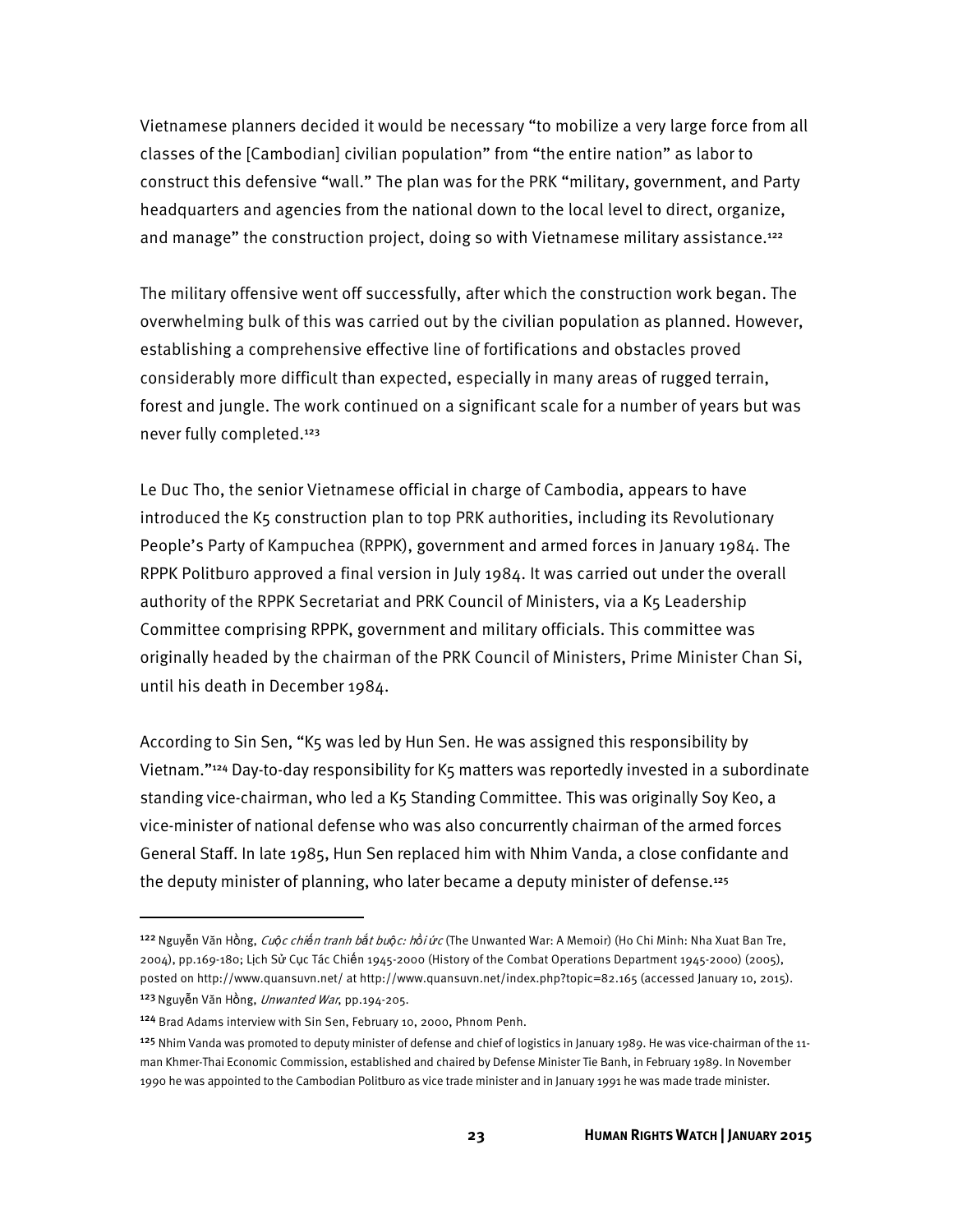Meanwhile, the Council of Ministers assigned provinces, municipalities and government ministries and departments to provide labor for K5 projects, according to a quota system.126 Vietnamese and official PRK sources portray the project as arduous but legal and not entailing large-scale fatalities, especially after the authorities corrected initial shortcomings in the care of the labor force.<sup>127</sup> Soy Keo reported to the all-RPPK National Assembly in July 1985 on the implementation of the plan, noting that 90,362 ordinary people were involved in the construction work. He argued that their deployment was pursuant to article 9 of the PRK Constitution, which stated that "the people as a whole participate in national defense."<sup>128</sup> In subsequent years, according to official statistics, the number of ordinary people deployed as workers dropped: 20,034 in 1986-1987 and 8,814 the next year. However, they were supplemented throughout by militia, cadre and state employees. Including these would bring the 1986-87 figures to 38,388 and that of the following year to 13,316.<sup>129</sup>

In theory, workers were supposed to be paid for their efforts, but most went involuntarily and were used as forced labor, especially after many in the first waves came back ill, especially with malaria, with perhaps 5 to 10 percent dying. If official figures were accurate, this would suggest a death toll from malaria of about 1,000 persons.<sup>130</sup> A report from deputy health minister Chhea Thang and others who inspected K5 worksites in December 1985 blamed the malaria fatalities on bad weather that left the workers with little food and low resistance. The report also blamed the laborers for their own poor hygiene.

Subsequent reports from the Ministry of Health and the Council of Ministers and to the latter maintained that counter-measures had greatly reduced the death toll.<sup>131</sup> Other sources tell a very different story, describing a highly coercive deployment of a much larger work force and many more deaths, against which the authorities evidently took few effective measures. Each province, district, commune and village in the PRK was assigned a quota of "volunteers" to fill. Force and threats were used to make reluctant civilians participate.

<sup>&</sup>lt;sup>126</sup> Margaret Slocomb, "The K5 Gamble: National Defence and Nation Building under the People's Republic of Kampuchea," Journal of Southeast Asian Studies (Vol.32, No.2: June 2001), p.201.

<sup>127</sup> Nguyễn Văn Hồng, Unwanted War, pp.194-205.

<sup>128</sup> Slocomb, "K5", pp.198-199.

<sup>129</sup> Ibid., p.201.

<sup>130</sup> Ibid., pp.201-203.

<sup>131</sup> Ibid., pp.203-204.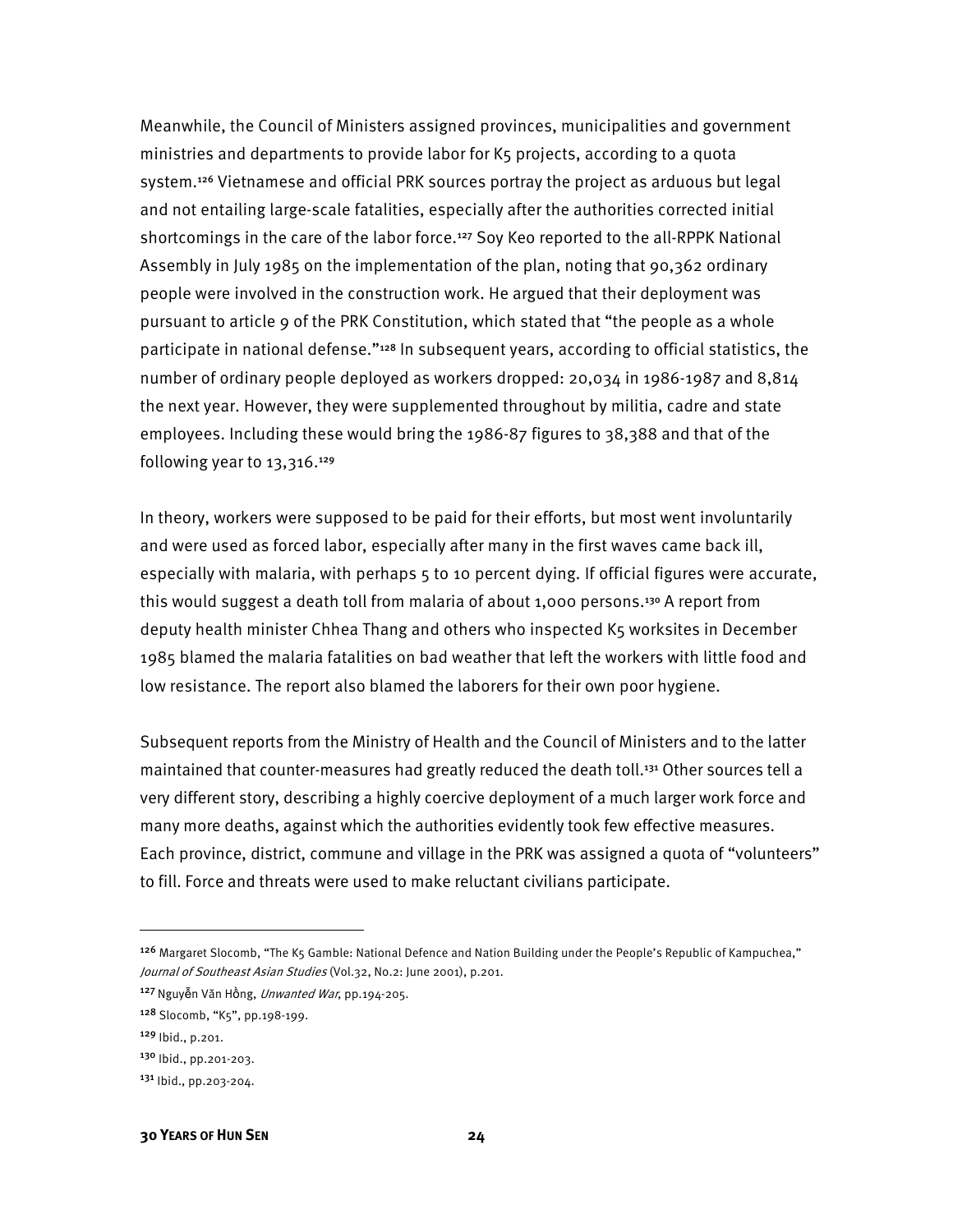According to Kong Korm, the deputy minister of foreign affairs at the start of K5 and later appointed minister of foreign affairs in 1987, "Civilians from Svay Rieng, Prey Veng, Kandal and youth were mobilized to clear the border area. Students were forcibly conscripted into the military. Soldiers tore up student cards and inducted them.… But one group, including Hun Sen's friends and subordinates, was sent to Battambang instead of the border."132

Overall, one million or more Cambodians may have been sent to the border. Working conditions were miserable, particularly in the early stages. Virtually no shelter was provided, so workers had to sleep on mats, tarps or on the ground. Food was in short supply. One account cited an alleged internal Vietnamese army report finding that the living conditions of the K5 workers were miserable: "The main course is salt and less than thirty grams of dried fish if there is any, for a worker, and they are ill for a lack of medicines. The report cited corruption as the major reason for the conditions."<sup>133</sup>

People taken from areas of the country with little or no malaria were dumped into a place with some of the most virulent strains of malaria in the world. Only 30-40 percent of the workers were given mosquito nets. There was no medicine and Cambodia's hospitals were not equipped to deal with an epidemic. In fact several thousand, possibly tens of thousands, died of disease. Thousands more died and were disabled by landmines. The Thai-Cambodia border area had been heavily mined over the years by all of the armed forces active there. K5 workers were compelled to clear mine-infested areas without any previous training in spotting mines.

According to Bartu, "under the guise of removing potential refuge for the resistance, the programme enabled massive deforestation in Cambodia. In Takeo province for example much of the damage to the forests began in the early eighties when about 2000 hectares of trees were cleared."134 According to Sin Sen, "Corruption was massive. If 10 tents were provided, only one would arrive."135

 $\overline{a}$ 

<sup>132</sup> Brad Adams interview with Kong Korm, November 23, 1999, Phnom Penh.

<sup>&</sup>lt;sup>133</sup> Peter Bartu, "The Fifth Faction: The United Nations in Cambodia 1991-1993" (PhD diss., Monash University, 1998).

<sup>&</sup>lt;sup>134</sup> Mang Channo 'Forest Given to Local Government' *Phnom Penh Post*, January 13-26, 1995 p.5, Channo reports that by 1995 only four percent of the province was covered by forest.

<sup>135</sup> Brad Adams interview with Sin Sen, February 10, 2000, Phnom Penh.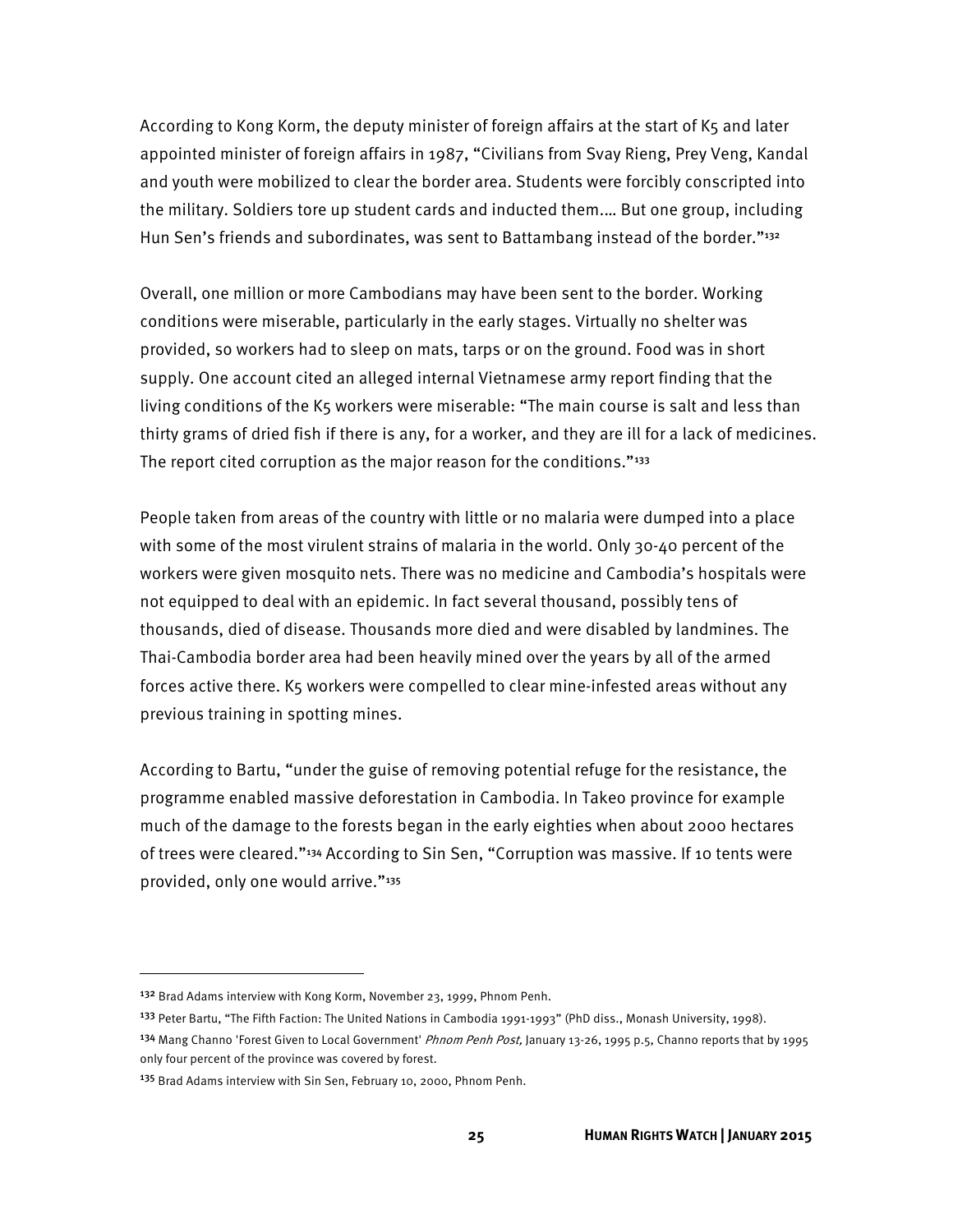Another troubling aspect of K5 labor conscription, according to academic research, is that it hit disproportionately at Cambodia's ethnic Chinese communities, which were then the target of official PRK discrimination and died in large numbers at K5 border worksites. This situation reportedly opened up opportunities for extortion by PRK cadre, or at least invited bribes from Chinese who paid to have poor Khmer sent to the border in their place. Some of those who paid bribes claim that they were then arrested for having done so.<sup>136</sup> Bribery was not confined to the Chinese community, however, as Cambodians of all ethnicities have described paying bribes to avoid a deadly assignment.

Senior ruling party officials interviewed indicate that Hun Sen and other senior PRK officials were aware that the situation was much worse than that described in the official reports mentioned above, but that they decided to downplay the seriousness of the situation and blamed it on "enemy subversion" of the project. No dissent within the party on the issue was allowed.<sup>137</sup>

By the end of the program, Nhim Vanda had become a notorious and unpopular figure in Cambodia, with both he and Hun Sen blamed by many Cambodians for engaging in forced labor that led to the deaths and disability of thousands. Senior Cambodian officials claimed that K<sub>5</sub> almost led to the collapse of the PRK regime.<sup>138</sup> The K<sub>5</sub> program was "extremely unpopular" in Cambodia, said Sin Sen. "No one supported it. Only the poor were sent to K5. When they went there they were sure they would die."<sup>139</sup> One expert concluded that "the K-5 plan probably alienated the Vietnamese from the Khmer people more than any other programme."140

 $\overline{\phantom{a}}$ 

<sup>&</sup>lt;sup>136</sup> Sambath Chan, "The Chinese Minority in Cambodia: Identity Construction a Contestation" (Montreal: Concordia University M.A. Thesis, March 2005), pp.59-68.

<sup>&</sup>lt;sup>137</sup> Brad Adams interviews with senior government and party officials, names withheld.

<sup>&</sup>lt;sup>138</sup> Brad Adams interviews with senior government and party officials, names withheld.

<sup>&</sup>lt;sup>139</sup> Brad Adams interview with Sin Sen, February 10, 2000, Phnom Penh.

<sup>140</sup> Peter Bartu, "The Fifth Faction: The United Nations in Cambodia 1991-1993" (PhD diss., Monash University, 1998), p.32.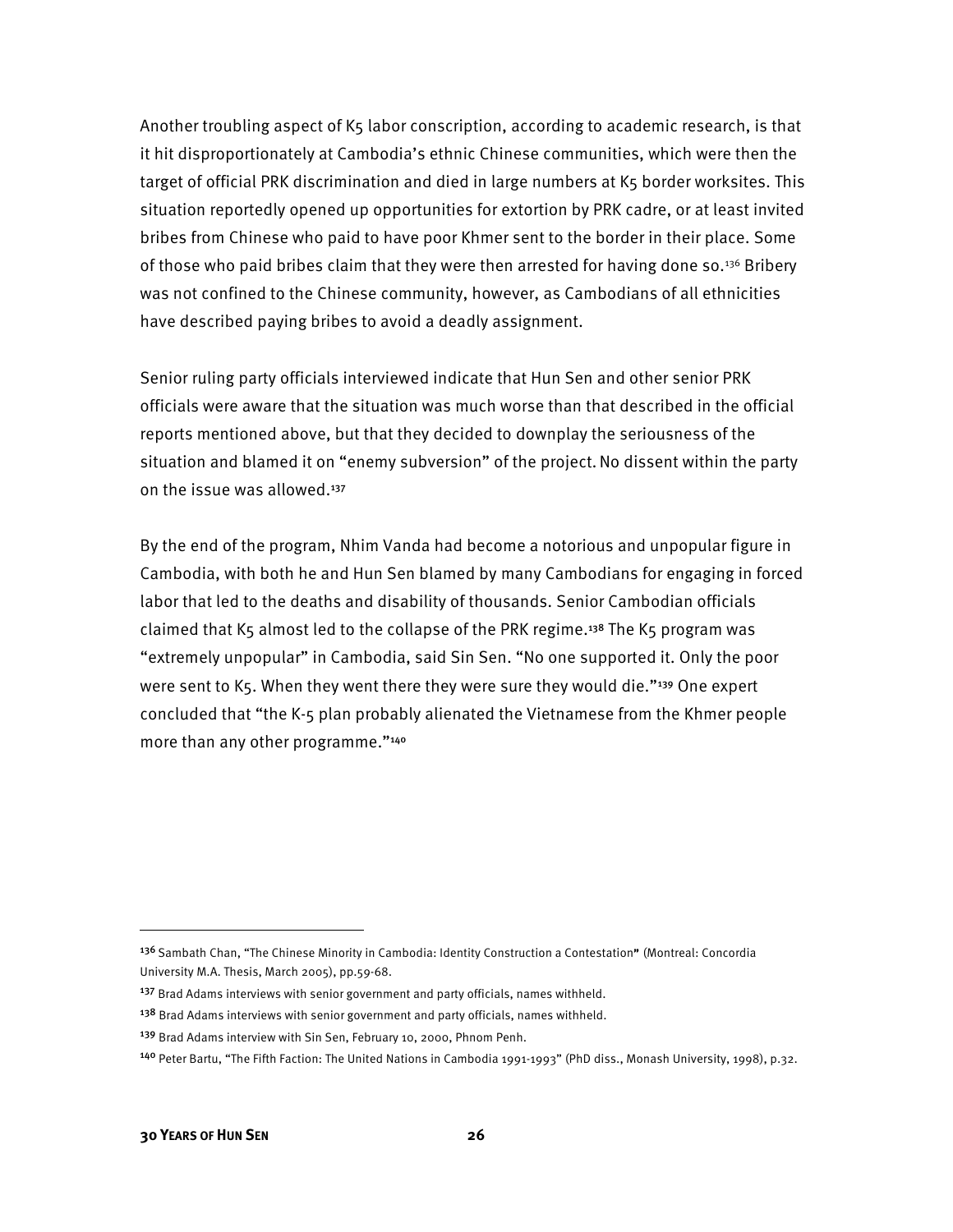## **IV. Hun Sen and PRK Repression in the 1980s**

Upon becoming Prime Minister on January 14, 1985, Hun Sen assumed, in accordance with chapter 6 of the PRK Constitution, authority over the PRK armed forces, police and other security units. This placed him in charge both of national defense and domestic security.

The units over which he was thereby constitutionally empowered to exercise command were tasked with elimination of three types of opposition to the PRK: armed guerrilla groups, organized but non-violent opposition groups, and individual dissent inside and outside the PRK ranks. The armed insurgents included the Pol Pot-led Khmer Rouge guerrillas and two allied non-Communist resistance groupings, the National United Front for an Independent, Neutral, Peaceful and Cooperative Cambodia (FUNCINPEC), then led by Prince Norodom Sihanouk, and the Khmer People's National Liberation Front (KPNLF), led by Son Sann.

In both public propaganda and internal analyses, the PRK regarded all three categories of opposition as "objectively" tantamount to "Pol Pot," tarring the PDK coalition partners FUNCINPEC and KPNLF, as well as individual dissidents, with the Khmer Rouge brush. This aimed to create the false impression that PRK political repression was aimed primarily at "genocidaires."

The PRK, its armed forces, and the large number of Vietnamese armed forces present in the country were entitled to conduct military operations against armed opposition groups. However, in confronting the Khmer Rouge and imposing one-party rule within Cambodia, the PRK engaged in widespread and systematic violations of human rights in both conflict and non-conflict settings, including large-scale prolonged arbitrary detention without charge or trial; unfair trials; routine torture and other cruel, inhuman or degrading treatment of detainees; and extra-judicial killings.141

Under Hun Sen, the PRK ran a police state. In the mid-1980s, there were an estimated 5,000 political prisoners in the PRK. Arrests by the Cambodian and Vietnamese police,

l

<sup>141</sup> Amnesty International, Kampuchea: Political Imprisonment and Torture (London, 1987); Lawyers Committee for Human Rights, Kampuchea: After the Worst (New York: 1990).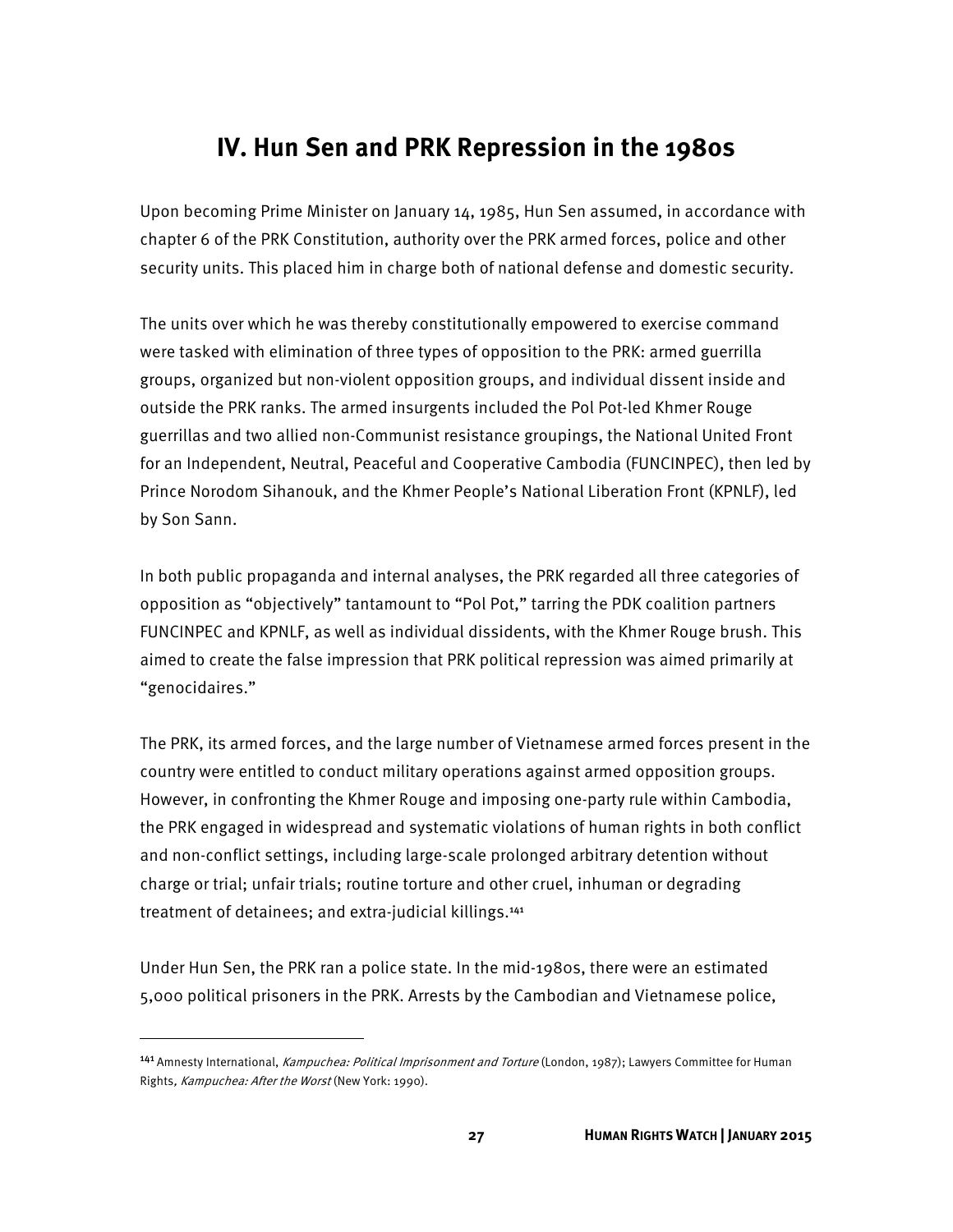armed forces and intelligence agencies on political grounds were routinely carried out against real and perceived dissidents. Detainees and prisoners were often held indefinitely on the basis of unsubstantiated and exaggerated or plainly false allegations of opposition activity or involvement. These allegations frequently resulted from unreliable evidence elicited through a combination of torture, abusive conditions of incarceration and other forms of duress inflicted on political and other suspects as a matter of course. The Cambodian and Vietnamese police, army and other authorities often seized people on spurious allegations by neighbors with personal vendettas against the accused, such as with regard to extra-marital affairs.

Most detainees and prisoners were peasants or other ordinary people falsely accused of being "enemy links." Others were alleged "two-faced" elements who had been working for the PRK administration or armed forces at the time of their arrest. These included people arrested for distributing or possessing leaflets or cassette tapes criticizing the government and the Vietnamese, attending meetings at which such materials were handed out, or individually voicing such criticisms. Very few were combatants of anti-PRK guerrilla units.

The security forces followed the long-time Communist Party practice of not specifying to suspects why they had been arrested or producing evidence, instead simply labelling them "traitors" or "enemies" and demanding that they themselves explain to the authorities the reason for their arrest. Those who did not take up this offer to "confess" were subjected to torture or otherwise forced into "confessing," such that, ultimately, "confession" was their only option for avoiding severe suffering, regardless of whether they were politically opposed to the PRK. Interviews with former prisoners and security force personnel conducted in the 1980s by the Lawyers Committee for Human Rights and Amnesty International undertaken on the Thailand-Cambodia border suggest that torture was inflicted on at least 60 percent of political detainees.<sup>142</sup>

Torture was facilitated by the fact that many prisoners were held in dark cells while undergoing interrogation in complete isolation from the outside world and even from fellow inmates. Contact with relatives was usually severely restricted throughout a prisoner's detention. Those who did not break under torture were threatened with being

l

<sup>142</sup> Amnesty International, Kampuchea: Political Imprisonment and Torture (London, 1987); Lawyers Committee for Human Rights, Kampuchea: After the Worst (New York: 1990).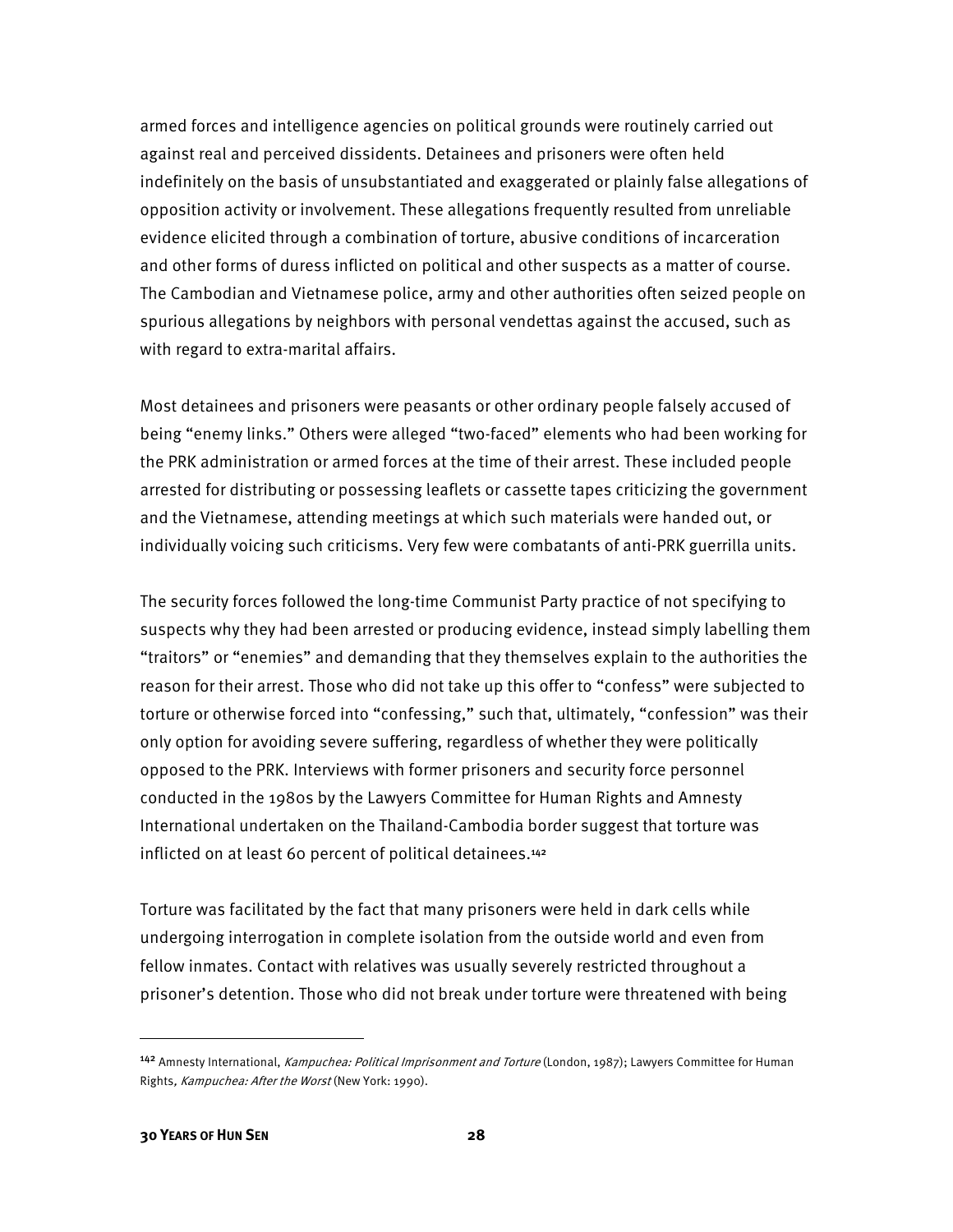sent to court: they were told that unless they took the opportunity to "confess," a revolutionary people's tribunal would sentence them to many years of imprisonment or even to death. Hun Sen's ultimate political control over the judiciary ensured that such threats could be carried out.143

In 1986, the PRK established the "A-3" Combat Police, which Hun Sen characterized as an "intelligence police force" to uproot and suppress alleged Pol Pot partisans operating underground in government-controlled areas.<sup>144</sup> In practice A-3 targeted a wide variety of political opponents, including non-Khmer Rouge insurgents and non-violent critics. In 1989, Hun Sen set up additional specialized police units, including intelligence and border patrol police contingents, to more effectively suppress armed and unarmed opposition in order to strengthen his position in negotiations for a political settlement of the civil war.145 These would later provide seedbeds for "death squads" deployed after that settlement, the October 1991 Paris Agreements, were signed by Hun Sen and representatives of Pol Pot's Khmer Rouge, FUNCINPEC, the KPNLF and 18 foreign governments.

 $143$  Ibid.

 $\overline{\phantom{a}}$ 

<sup>144</sup> Hun Sen, "Address at the Commemoration of the 62nd Anniversary of the Establishment of the National Police Force, 16 May 2007, Chaktomouk Conference Hall" (document in Human Rights Watch possession). 145 Ibid.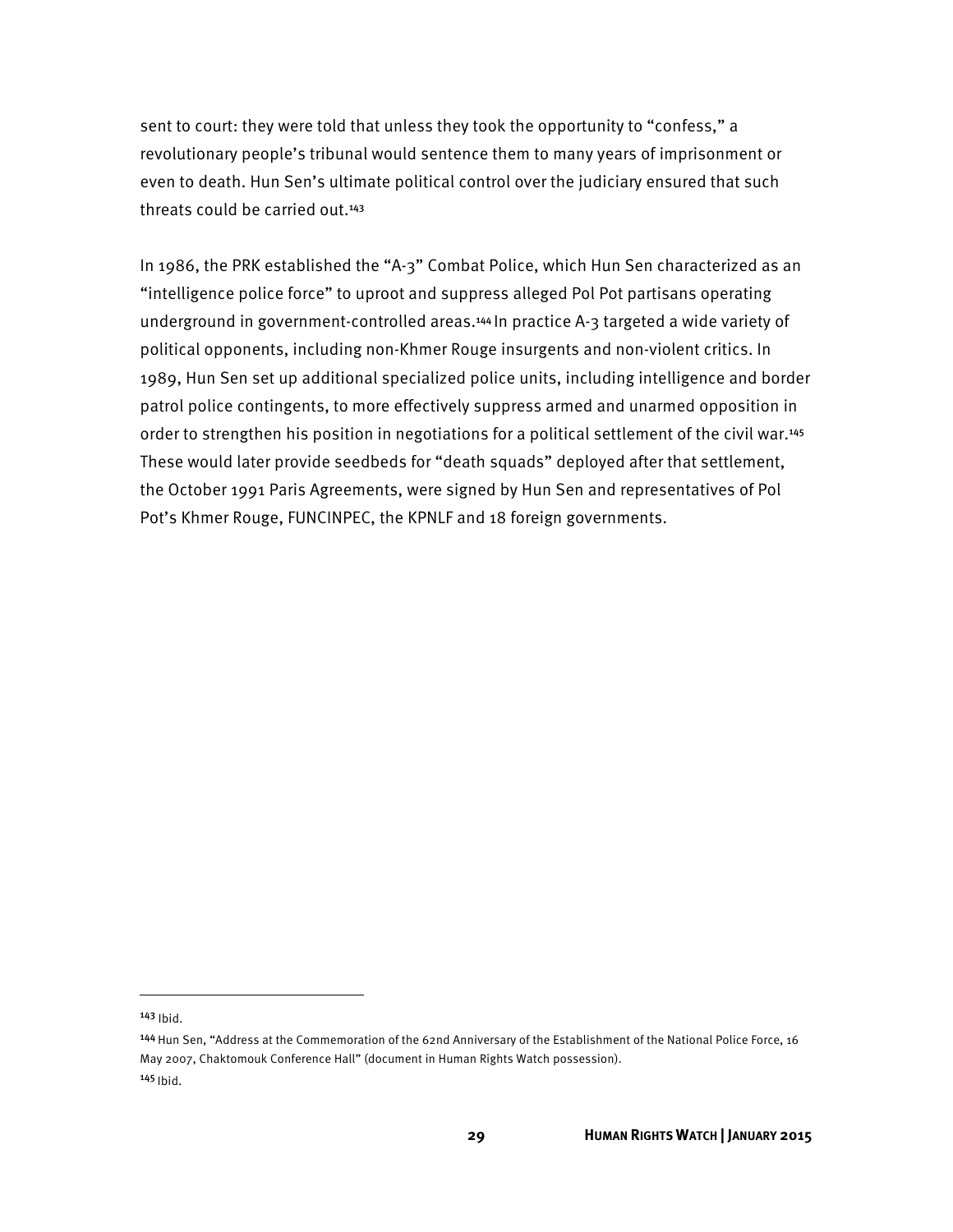# **V. Hun Sen and Death Squads During the UN Peacekeeping Mission in 1992-93**

The CPP prepared for the arrival of the United Nations Transitional Authority in Cambodia (UNTAC), by setting up elaborate teams to attack, threaten, and intimidate FUNCINPEC, the Buddhist Liberal Democratic Party (BLDP), the Khmer Rouge, and others in the political opposition and their supporters in the run-up to UNTAC-administered elections scheduled for 1993. Hun Sen remained prime minister during this period and exercised individual and collective control over military and security force policy and practices.

The final report of UNTAC's Human Rights Component, issued in September 1993, provides a chilling summary of the violence and other abuses committed by forces of the Cambodian People's Party (CPP) during the UNTAC period. The report contains an appendix of "investigation statistics" listing types of abuses committed, the number of incidents and victims, and to whom UNTAC attributed responsibility. The report stated that the PRK's successor, the State of Cambodia (SOC), the new official name given to the country as part of a rebranding exercise by the ruling party in advance of elections, was responsible for 39 incidents of "killing of political opponents" that resulted in  $46$  "casualties," as well  $25$ "killings the primary purpose of which is to intimidate the civilian population and other summary executions" that resulted in 40 "casualties." The report listed hundreds of other cases of SOC abuses, including enforced disappearances and torture. The numbers in the report understate the extent of the violations since UNTAC could not investigate all cases or specify who was responsible in all cases it did investigate.<sup>146</sup>

Information gathered by UNTAC showed that those who committed abuses, including the police and army, operated as direct agents of the ruling CPP under ministerial-level instructions as well as under the direction of provincial, district, commune and village officials. The perpetrators were involved both in intelligence-gathering activities directed at opposition political parties and individuals connected to those parties, and in suppressing the political activities of the opposition.<sup>147</sup>

 $\overline{a}$ 

<sup>146</sup> UNTAC, Human Rights Component Final Report, September 1993.

<sup>147</sup>UNTAC Information/Education Division, SOC/CP documents accessed by Control Team in Sihanoukville, May 17, 1993; UNTAC Control Team, Pre-Mission: Takeo Province, February 27, 1993; UNTAC Control Team, Pre-Mission: Kampong Cham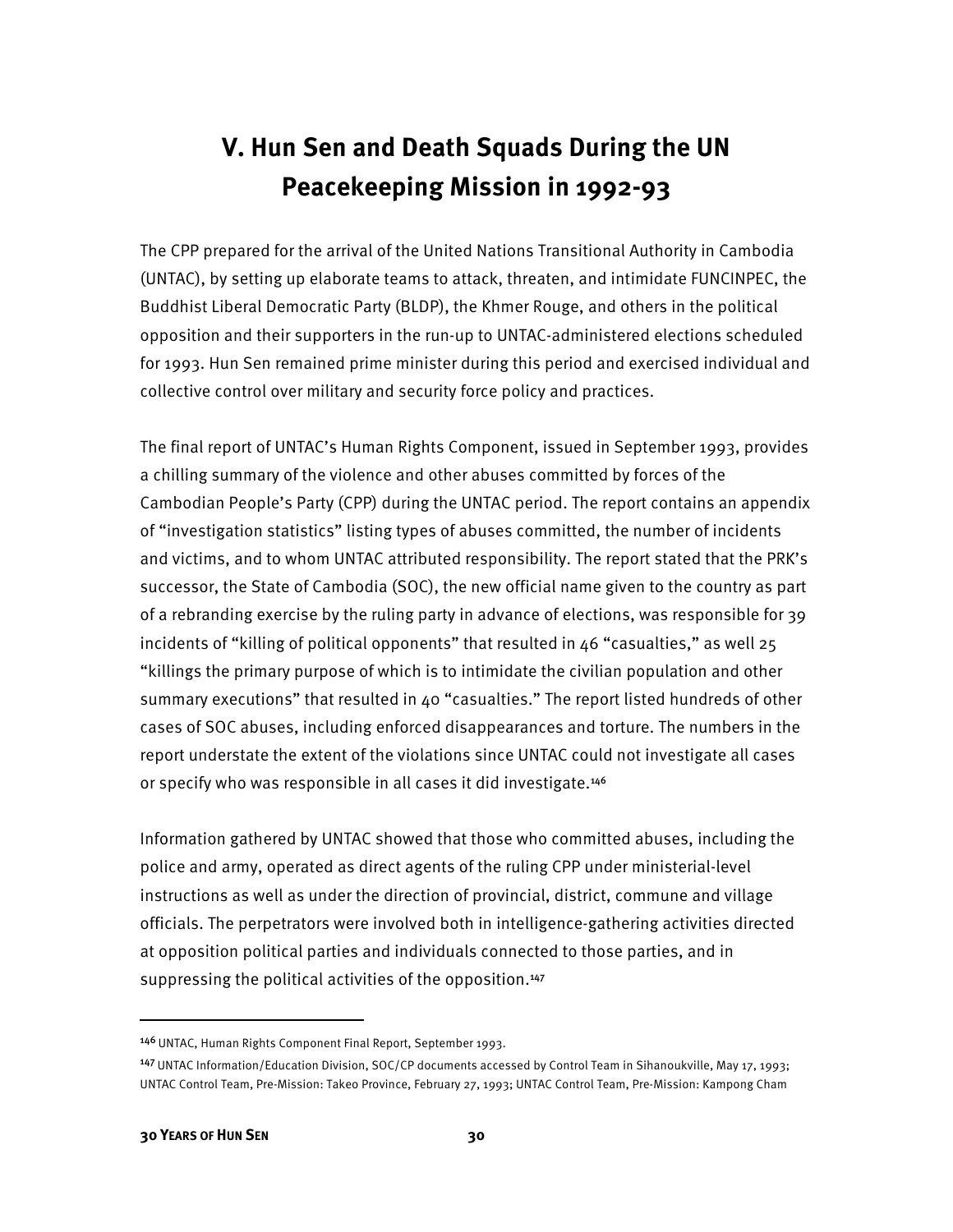UNTAC gathered extensive evidence of SOC and CPP use of covert groups to carry out political violence and intimidation. Some existed as distinct entities, while others operated within formal units, surfacing periodically when called into action. Some members of these groups worked for more than one group. They included former members of groups such as the A-3, set up in the 1980's as "combat police" to fight resistance forces and to root out its suspected supporters in the country.

However, most were new groups set up by the CPP to prepare for the arrival of UNTAC and the return of opposition parties to Cambodia to contest elections. The most important of these groups were the so-called "A-Teams," "T-Groups," and "reaction forces," which were created to obstruct the activities of opposition parties through violence and other means, and to infiltrate UNTAC.148 These became instrumental in carrying out political violence and sabotage. Many secret groups are mentioned in United Nations files, some civilian and some not. Various code names were used by these groups, including A-90, A-92, A-93, A-48, A-50, S-21, S-22, S-23, X-09, X-90, T-30 T-90, and A-5.

Interviews with members of these units have confirmed their existence and provided details of their orders and the kinds of abuses they committed. Former senior cadres of the Ministry of Interior's Defense of Political Security directorates were put in charge of strategy, while operational personnel were drawn from, among others, A-3 and Infantry Regiment 70,149 a unit under direct command of the General Staff Department of the Ministry of Defense. This unit would later become infamous for its role in the March 30, 1997, grenade attack on Sam Rainsy and Hun Sen's July 1997 coup (see chapters VI and VII below), as well as a litany of other abuses, after it was renamed Brigade 70 and tasked with ensuring security and safety for senior government officials, including Hun Sen.<sup>150</sup>

<sup>149</sup>Brad Adams interview with former A-3 commander, Phnom Penh, March 1, 2000.

 $\overline{a}$ 

Province, March 11, 1993; UNTAC Information/Education Division, The Takeo Papers, March 15, 1993; UNTAC, Sixth Meeting on Public Security, September 3, 1992; UNTAC Control Team, Prey Veng: Report of the Administrative Sub-team, February 23, 1993; UNTAC Information/Education Division, Translated Documents Accessed by Control Team, April 2, 1993; and UNTAC, Sixth Meeting on Public Security, September 3, 1992; UNTAC Control Team, Findings of the Control Team, April 1, 1993; and UNTAC Information/Education Division, Translated Documents Accessed by Control Team, April 9, 1993.

<sup>148</sup>UNTAC Control Team, Findings of the Control Team, April 16, 1993; UNTAC/Education Division, Translated Document Accessed by Control Team, April 1, 1993; UNTAC Information/Education Division, SOC/CPP Documents Accessed by Control Team in Sihanoukville, May 17, 1993; and UNTAC Information/Education Division, CPP Secessionism, Resignations from the Assembly and Intimidation of UNTAC: Background and Theories, June 13, 1993; and UNTAC Information/Education Division, After the Autonomous Zone, Prey Veng Province June 17-18, 1993.

<sup>150</sup> RGC, Sub-decree 51, October 15, 1994.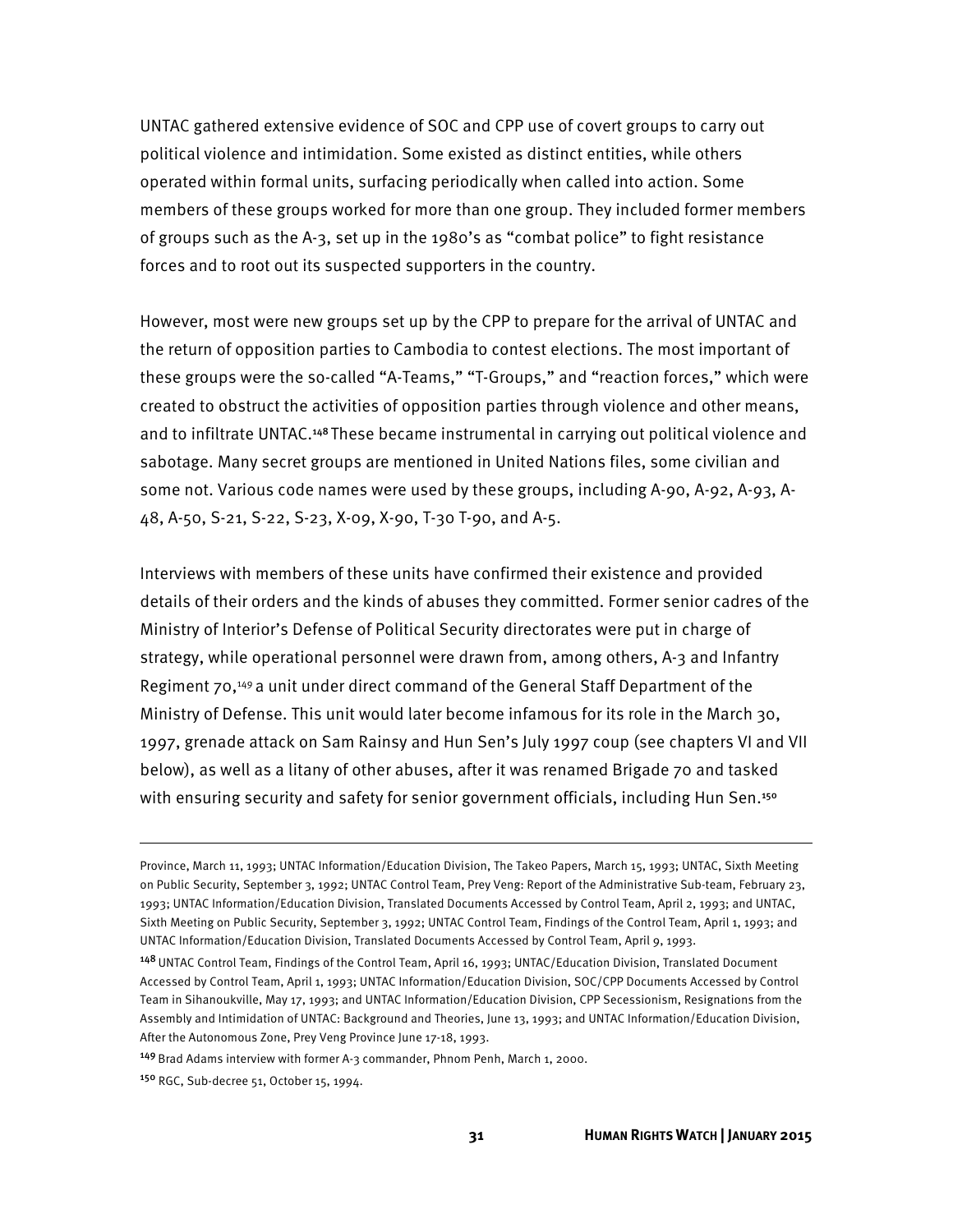The functions of these groups do not appear to have been well understood until relatively late in UNTAC's lifespan, by which time political violence was jeopardizing the peace process. An UNTAC report written in April 1993 states that, "A groups," operating under the command of the Ministry of National Security, were "engaged in activities wholly detrimental to the creation of a neutral political environment." The same document concluded that the SOC, knowing this was in violation of the terms of the Paris Agreements, had "taken every step to conceal their existence from UNTAC and the populace."<sup>151</sup>

A Ministry of National Security document entitled "Building up A-92 Forces" obtained by UNTAC describes the role of A-92 in considerable detail. A covert command structure running from the commissioner or deputy commissioners of security in each province was established that recruited people with high standing, such as professors, teachers, medical practitioners, monks, and "other persons with influence among the ranks of the popular masses." A-92 operatives were directed to infiltrate and subvert "all the various political organizations having a policy of opposition to the Cambodian People's Party." The aim was to uncover information about their strategies and supporters, and to disrupt them by seizing control of vital functions, including economic resources. Their functions included creating "misunderstanding among the popular masses about the opposition parties, to foment activities that undermine their reputations and interests, to create contradictions and splits among their forces, and to use pre-emptive methods to prevent the opposition parties from gaining the advantage in the election."152

The document said that A-92 personnel would:

Carry out, either personally or through intermediaries, the destruction and forestallment of the stratagems, plans, methodologies, tricks and activities of the opposition parties which aim at expanding their influence and their membership and to destroy us. They are also to achieve any of a number of goals, primarily those such as eliminating the influence, propaganda and psychological warfare of the opposition parties, and in particular to eliminating their influence among the popular masses.

<sup>151</sup>'Reaction Forces and 'A' Groups', UNTAC Information/Education Division, April 12, 1993.

<sup>&</sup>lt;sup>152</sup> Ministry of National Security, "Building Up A-92 Forces," unpublished document on file with Human Rights Watch.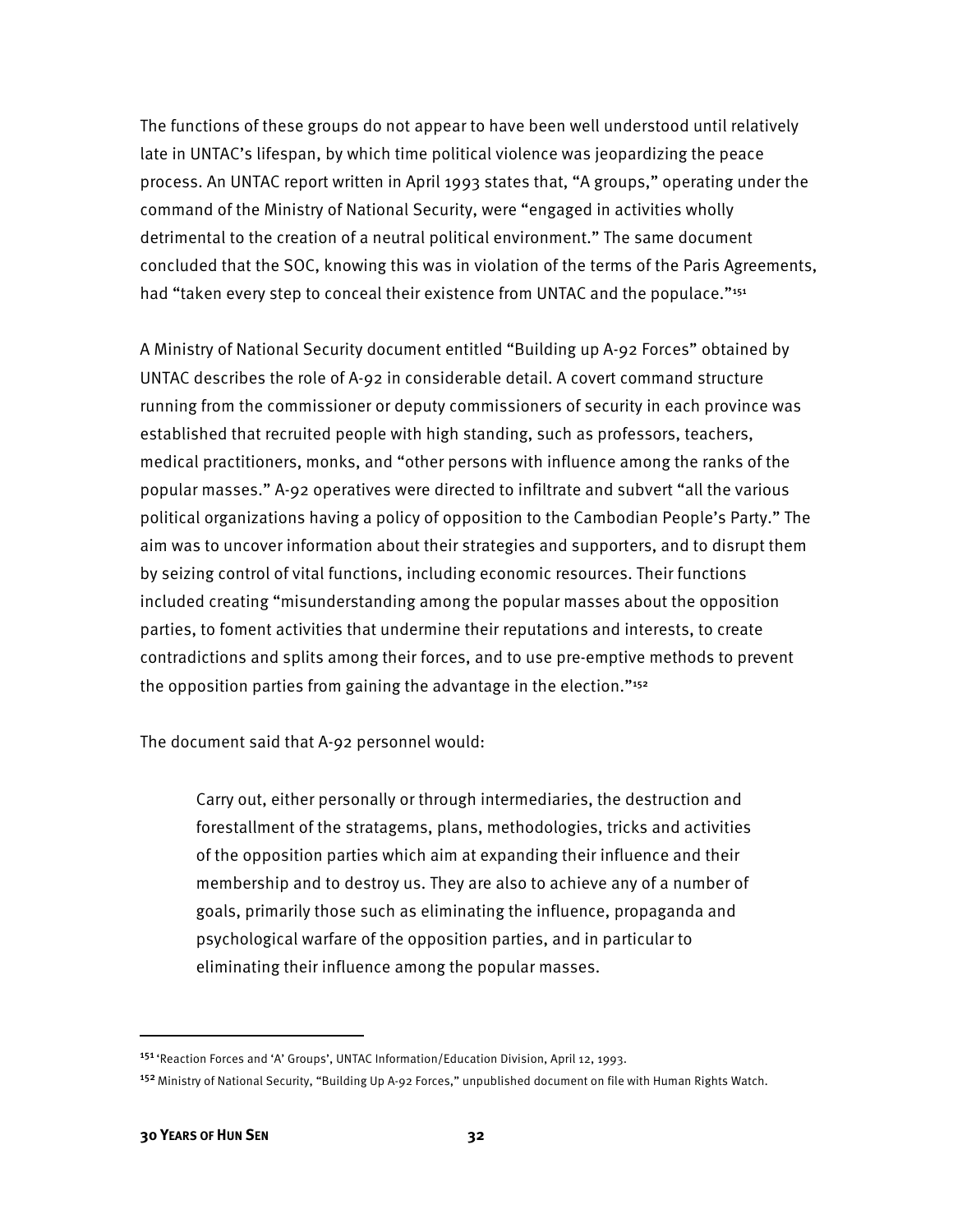The document continued: "It is imperative to set up Assistance Groups both in the ministries and in the provinces and municipalities. These are to be selected from among the security forces.... The Ministry specifies that this document is to be kept top secret."<sup>153</sup>

UNTAC records show that A-Teams and reaction forces encouraged and directed their members to carry out attacks and then cover up evidence of official complicity.154 As reaction forces had no official links to SOC security forces, police were able to deny involvement. Documents uncovered in Takeo, Prey Veng, and Kampong Cham provinces show that members of the security forces were encouraged to meet quotas for incidents, and cover up CPP complicity by appearing to assist UN investigators. Thus, the same people who were behind the crimes were able to influence investigations.155

A former A-Team member, a leader of a covert team in one of Cambodia's largest provinces, explained how T-90 worked:

T-90 was set up for action. It was made up of drunks, losers, young unemployed men, teenagers who would ride around on motos [motorbike taxis], drink, sing karaoke, etc. Often they would be assigned to start fights with suspects and the police would arrive and arrest both. The T-90 person would be released, while the suspect would be held and tortured or killed. This was hard for UNTAC to detect or even suspect. T-90 targeted opposition party members.156

Another former A-Team member explained that A-90 members worked using information gleaned from civilian informants in T-30. When individuals were identified by T-30 as suspects, A-90 would reportedly be responsible for intimidating, detaining or, in some cases, killing them. Many of those who worked for A-90 came from local and district police.157

**.** 

 $153$  Ihid.

<sup>154</sup> Judy Ledgerwood, "Patterns of CPP Political Repression and Violence During the UNTAC Period," in Steve Heder and Judy Ledgerwood, eds., Propaganda, Politics, and Violence in Cambodia: Democratic Transition under United Nations Peacekeeping (London: M.E Sharpe, 1996), p.129.

<sup>155</sup> Interoffice memorandum from Penny Edwards, Info-Ed Division to Mr. John Ryan, Inspector Defence Service, Reaction Forces and "A" Groups, 12 April 1993.

<sup>156</sup> Brad Adams interview, Phnom Penh, March 1, 2000.

<sup>157</sup> Human Rights Watch interview with former A-3 commander, Kampong Cham, December 13, 2003.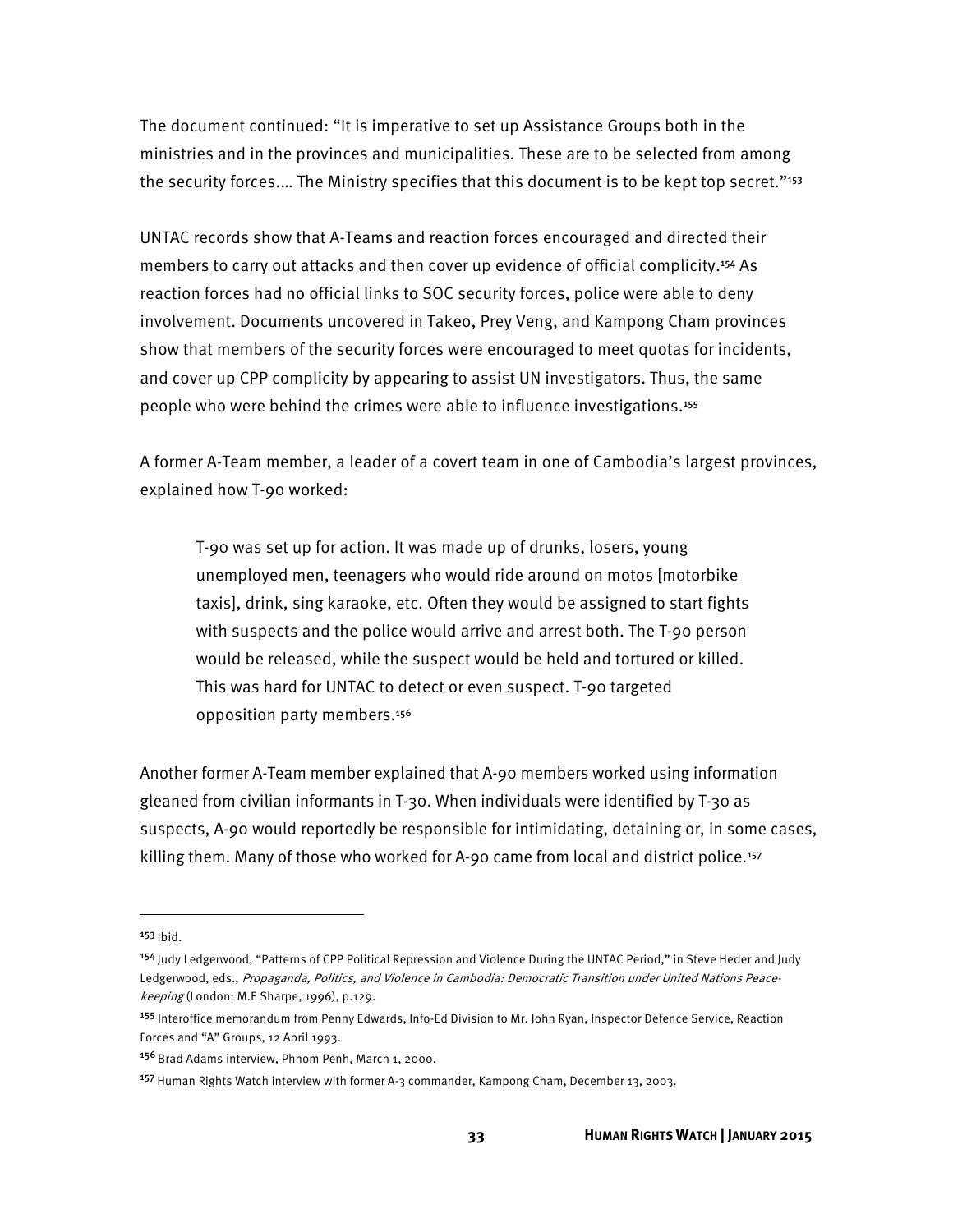A police document obtained by UNTAC from Tbaung Khmum district in Kampong Cham province spoke of the need "to build a reaction force of one person per village" to identify and destroy "targets."158 A separate document from Kampong Cham showed that 20 SOC security forces personnel were employed in forming reaction forces in a single district.<sup>159</sup>

A senior SOC operative who admitted being involved in planning killings of opposition activists and participating in meetings of senior officials explained:

The CPP was afraid they would lose the 1993 election, so Sin Song and Sin Sen, [Minister and Deputy Minister of National Security, respectively] who were responsible for internal security, worked with generals from the police and army to create new structures. A-90 was the hidden force of the police. It was set up to monitor and control the overall situation in Phnom Penh and the country. It was in charge of seeking political movements and opponents. It had staff in charge of researching security matters, both normal and political. A-92 was the hidden forces under the control of the [Ministry of Interior]. A-90 and A-92 could kill, arrest secretly, and kidnap. They were also expected to generate revenue.

Every police unit had to provide backup – financially, materially, equipment, etc. When Mok Chito [senior police officer] or my unit discovered something or a target we first had to make a report to our superiors. They take the decision to kill. Mok Chito was involved in lots of killings. Sok Phal was in charge of internal security, while Luor Ramin was responsible for foreigners. A-teams reported to Sok Phal, who reported to Sin Sen. Sometimes they went directly to Sin Sen.<sup>160</sup>

One former A-Team member from Kampong Cham province admitted involvement in many killings, but refused to provide details. He said that A-Teams were responsible for many of

<sup>&</sup>lt;sup>158</sup> SOC: Tbong Khmum district police inspectorate, Response Plan to Plan No. 09 pla. Of 22/12/92 of the Kampong Cham provincial police commissariat, No. 01., 27/1/93; Quoted from a Memo from Penny Edwards, April 12, 1993. 159 UNTAC files: Unidentified document, Kampong Cham; Quoted from a Memo from Penny Edwards, April 12, 1993. 160 Brad Adams interview with former SOC police officer, Phnom Penh, March 2000.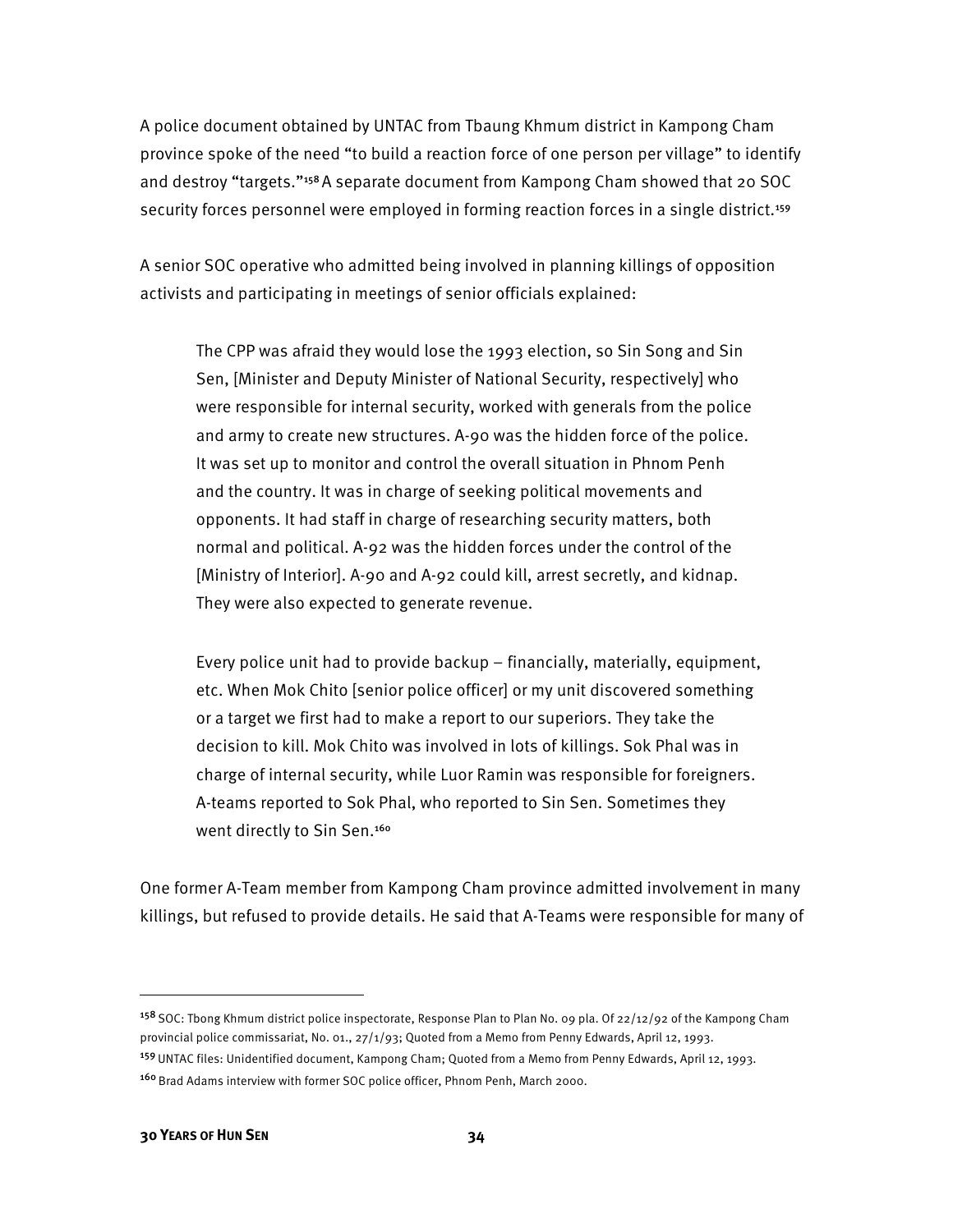the attacks on activists from FUNCINPEC and the Buddhist Liberal Democratic Party during the UNTAC period:

When the A-Teams arrested someone, people were held in secret places of detention such as safe houses, cages, pagodas, etc. Every time someone was killed a report was sent to superiors. All reached Sin Sen.<sup>161</sup>

During UNTAC, Sin Sen was the deputy minister of national security a senior member of the CPP, and a representative of the SOC on the Supreme National Council, the body in which all four Cambodian parties were represented and in which Cambodian sovereignty had been placed during UNTAC. Sin Sen has been described by many former A-Team members and present and former security personnel as the architect of the A-Teams and the political violence carried out by the SOC during UNTAC. He was arrested and imprisoned for his alleged role in a failed 1994 coup attempt by CPP elements against co-prime ministers Prince Ranariddh and Hun Sen. He was later pardoned by King Sihanouk as part of a political deal between FUNCINPEC and the CPP.

A-Teams appear to have been dissolved as coherent units amid a reorganization of security personnel following the July 1994 coup attempt, when Hun Sen demanded the ability to appoint someone to the newly-created post of national police chief (he named Hok Lundy as Supreme Director of National Police<sup>162</sup> and soon consolidated his control of the police at the expense of the Chea Sim and Sar Kheng faction of the CPP). Members of the security forces say key officers were reintegrated into units such as the Land Border Police, Interior Ministry Bodyguards, and Intervention Police. Others were redeployed to the Gendarmerie and the Second Prime Minister's Bodyguard Unit in late 1994.<sup>163</sup>

Reintegrating A-Team personnel into formal units of the police and armed forces did not end the practice of covert activity against political and other opponents. Today, such groups operate within the police. According to former police commanders, they are divided into what are known as "kamlang l'a" or "Good Forces," principally meaning

<sup>161</sup> Brad Adams interview with former member of A-Team, Phnom Penh, March 1, 2000.

<sup>162</sup> Reaksamei Kampuchea, August 22-2, 1994.

<sup>&</sup>lt;sup>163</sup> Human Rights Watch interviews with former A-3 commander in Kampong Cham on December 13, 2003, former senior Ministry of Interior official on January 20, 2004, former A-3 commander on December 8, 2003, and former commander of police department at the Ministry of Interior on May 16, 2004.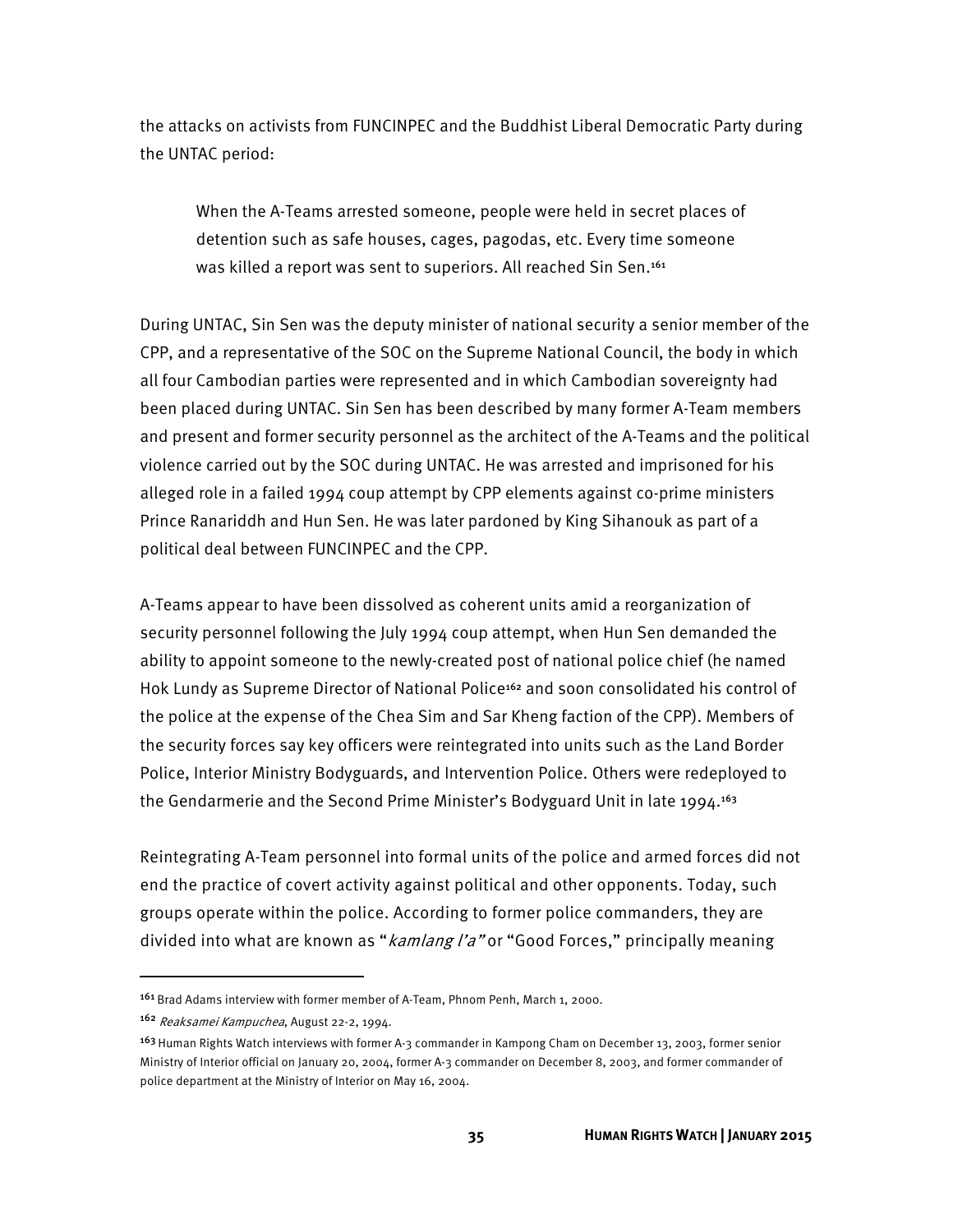informants, and "*kamlang samngat*," or "Secret Forces." The existence of these forces and other such groups under the command of senior officials has been reported to Human Rights Watch by sources in the Judicial Police Department at the Ministry of Interior, the Anti-Terrorism Department at the Ministry of Interior, Police Intervention Unit at the Ministry of Interior, in several departments of the Phnom Penh Municipal Police, in the prime minister's Bodyguard Unit, the Gendarmerie, the Military Intelligence and Research Department, and at the highest levels of the National Police. Responsibility for operations rests wholly with commanders and secrecy means that no member is likely to know more than a handful of others.164

No one has ever been held accountable for any of the abuses reported above by UNTAC. Worse, all of the people named above were promoted after UNTAC was dissolved.

 $\overline{a}$ 

<sup>164</sup>Human Rights Watch interview with former officer at the Judicial Police Department of the Phnom Penh Municipal police, Phnom Penh, May 2004; Interview with former officer at the Anti-terrorism Department of the Ministry of Interior, May 23, 2004; Human Rights Watch interviews with gendarmerie commander, Phnom Penh, April 12, 2011; Human Rights Watch Interview with former Phnom Penh police officer, Phnom Penh, April 7, 2011; and Human Rights Watch interview with former military commander, Phnom Penh, April 2011.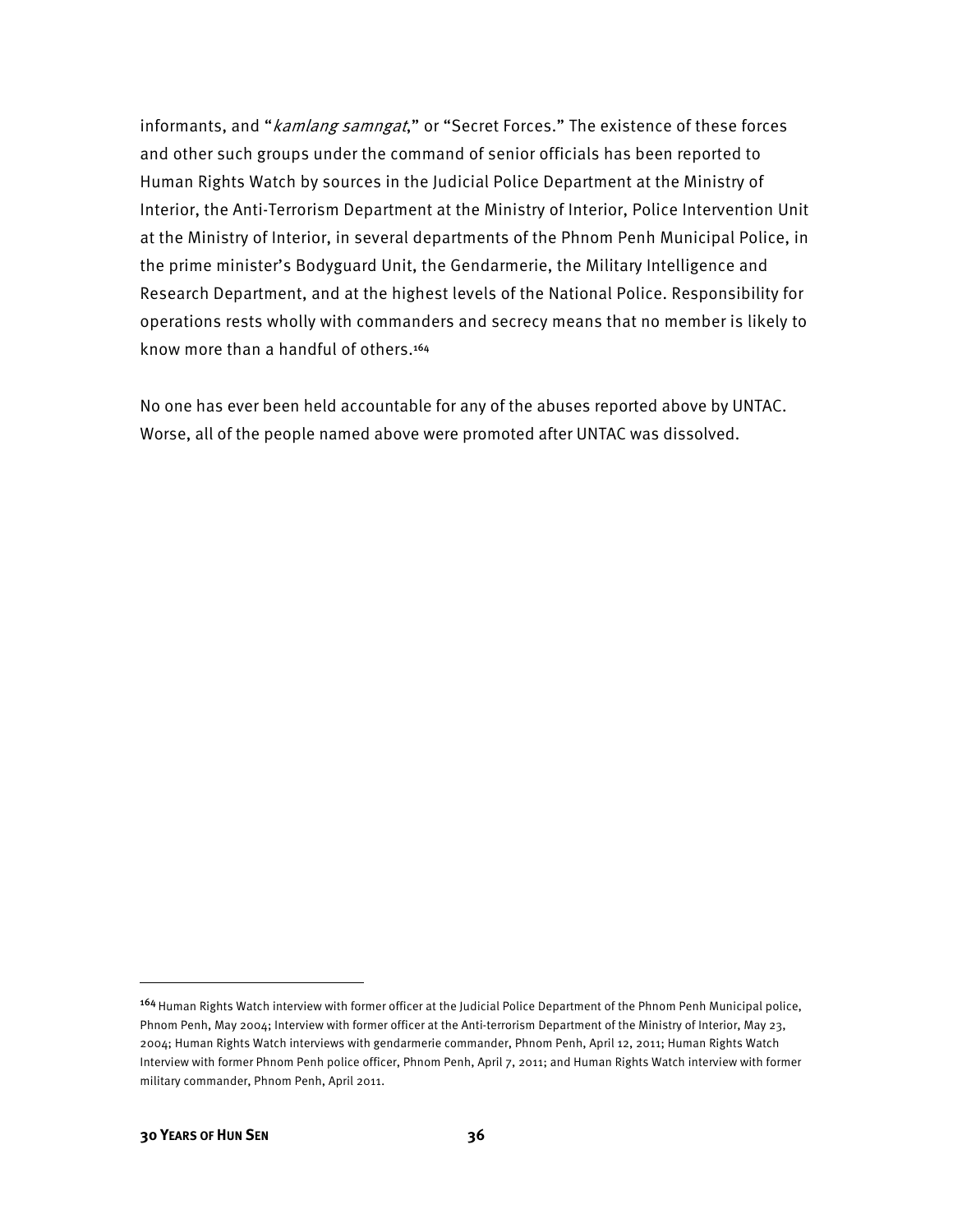## **VI. Hun Sen and the Grenade Attack on an Opposition Party Rally, March 30, 1997**

By 1997 the CPP-FUNCINPEC coalition government was falling apart. Armed clashes between soldiers and security officials from each party broke out in Battambang province in February.

At this time, Sam Rainsy was emerging as a serious threat to CPP success at elections scheduled for 1998. Since the killing of an opposition journalist in May 1996, Rainsy, who had been minister of finance until his dismissal in 1994 by Co-Prime Ministers Prince Ranariddh and Hun Sen for demanding the acceleration of reforms, had begun staging regular protests over labor rights, corruption, illegal logging, the environment, and the lack of political pluralism. The creation of Cambodia's first independent labor unions in January 1997 had led to many strikes and demonstrations. Rainsy attended many of them, and each was met with a heavy police presence that raised tensions.

On Sunday, March 30, 1997, approximately 200 anti-government demonstrators arrived at a park across the street from the Royal Palace and the National Assembly after a 10-minute march. They carried banners with slogans in Khmer and English such as "Down with the Communist Judiciary" and "Stop the Theft of State Assets." Rainsy was present at the rally.

The UN human rights office in Phnom Penh considered the rally on March 30 to be so innocuous that for the first time it sent no one to monitor it. Yet this demonstration made history for two reasons: it was the first post-UNTAC demonstration formally approved by the Ministry of Interior, and it ended in grenades and carnage. When the grenade-throwing was over, at least 16 people lay dead and dying. More than 150 were injured. The main target, Sam Rainsy, survived the attack. After the first grenade exploded, Rainsy's bodyguard, Han Muny, threw himself on top of his leader. He took the full force of a subsequent grenade and died at the scene. Rainsy escaped with a minor leg injury. Body parts of other victims littered the area, and the grisly photos of the dying against the backdrop of the Royal Palace landed the story on the front pages of newspapers around the world and as the lead story on CNN. One photo shows a teenage girl with her legs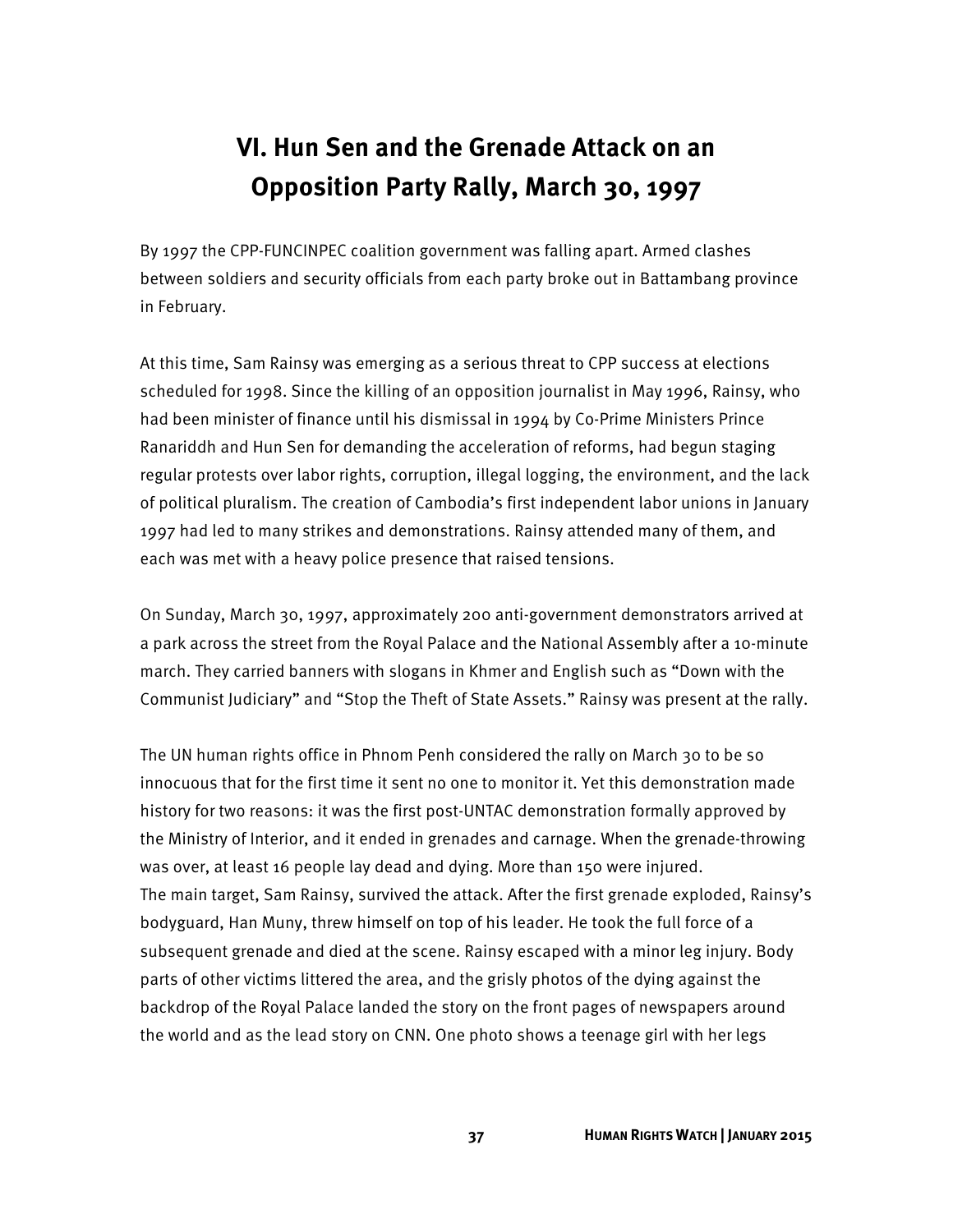blown off trying to stand up. Cambodian police present not only did not help the injured, but some tried to block bystanders from assisting victims.

The attack was well-planned. Members of the personal bodyguard unit of Hun Sen, Brigade 70, were deployed in full riot gear at the rally. The rally was the first time Brigade 70 has been deployed at a demonstration. The elite military unit not only failed to prevent the attack, but was seen by numerous witnesses opening up its lines to allow the grenade-throwers to escape through a CPP-controlled area of Phnom Penh, and then threatened to shoot people trying to pursue the attackers. The police, which had previously maintained a high-profile presence at opposition demonstrations in an effort to discourage public participation, had an unusually low profile on this day, grouped around the corner from the park. Other police units, however, were in a nearby police station in full riot gear on high alert.

In a speech on the afternoon of the attack, Hun Sen suggested that the leadership of the KNP might have organized the attack to put the blame on the CPP. Instead of launching a serious investigation, he called for the arrest of Sam Rainsy. However, facing resistance in the CPP and an onslaught of domestic and international outrage, he dropped the plan.

The FBI undertook an investigation into the grenade attack because a US citizen, Ron Abney, was among those wounded. The FBI concluded that Cambodian government officials were responsible for the attack, but the chief investigator, Thomas Nicoletti, was ordered out of the country by US officials before he could complete his investigation.165

#### On June 29, 1997, the Washington Post reported:

In a classified report that could pose some awkward problems for US policymakers, the FBI tentatively has pinned responsibility for the blasts, and the subsequent interference, on personal bodyguard forces employed by Hun Sen, one of Cambodia's two prime ministers, according to four US government sources familiar with its contents. The preliminary report was based on a two-month investigation by FBI agents sent here under a federal law giving the bureau jurisdiction whenever a US citizen is injured by terrorism.... The bureau says its investigation is continuing, but the agents

 $\overline{a}$ 

<sup>165</sup> Brad Adams interview with Tom Nicoletti, December 26, 2000.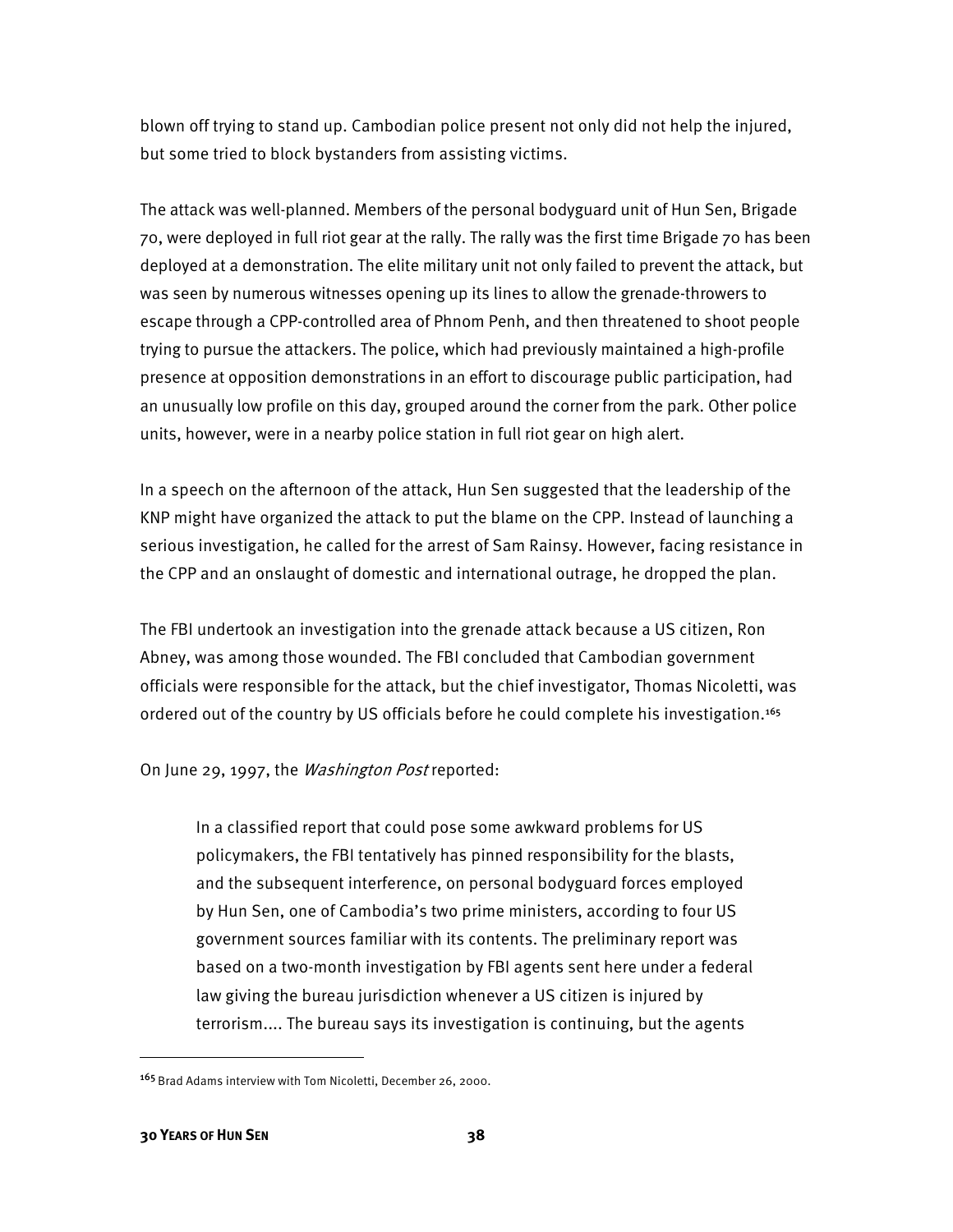involved reportedly have complained that additional informants here are too frightened to come forward.<sup>166</sup>

While the investigation uncovered a great deal of evidence, as did investigations by the UN human rights office, the Cambodian authorities failed to cooperate. On January 9, 2000, CIA director George Tenet said the United States would never forget an act of terrorism against its citizens and would bring those responsible to justice "no matter how long it takes." Yet the FBI investigation was abandoned and formally closed in 2005.

Rather than identifying and prosecuting the people who ordered and carried out the grenade attack, the Cambodian government has since handed out high-level promotions to two people linked by the FBI to the attack. The commander of Brigade 70 at the time, Huy Piseth, who admitted ordering the deployment of Brigade 70 forces to the scene that day, was later promoted to be a lieutenant general and undersecretary of state at the Ministry of Defense. Hing Bun Heang, deputy commander of Brigade 70 at the time, was promoted to deputy commander of the Royal Cambodian Armed Forces (RCAF) in January 2009. In a June 1997 interview with the *Phnom Penh Post*, Bun Heang threatened to kill journalists who alleged that Hun Sen's bodyguards were involved. "Why do they accuse us without any basic evidence? We are innocent people, we were not involved in that attack. Publish this: Tell them that I want to kill them … publish it, say that I, chief of the bodyguards, have said this. I want to kill … I am so angry."167

The March 30 grenade attack has cast a long shadow over Cambodian politics that remains today. The attack appears to have been intended to destroy the political opposition in Cambodia. It signaled that pluralism would be opposed by powerful people and would come at a deadly price. The attack on Sam Rainsy and his supporters remains an open wound in Cambodia, but neither the government nor Cambodia's donors have done anything to hold those responsible to account. The clear involvement of Hun Sen's bodyguard unit in the attack and the perpetual failure to address this crime has led some to refer to March 30 as "Impunity Day" in Cambodia.

l

<sup>166</sup> R. Jeffrey Smith, "FBI Points Finger in Cambodian Attack," Washington Post Staff Writer, June 29, 1997, p.A20, http://www.garella.com/rich/grenpost.htm (accessed October 31, 2012).

<sup>&</sup>lt;sup>167</sup> "Grenade suspect talk of the town,"

The Phnom Penh Post, June 3-16, 1997, p 3.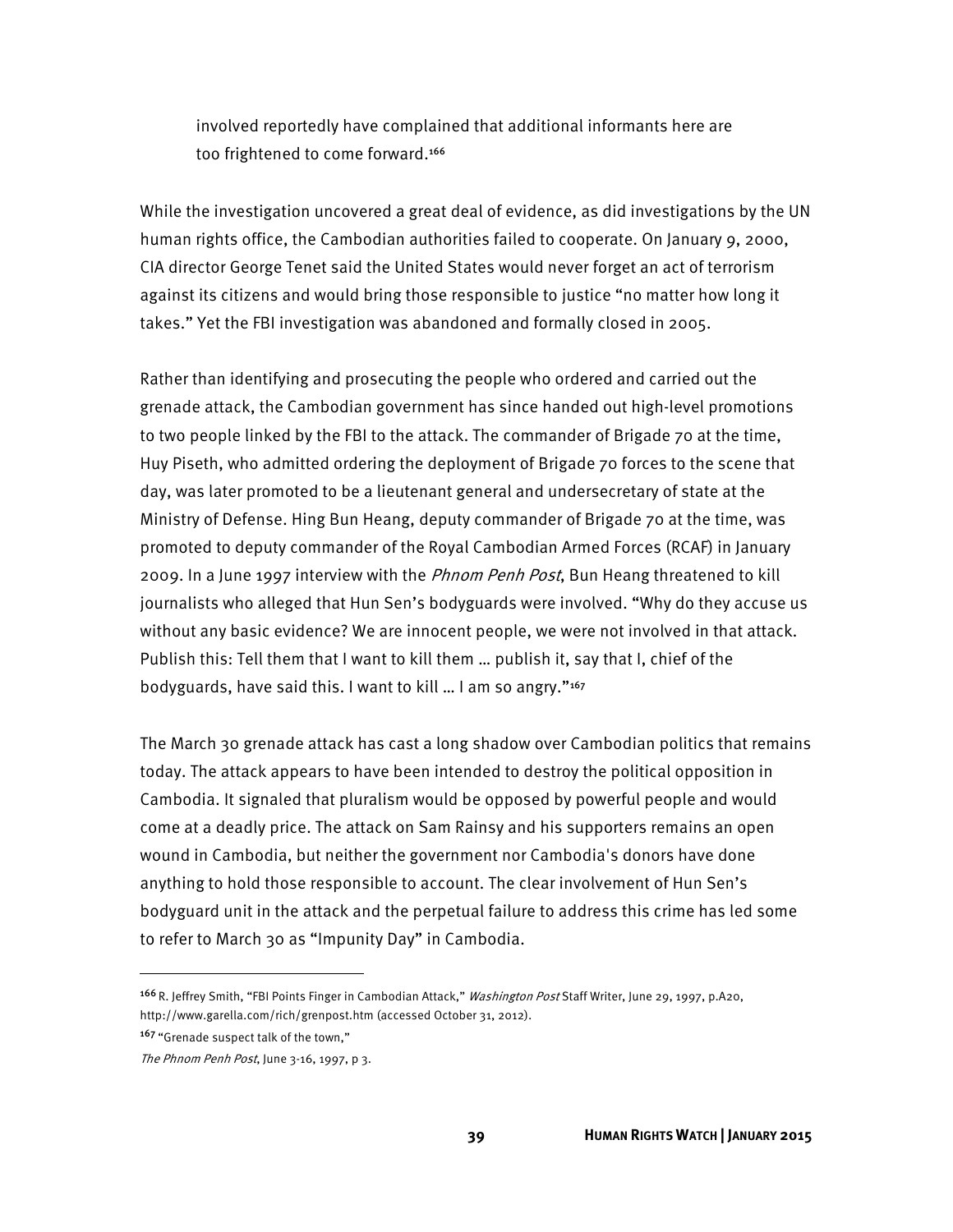### **VII. Hun Sen's July 1997 Coup and Extrajudicial Executions**

The period after the grenade attack was tumultuous. Hun Sen employed his well-honed divide and rule tactics to gain a majority in the National Assembly by offering bribes to and making threats against FUNCINPEC members. One faction of FUNCINPEC led by a former Hun Sen confidante during the PRK, Ung Phan, announced that it was splitting from the party and would support the CPP. In the end, however, Hun Sen failed to entice enough FUNCINEPC members to vote Ranariddh out as first prime minister. In the face of Hun Sen's moves, Ranariddh and Sam Rainsy strengthened their pre-election alliance, posing a grave threat to the CPP's chances in upcoming elections in 1998.

On July 5, 1997, Second Prime Minister Hun Sen launched what the United Nations described as a coup d'état against First Prime Minister Norodom Ranariddh and his FUNCINPEC party. According to the Special Representative of the Secretary-General for Human Rights in Cambodia, Thomas Hammarberg:

I strongly condemn the violent coup d'état of 5-6 July which has displaced the lawfully-elected government of Cambodia. The overthrow of First Prime Minister Prince Norodom Ranariddh by armed force violates the Cambodian Constitution and international law and overturns the will of the Cambodian people in the 1993 UN-sponsored election. In that poll approximately 90 percent of eligible voters courageously turned out in the face of widespread intimidation and violence to choose a new government.

As the Special Representative of the Secretary-General for Human Rights in Cambodia, I am particularly concerned about the large loss of life and injury in the current violence. The use of mortars, artillery and other heavy weapons in urban areas displayed a callous disregard for the lives and safety of the civilian population.

I am also concerned about the atmosphere of fear and intimidation which now prevails in Cambodia. Few people believe that it is safe to express their views publicly. The offices and residences of Prince Ranariddh, of FUNCINPEC and Khmer Nation Party officials have been attacked and looted by soldiers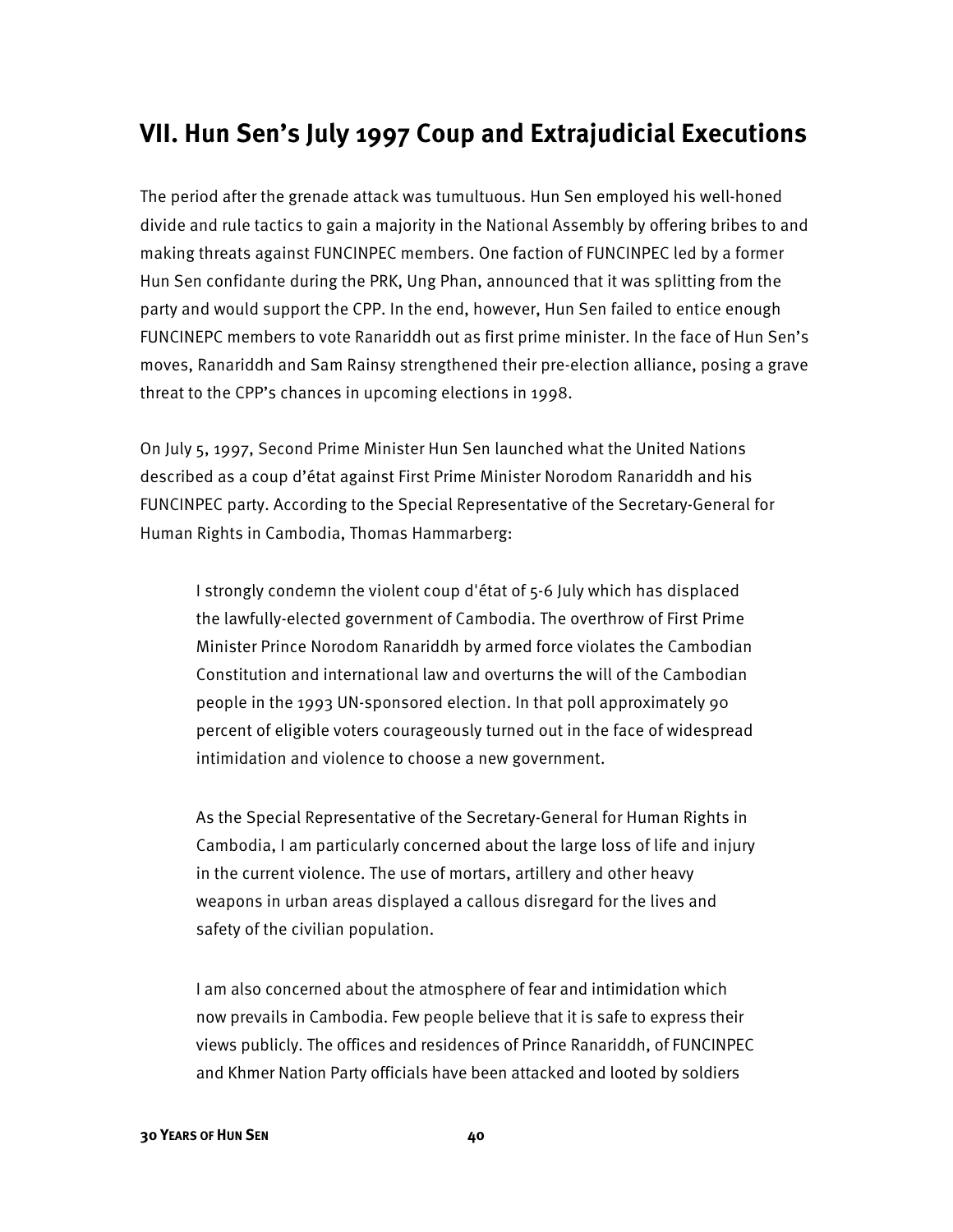and police. Immediate steps to restore discipline over all armed forces must also be taken to end the current wave of looting of civilian property.

The safety of all members of the National Assembly, members of opposition political parties, human rights workers and journalists must be protected. No person should be arrested because of their political views. Any persons arrested or detained since the beginning of this action must be fully accounted for and held only in legally-established places of detention. The United Nations, ICRC and other relevant agencies should have full access to all places of detention.

The events of recent days violate the fundamental right of the Cambodian people to choose its government in a democratic fashion. I call on the de facto authorities to reverse this illegal action. The First Prime Minister Prince Norodom Ranariddh must be allowed to reassume his office with full respect for his personal security. No members of the National Assembly should be expelled because they hold different political views.

If the current National Assembly is destroyed through unlawful and violent means, it will be difficult and perhaps impossible for the next national elections scheduled for May 1998 to have any meaning or legitimacy. Finally, I strongly urge the 18 signatory countries of the Paris Peace Agreements to convene an urgent meeting to discuss these very distressing events. Democratically elected institutions and respect for human rights must be re-established.168

The coup was the culmination of months of tension between FUNCINPEC and the CPP. In April Hun Sen attempted to bribe and intimidate FUNCINPEC members of parliament to replace Ranariddh as party leader and first prime minister, but failed to obtain enough defectors to succeed. Armed clashes between forces loyal to each party in Battambang province in February and in Phnom Penh in June created a crisis atmosphere. In the days

l

<sup>168</sup> Statement by Ambassador Thomas Hammarberg, Special Representative of the Secretary-General of the United Nations for Human Rights in Cambodia, Office of the High Commissioner of Human Rights, July 9, 1997,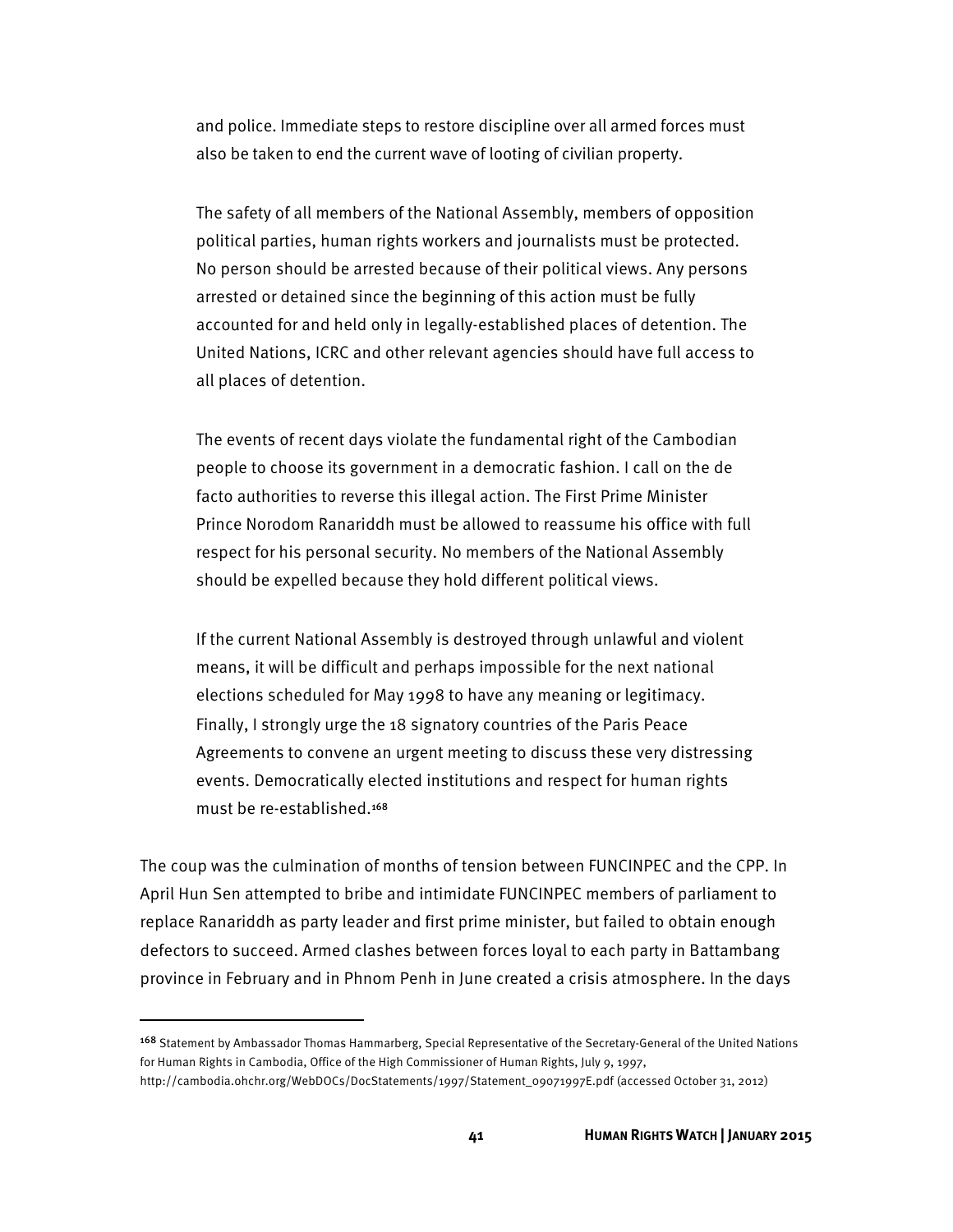before the coup, forces loyal to Hun Sen disarmed large numbers of Ranariddh's bodyguards and threatened his remaining forces with arrest if they did not surrender. On July 4, Ranariddh fled to Paris on the advice of his security team, who said they could no longer protect him.

The Chea Sim and Sar Kheng faction of the CPP, including Armed Forces Chief Ke Kim Yan, opposed the coup. But Hun Sen used factions of the army, his private bodyguard unit, which numbered in the thousands, the French-created and trained gendarmerie police, and Khmer Rouge defectors to carry out the coup. After fierce fighting in Phnom Penh, the coup succeeded by the end of July 6.

The coup was followed by a wave of extrajudicial killings, cremations of unidentified bodies under suspicious circumstances, torture, and arbitrary detentions by Hun Sen's forces. Most of the victims were members of FUNCINPEC's security forces, who appeared to have been singled out for attack. A report on August 22, 1997, by the UN human rights office in Cambodia documented 41 and "possibly up to 60 politically-motivated extrajudicial executions" after the coup.<sup>169</sup> Hammarberg later said that there were dozens of other instances of summary killings, murders and disappearances after the coup.

A few cases illustrate the pattern. Gen. Chao Sambath and Gen. Kroch Yoeum were senior FUNCINPEC military officers. According to the UN:

Gen. Chao Sambath was captured along with Gen. Kroch Yoeum and about thirty of their subordinates on 8 July 1997. … They were captured after being surrounded by the soldiers of paratrooper commando Regiment 911. Eyewitnesses confirmed that there was no exchange of fire during the capture.… Gen. Chao Sambath and Gen. Kroch Yoeum were separated from the group and held in a separate building where the officers of Regiment 911 were staying ... orders were issued by the RCAF General Staff to execute the two officers … they were executed with three bullets each in the head.170

<sup>169</sup>Cambodia Office of the United Nations Centre for Human Rights, "Memorandum to the Royal Government of Cambodia: Evidence of Summary Executions, torture and missing persons since 2-7 July 1997," 21 August 1997, p.2, http://cambodia.ohchr.org/WebDOCs/DocStatements/1997/Statement\_21081997E.pdf (accessed October 31, 2012). 170 Ibid., p.9.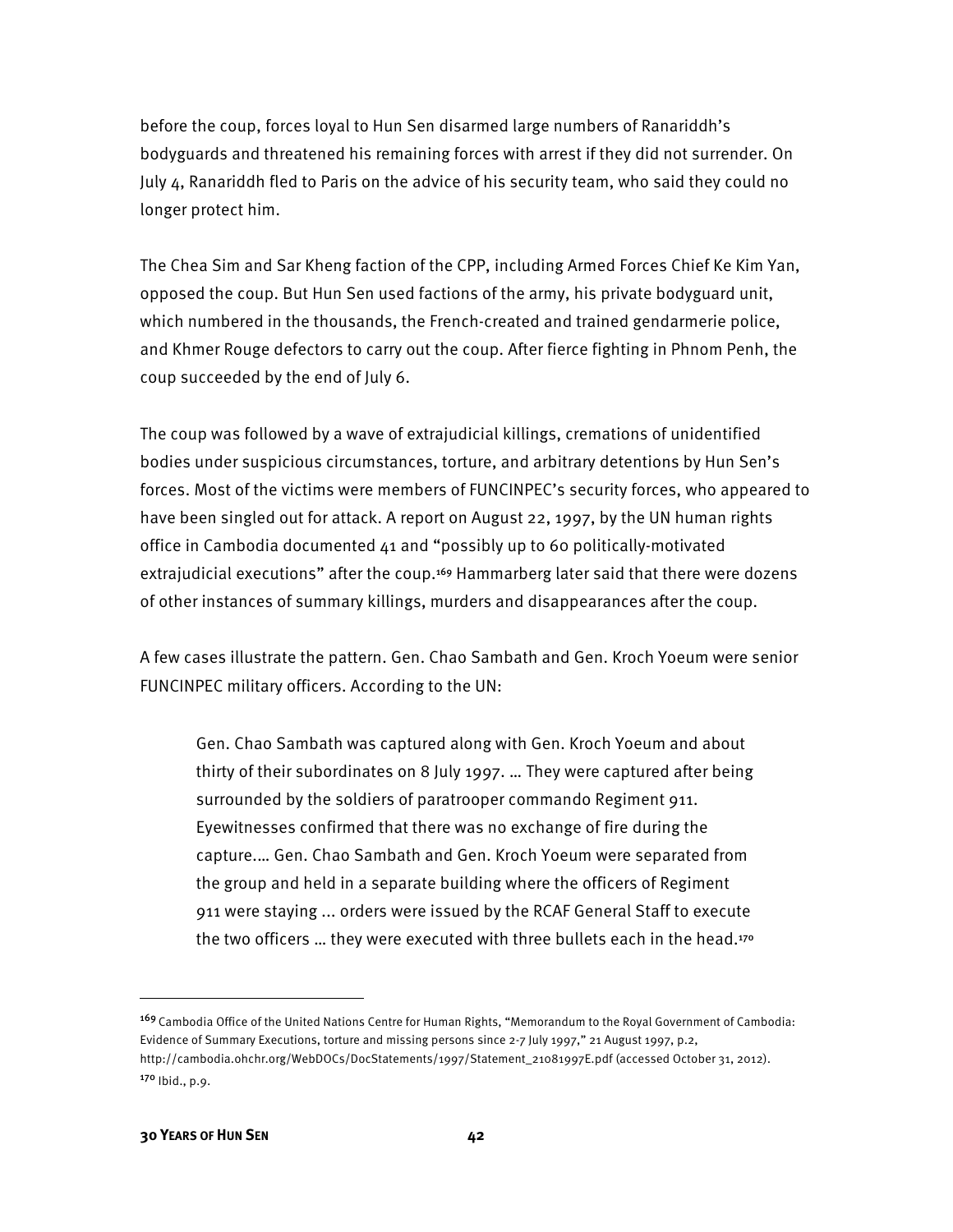The government never responded to requests to investigate these deaths, instead resorting to outlandish claims. On July 9, General Prum Din, the commander of the Special Military Region, said that Chao Sambath had committed suicide "by biting his tongue."171

Kroch Yoeum's body was exhumed by the UN in the presence of his wife on October 15, 1997, in Udong district. According to the UN, "His legs were tied. A bullet and two casings were found in the grave.… A group of armed soldiers from the local military threatened the group and attempted to stop the exhumation." The naked body of Chao Sambath was exhumed by the UN in his family's presence on October 28, 1997, from a nearby grave. His body showed signs of torture.172

After the coup human rights investigators learned of the location of a number of shallow graves. With no in-country forensics capacity, they often had to dig up the bodies so the families of missing persons could find out what had happened to their loved ones. Victims were found stripped of all clothes except their shorts, handcuffed and blindfolded, with one or more bullets in the head. One such case was Lt. Col. Sao Sophal. He was arrested on July 8, 1997, along with approximately 35 FUNCINPEC soldiers and taken to the base of Regiment 911 at Kambol, just outside Phnom Penh. Sao Sophal's body was exhumed on July 18, stripped to his underwear, hands tied behind his back, with bullet wounds to his head.<sup>173</sup>

UN human rights investigators documented the torture of detainees at the 911 base. Many were forced to drink from the same swamp into which they urinated and defecated. The torture was breathtaking. According to a UN report:

The torture involved beatings with a belt, the wooden leg of a table, a wooden plank, kicking with combat boots and the knees, punches in the face and the body and blows to the blade of the upper part of the nose with the edge of the hand. It also involved death threats, by pointing the end of a gun against the head and threatening to shoot. An iron vice was also used

 $171$  lbid.

<sup>172</sup> UN High Commissioner for Human Rights, "Grenade attack in Phnom Penh 30 March 1997 and Extrajudicial executions 2-7 July 1997: An assessment of the investigations," May 13, 1998, pages 5-6.

<sup>&</sup>lt;sup>173</sup> Cambodia Office of the United Nations Centre for Human Rights, "Memorandum to the Royal Government of Cambodia: Evidence of Summary Executions, torture and missing persons since 2-7 July 1997," August 21, 1997, pp.12-13, http://cambodia.ohchr.org/WebDOCs/DocStatements/1997/Statement\_21081997E.pdf (accessed October 31, 2012).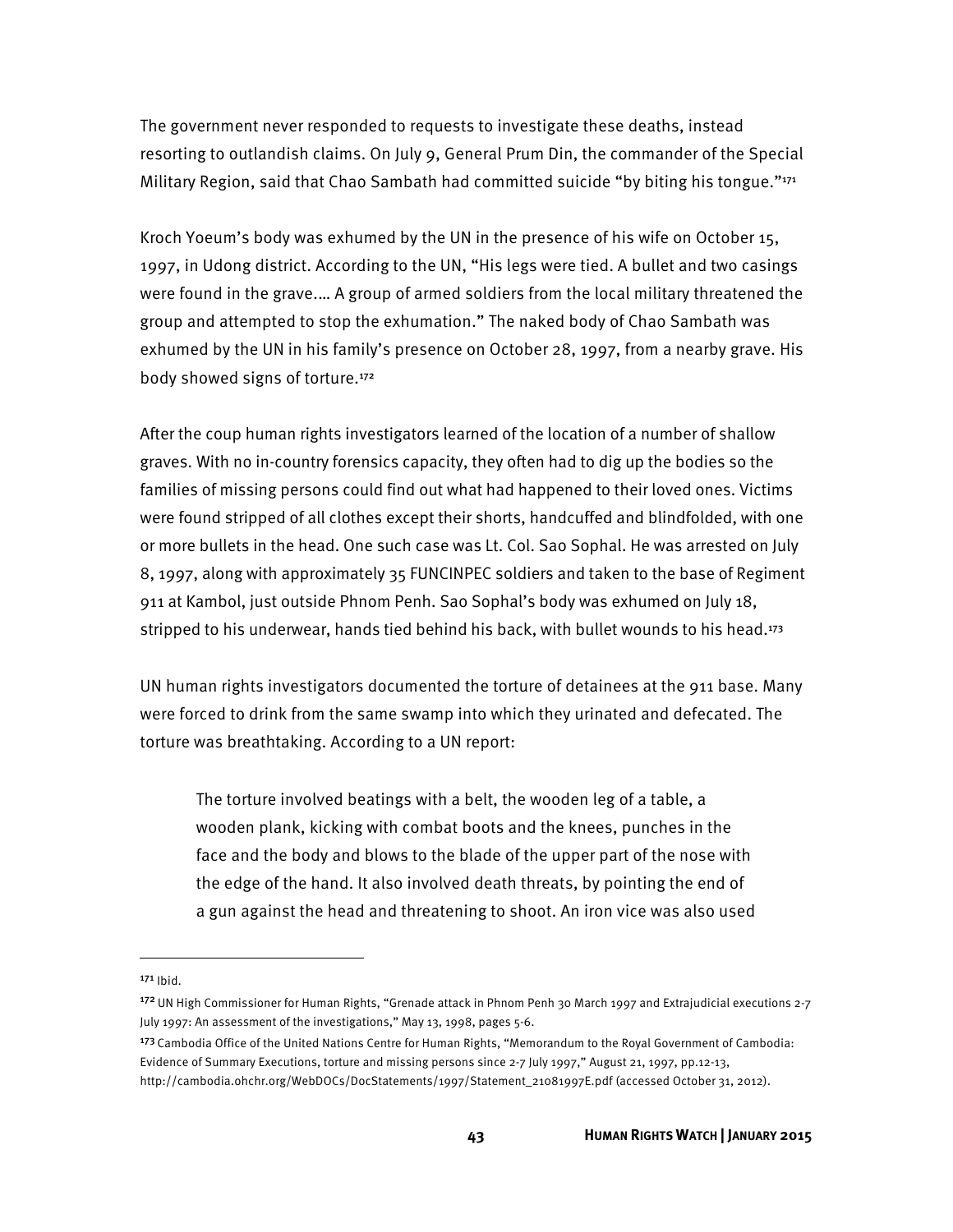on several detainees, to squeeze their fingers or hands until they responded satisfactorily.

They were tortured to obtain intelligence, extract confessions and make them sign a statement of guilt prepared on a standard model. They were forced to provide biographical details about their military life, their political affiliation and connections; to admit that there was a plan underway by the FUNCINPEC to conspire against the CPP; to confess that they were Khmer Rouge soldiers brought from Pailin or Anlong Veng; to provide lists of names of all senior and other officers they knew were present in Tang Krasang military barracks at the time of the attack on 5-6 July 1997; and to confess that they had been brought to Phnom Penh to fight Hun Sen.

The detainees realized quickly that their interrogators were not interested in finding the truth but wanted solely to obtain certain responses. As one of them explained, in words echoed by several others: "They asked me whether I was a Khmer Rouge from Pailin or Anlong Veng. If I responded that I was not a Khmer Rouge, then they beat me up. So I had to admit to avoid being beaten. They also asked me what was the purpose of the war we were pursuing and who did we want to kill. The expected response was 'Hun Sen'. The more you resisted the more you would be tortured." One of them described his experience of torture with the iron vice:

They first inserted by thumbs laterally between the jaws of the vice and began to screw it on. They asked whether it hurt. I said yes. Then they screwed it on further. It was very painful. Until I answered to their questions with a lie. If you kept resisting, they would insert both of your hands, side to side, vertically between the jaws of the vice. With this method they could obtain 100% positive answers.

A detainee undergoing interrogation saw another detainee who did not belong to his group being interrogated in the room next to his. The interrogators forced the man's head in a bucket of water until he fainted and defecated on himself. Ten days after their release,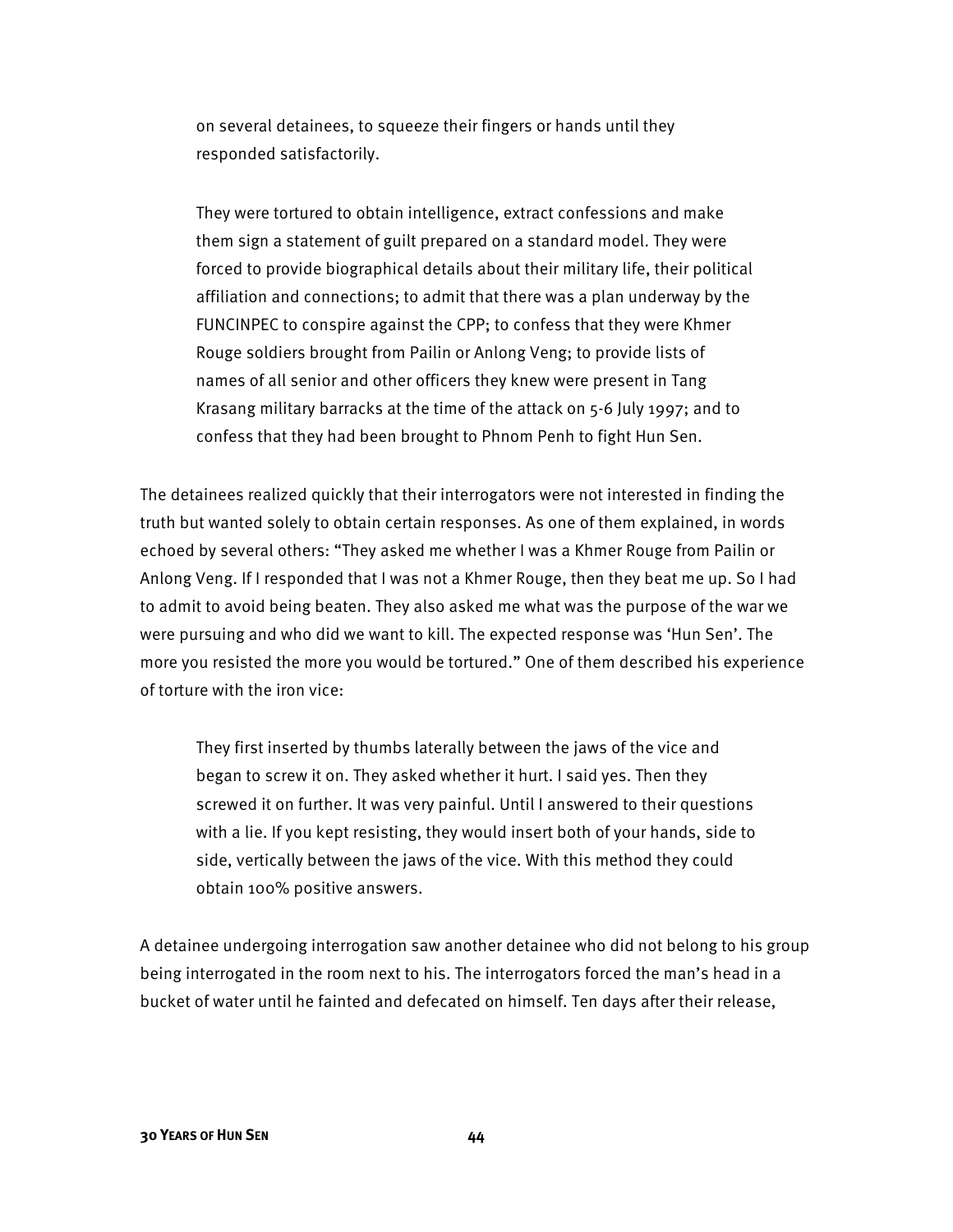several of the tortured detainees still had clear marks of blows on the back, shoulders, and arms. Photographs were taken.174

After the coup, a UN team went to Kambol to investigate. The commander of Regiment 911, Chap Pheakedei, denied then admitted to the UN of having detained the group, but then disclaimed any knowledge of what happened to them. When the UN team heard the voice of a person locked in the same wooden storage hut in which Sao Sophal had been held, Chap Pheakedei denied his presence. UN staff refused to leave until the man was released. While waiting, Pheakedei's forces were overheard referring to the UN staff on their handheld radios, asking, "Should we fry these fish?" The response was, "These fish are too big to fry." Only when the head of the gendarmerie, Sao Sokha, arrived, was the detainee released. The man refused to discuss his treatment, but the UN monitored his safe return to his home province of Siem Reap.

Regiment 911 has been accused of frequent involvement in serious human rights abuses, including extrajudicial killings, since the 1997 coup. Chap Pheakedei is still its commander and has been promoted to the rank of general. He is considered one of Hun Sen's most loyal commanders and is a member of the CPP Central Committee.175

One of the most notorious cases was the execution of Ho Sok, FUNCINPEC secretary of state in the Ministry of Interior. He had been the head of Ranariddh's personal bodyguard unit at the Thai border and was one of the most senior FUNCINPEC security officials. In April 1997, he came into open conflict with Hun Sen after announcing that a court was preparing a case of drug trafficking against Mong Reththy, a close business supporter of Hun Sen and the CPP. Hun Sen responded that anyone who tried to arrest Reththy would have to "wear a steel helmet."176

 $174$  Ibid.

<sup>175</sup> On October 18, 2012, Chap Pheakedei wrote a letter of condolence to King Norodom Sihamoni on the death of King Norodom Sihanouk in which he identifies himself as, "Commander of Special Parachute Brigade 911" of the RCAF Supreme Command, with the rank of full General. "I Would Like to Prostrate Myself Before His Majesty Norodom Sihamoni, King of Cambodia" (Soum Krap Bangkum Tuol Thvay Preah Karuna Preah Bat Samdech Preah Boromaneat Norodom Sihamoni Preah Mahakhsat ney Preah Reachanachak Kampuchea).

<sup>176</sup> Human Rights Watch, Cambodia – Aftermath of the Coup, 1997; Thayer, 'Drug Suspects Bankroll Cambodian Coup Leader; Narcotics Traffic Booms as Loans, Gifts Flow', Washington Post, July 22 1997.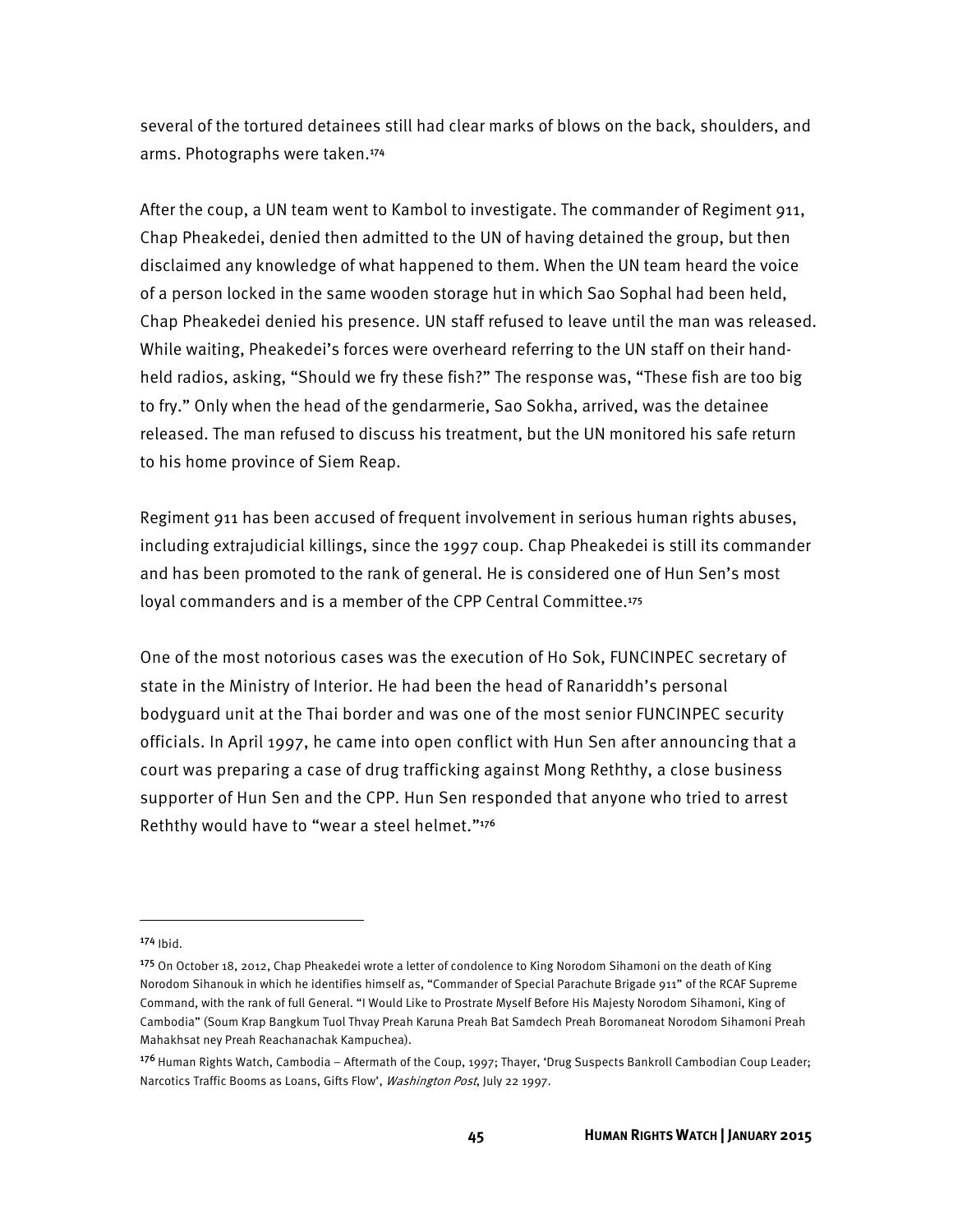Ho Sok had other enemies. Multiple Ministry of Interior sources reported that he and National Police Chief Hok Lundy had been partners in illegal business deals but by 1997 had fallen out. This came to a head on June 17, 1997, when forces loyal to Ho Sok and Hok Lundy engaged in a firefight in central Phnom Penh that rocked the coalition government and killed two. A rocket-propelled grenade landed in the backyard of the US ambassador's residence.

After the coup began, Ho Sok and other FUNCINPEC officials sneaked into and hid at the residence of the Singaporean ambassador. Ho Sok was arrested on July 7 while trying to escape Phnom Penh. Col. Mao Dara told UN investigators that he had taken Ho Sok into custody and then took him to the Ministry of Interior.177

Ho Sok was interrogated and then left in a room with two unarmed police officers at the Ministry of Interior building that houses the Central Department of the Judicial Police. According to ministry officials, an unidentified man burst into the room and shot Ho Sok dead.178 Officials admitted that 50 to 60 soldiers were outside the building at the time. They claimed that after shooting Ho Sok, the assailant ran 200-250 meters, climbed over the high ministry walls, and escaped.179 Ho Sok's body was reportedly cremated in the middle of the next night, July 8, at a local Buddhist temple.180 As with Chao Sambath, the authorities initially claimed that Ho Sok had committed suicide in custody. However, the government later claimed that he had been shot dead by people "who were angry with him."<sup>181</sup>

**.** 

<sup>177</sup> UN High Commissioner for Human Rights, "Grenade attack in Phnom Penh, March 30, 1997, and Extrajudicial executions, 2-7 July 1997, an assessment of the investigations," May 13, 1998.

<sup>&</sup>lt;sup>178</sup> Ho Sok is not the only person who has been killed with impunity inside the Ministry of Interior. In January 2003 a young man, Prach Sitha, was arrested, brought to the Ministry of Interior and beaten to death by a police officer. The National Police denied that any crime was committed and no one was arrested. See Human Rights Watch, Cambodia: Aftermath of the Coup, New York: Human Rights Watch, 1998, Footnote 16: Joe Cochrane and Saing Soenthrith, "Fears FUNCINPEC Death was 'Execution," Cambodia Daily, July 9, 1997; and Human Rights Watch, Cambodia: 1997 Grenade Attack on Opposition Still Unpunished, news release, March 30, 2009.

<sup>179</sup>UN High Commissioner for Human Rights, "Grenade attack in Phnom Penh 30 March 1997 and Extrajudicial executions 2-7 July 1997: An assessment of the investigations," May 13, 1998, pp.10-12.

<sup>&</sup>lt;sup>180</sup> Cambodia Office of the UN Centre for Human Rights, "Memorandum to the Royal Government of Cambodia: Evidence of Summary Executions, torture and missing persons since 2-7 July 1997," August 21, 1997, p.8.

<sup>181</sup> Seth Mydans, "Cambodia Victors Kill Off Losers, Raising the Specter of a Civil War," The New York Times, http://www.nytimes.com/1997/07/09/world/cambodia-victors-kill-off-losers-raising-the-specter-of-a-civil-war.html (accessed October 31, 2012).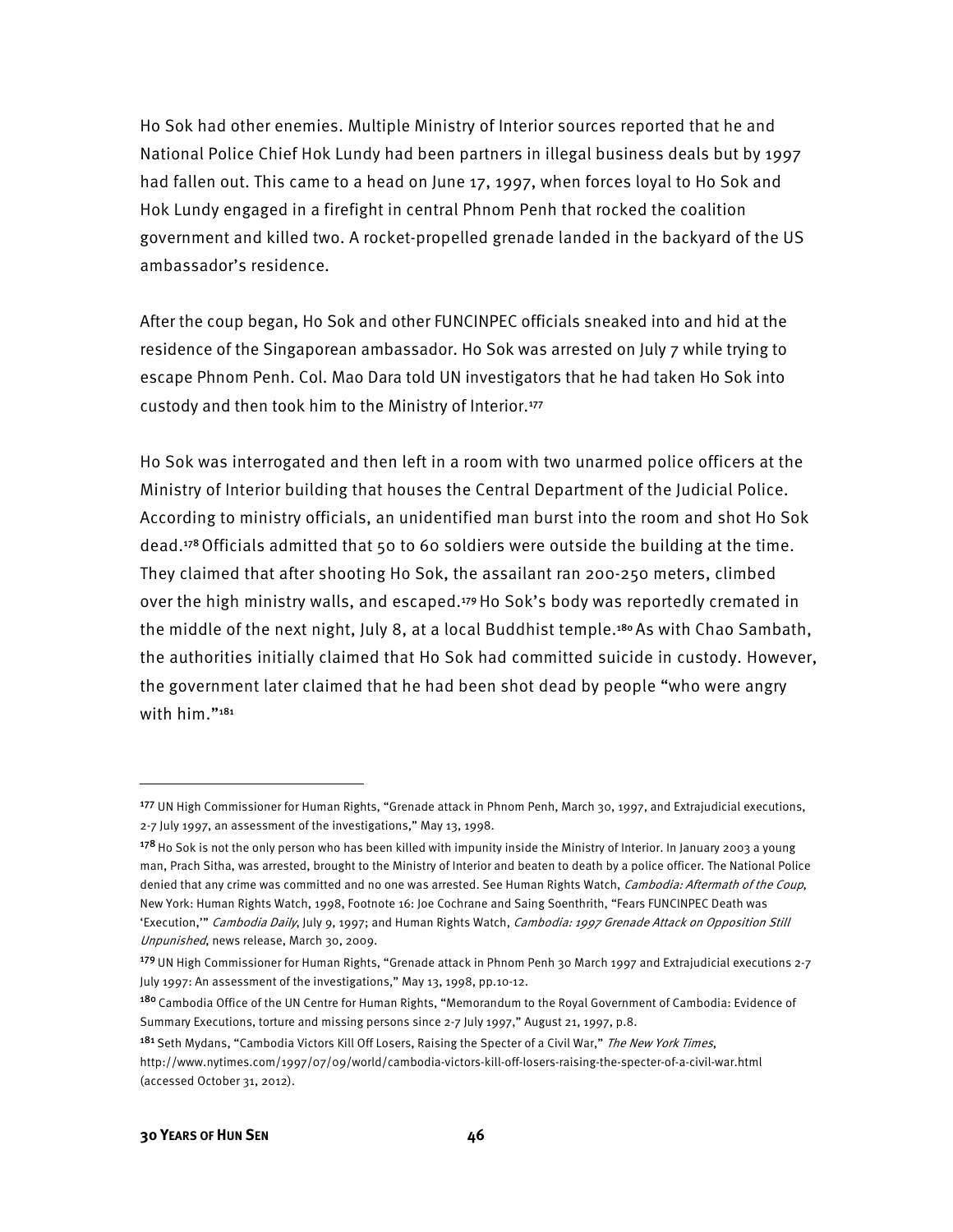Police Generals Thong Lim, Ma Chhoeun, and Than Im were initially suspended for negligence in failing to ensure Ho Sok's security.182 However, at the request of National Police Chief Hok Lundy, all three were reinstated in September 1997. Minister of Interior Sar Kheng reportedly said that the identity of the killer was known, but no progress has ever been made in holding anyone to account for the killing.<sup>183</sup>

A non-political victim of the coup was Dok Sokhun, also known as Michael Senior. A Khmer-Canadian journalist who taught English in Phnom Penh, he was shot dead on July 7 after he had taken photographs of government soldiers looting houses near Phnom Penh's Au Russei market. According to the UN, "he was first shot in the leg by a soldier who took his camera. Another soldier then executed him with three bullets. His wife was an eyewitness to the murder."184 No action was taken in this case, despite the presence of many witnesses.

In 1998 the United Nations high commissioner for human rights appointed two experts, Arun Bhagat of India and Peter Burns of Canada, to assess the investigations conducted by the authorities. The two experts concluded in a May 1998 report that none of the cases had been seriously investigated and that a culture of impunity for political homicide seemed deeply imbedded in state institutions. They emphasized that the situation was only likely to change if there was a will do so at the highest levels of government.<sup>185</sup>

Hun Sen's intentions about undertaking serious investigations into coup-related abuses were made clear on January 23, 1998, when he met UN High Commissioner for Human Rights Mary Robinson. At the meeting and later to the media Hun Sen introduced four

 $\overline{a}$ 

<sup>182</sup> Cambodia Office of the UN Centre for Human Rights, "Memorandum to the Royal Government of Cambodia: Evidence of Summary Executions, torture and missing persons since 2-7 July 1997," August 21, 1997. For further information on the killing of Hor Sok, see "Kingdom of Cambodia: Hor Sok," Amnesty International, March 1998,

http://www.amnesty.org/en/library/asset/ASA23/006/1998/en/d30ff791-dafe-11dd-903e-e1f5d1f8bceb/asa230061998en.pdf (accessed January 10, 2015); and UN High Commissioner for Human Rights, "Grenade attack in Phnom Penh 30 March 1997 and Extrajudicial executions 2-7 July 1997: An assessment of the investigations," May 13, 1998.

<sup>&</sup>lt;sup>183</sup> "The Fallen and the Free: Killing After Unresolved Killing, Impunity and Violence Reign", *The Cambodia Daily*, November 1-2, 2003.

<sup>184</sup> UN General Assembly, "Situation of human rights in Cambodia, in accordance with General Assembly resolution 50/200 of 22 December 1995," A/52/489, October 17, 1997, http://www.unhcr.org/refworld/docid/3ae6af264.html, para. 84 (accessed April 4, 2012).

<sup>185</sup> UN High Commissioner for Human Rights, "Grenade attack in Phnom Penh 30 March 1997 and Extrajudicial executions 2-7 July 1997: An assessment of the investigations," May 13, 1998, pp.13, 16.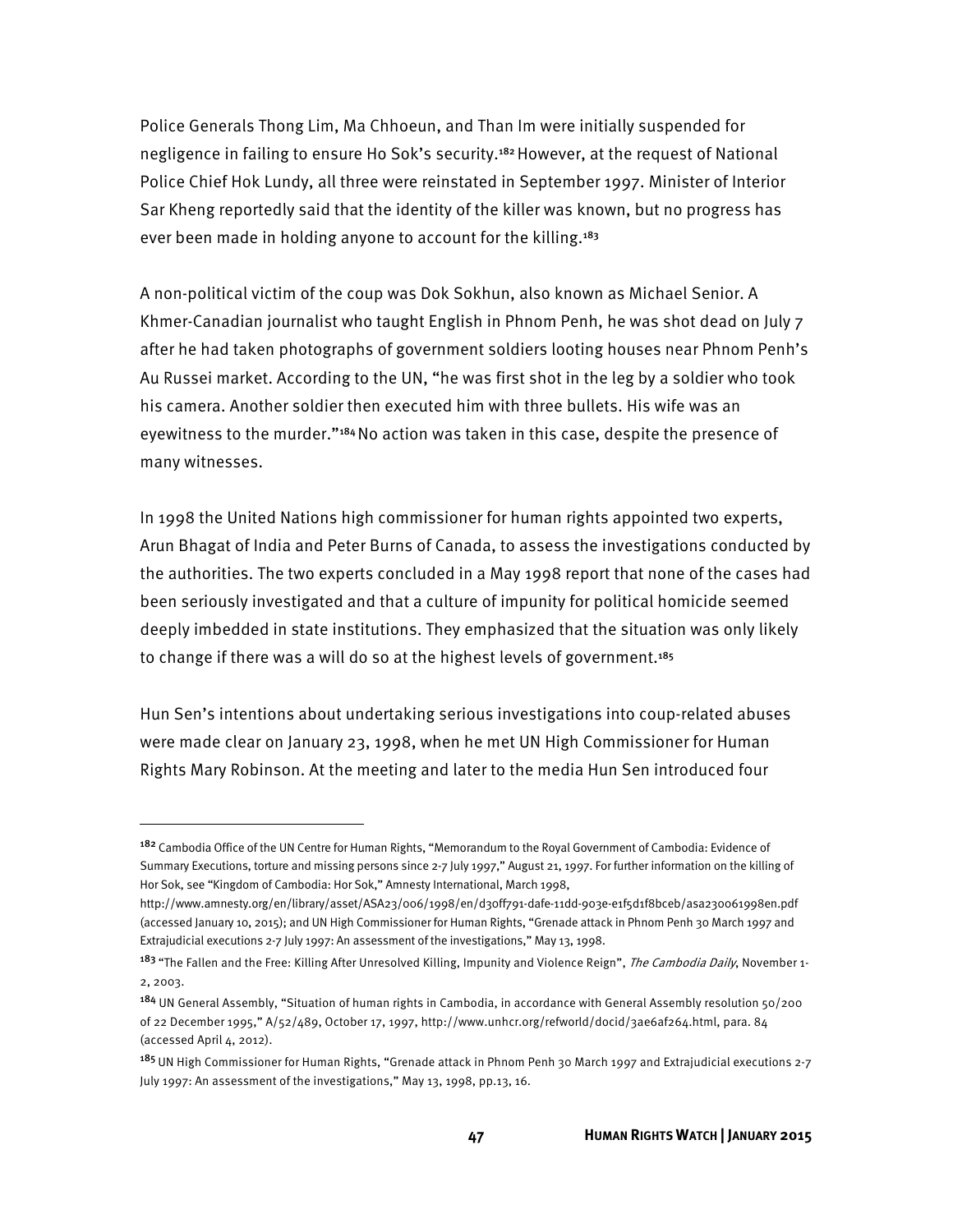people whom he claimed the UN had erroneously listed as killed in its reports. Three of the men, Chin Vannak, So Lay Sak, and Ang Borith, had not been listed in UN reports. The fourth was Chao Khong, a person whom the UN had indeed had listed as having been killed. What Hun Sen did not say, however, was that Khong's two brothers, Chao Keang, a 25-year-old "protégé" of Chao Sambath, and Chao Tea, 29, had been executed after the coup: the UN had simply confused the name of the living brother with his murdered siblings. Chao Keang "had a bullet hole in the right temple, was handcuffed and blindfolded," while the body of Chao Tea "bore a bullet hole in the left side of the chest and in the right side of the stomach. He was also handcuffed and blindfolded."<sup>186</sup> After the meeting with Mary Robinson, who had acceded to Hun Sen's demand that she attend without UN special representative Thomas Hammarberg, Hammarberg issued a strong rebuttal to Hun Sen's claims.187

The killings sent opposition politicians and activists into exile in fear for their lives. Most politicians returned under a deal brokered by Japan, the United States, and the UN to participate in elections in July 1998. The elections were violent and fundamentally flawed. Hun Sen and the CPP gained a majority in the National Assembly and Hun Sen was named sole prime minister. The coup and the elections that followed allowed Hun Sen to consolidate power. He has ruled virtually unchallenged within his party or by the opposition ever since.

In a letter to OHCHR in 1999, the Ministry of Interior stated that police had submitted case files to the courts for action in seven different cases.188 However, no information has been made public in any of these cases and Human Rights Watch is unaware of any successful criminal prosecutions in connection with human rights abuses related to the coup or its aftermath. Ho Sok is the only person that the government has admitted was killed while in its custody during or after the coup. Despite initial assurances from Hun Sen that his killing and those of others identified by the UN would be seriously investigated and those responsible brought to justice, no action was taken.

l

<sup>186</sup> Cambodia Office of the United Nations Centre for Human Rights, "Memorandum to the Royal Government of Cambodia: Evidence of Summary Executions, torture and missing persons since 2-7 July 1997," August 21, 1997, p.14.

<sup>&</sup>lt;sup>187</sup> Statement by the Special Representative of the Secretary-General for Human Rights in Cambodia, Ambassador Thomas Hammarberg, January 23, 1998.

<sup>188</sup> Ministry of Interior, General Department, No. 136, May 18, 1999.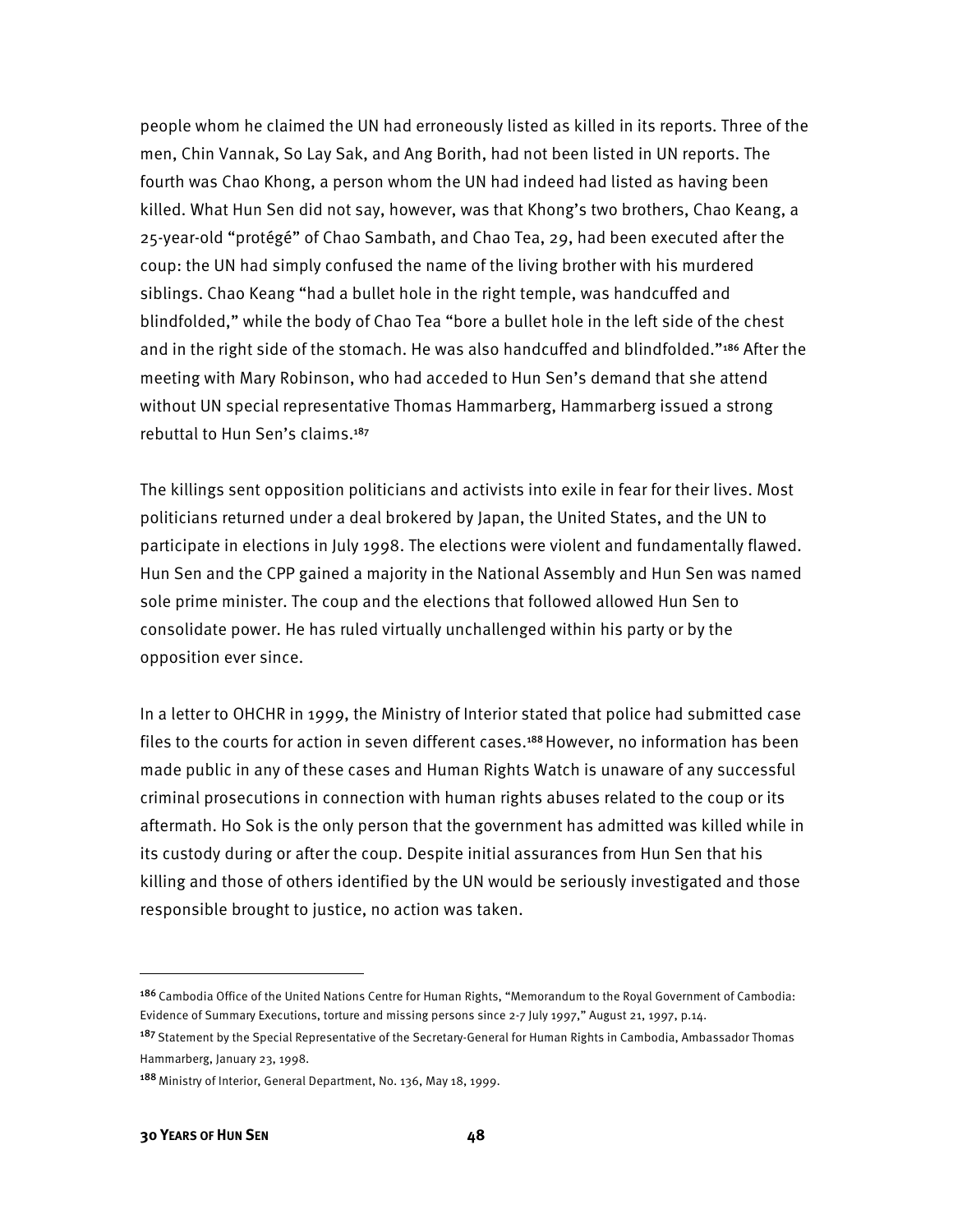## **VIII. Hun Sen, Attacks on the Opposition, and the Land Crisis**

Hun Sen's 1997 coup was carried out in part to ensure election victory for the CPP in the 1998 national elections. FUNCINPEC and the eponymous Sam Rainsy Party (SRP) had formed an alliance that was in a position to win the first election since the UNTAC period.

The coup and the ensuing extrajudicial killings, threats against opposition party members, and the exile for safety of the leadership of both parties gave the CPP a massive advantage over its competitors. With control of election institutions, the courts, the Constitutional Council, and the media, and employing widespread violence and intimidation, the CPP claimed a small majority in the National Assembly after July 1998 elections that were neither free nor fair. Hun Sen achieved his goal of resuming the position of sole prime minister after FUNCINPEC, under intense pressure, ended its boycott of the National Assembly in November 1999 and agreed to form a coalition government as a junior partner. The CPP remained in control of the army, gendarmerie, police, courts and treasury.

There were hopes at the time that as the now singular "strongman" in the country, Hun Sen might change the way he governed. Senior party members suggested he would now focus more on economics, development, and the rule of law and spend less time finding ways to attack the opposition, critics and civil society. During 1999, for instance, freedom of assembly was better respected and there were fewer attacks on journalists than in previous years. However, the SRP, which came in third in the elections, remained in vocal opposition to Hun Sen and the CPP and continued to be the target of violent repression. For instance, party activist Chhum Doeun was assassinated in March 1999.<sup>189</sup> CPPcontrolled courts filed politically motivated prosecutions against SRP members on trumped-up charges of attempting to kill the prime minister.<sup>190</sup> There was also a substantial increase in confrontations between people protesting illegal land-grabbing by powerful business interests linked to Hun Sen and security forces under his command, especially the gendarmerie, which by law answers directly to the prime minister.<sup>191</sup> This

**.** 

<sup>189</sup> Human Rights Watch, World Report 2000 (New York: Human Rights Watch, 2000) Cambodia.

<sup>190</sup> Human Rights Watch interview withCambodian judicial officers, Phnom Penh, September 23, 2014.

<sup>191</sup> RGC ouncil of Ministers, Sub-Decree 09 ANKr, 22 February 1994.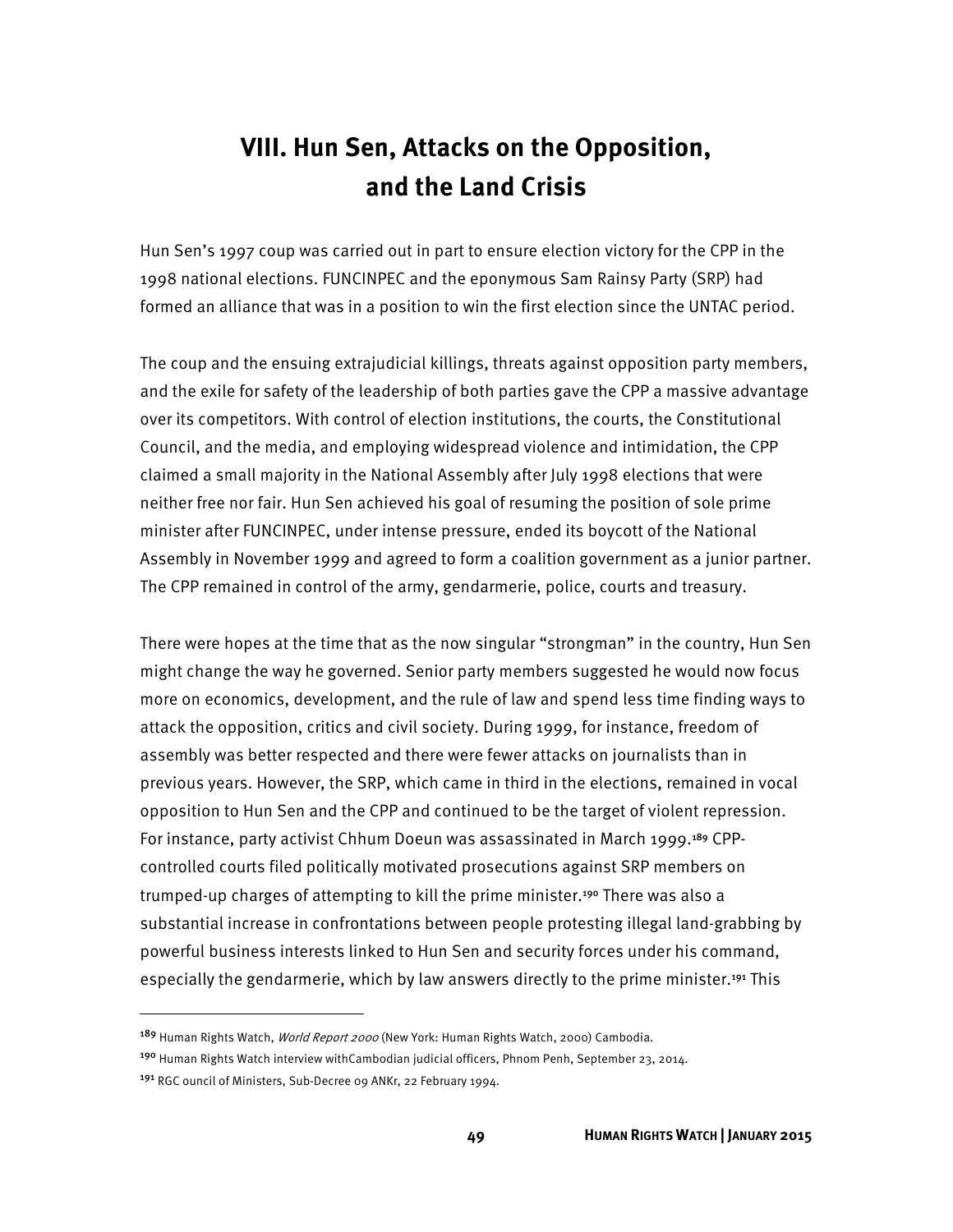would become a constant theme until the present, as land grabs became more and more brazen, soon turning into a crisis for many poor communities.<sup>192</sup>

The assault against the SRP intensified in 2000 during the initial stages of the run-up to local elections for commune councils, with the killing of grassroots SRP organizer Chim Chhuon in February, accompanied by death threats against other SRP figures both in the countryside and in Phnom Penh, where a CPP-orchestrated mob also attacked the party's headquarters. Land conflicts expanded, especially in ethnic minority areas, despite declarations by Hun Sen that indigenous people's land rights should be protected.<sup>193</sup> The situation worsened after the commune council elections were scheduled for February 2002.

During 2001 and up to voting day, 15 SRP and other opposition candidates or activists were killed. Human rights monitors recorded more than 80 incidents of political threats and violence, mostly directed at the SRP. Hun Sen reacted by criticizing the monitors, suggesting they were biased against CPP. He also failed to stem the growing tide of illegal land-grabbing by government officials and security force officers, which human rights monitors estimated was adversely affecting tens of thousands of Cambodians.194

Although the CPP swept the commune elections, which the opposition alleged were rigged, political violence continued in the run-up to the National Assembly elections of July 2003, with at least seven suspicious killings of SRP figures.<sup>195</sup> In addition, Om Radsady, a senior advisor to FUNCINPEC leader Prince Ranariddh, was shot dead in Phnom Penh on February 18, 2003. He was killed during what was supposedly a robbery, but under circumstances highly suggestive of a political assassination intended to intimidate FUNCINPEC and the SRP. At the time of his death, he was assisting another FUNCINPEC leader with a lawsuit against Hun Sen.<sup>196</sup>

195 Human Rights Watch, World Report 2003.

**.** 

<sup>&</sup>lt;sup>192</sup> "2014 Brings a New Wave of Cambodian Land Conflicts," *LICADHO* Statement, April 1, 2014, http://www.licadhocambodia.org/pressrelease.php?perm=342 (accessed January 10, 2015).

<sup>193</sup> Human Rights Watch, *World Report 2001* (New York: Human Rights Watch, 2001), Cambodia.

<sup>194</sup> Human Rights Watch, World Report 2002 (New YorkL Human Rights Watch, 2002), Cambodia; Human Rights Watch, World Report 2003 (New York: Human Rights Watch, 2003), Cambodia.

<sup>&</sup>lt;sup>196</sup> Human Rights Watch, "Tell Them That I Want to Kill Them": Two Decades of Impunity in Hun Sen's Cambodia (New York Human Rights Watch, November 2012), pp.50-52.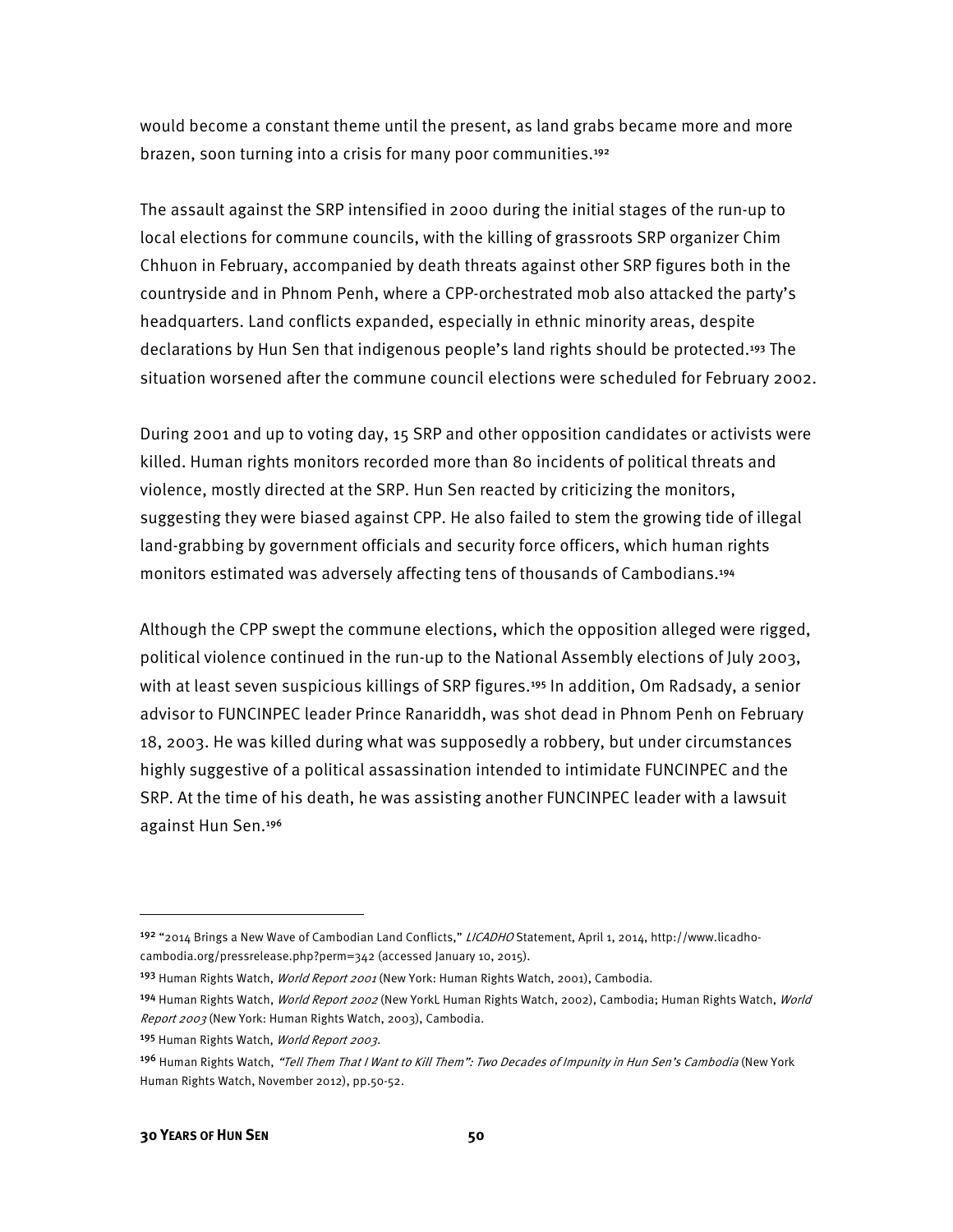The 2003 CPP election campaign was again led by Hun Sen. It was accompanied by a flurry of prosecutions or threatened prosecutions of opposition media figures and human rights activists for "defamation" in connection with their reporting on alleged official corruption and human rights abuses.197

Although the election process was denounced by European Union and other monitors, the CPP claimed victory with an increased majority. When FUNCINPEC and SRP contested the CPP claim of a major victory in the July 2003 ballot and both initially refused Hun Sen's offer of a tripartite coalition government under his continued leadership, more political violence followed. In October 2003, the deputy editor of a pro-FUNICNPEC radio station which had recently been publicly criticized by Hun Sen and a popular singer affiliated with FUNCINPEC were killed. Five more political activists were murdered in January 2004, including prominent trade union leader Chea Vichea, who was closely associated with the SRP.

These attacks were accompanied by an expansion of security force suppression of strikes and enforcement of a ban on public demonstrations. The ban had initially been imposed in January 2003 after anti-Thai demonstrations precipitated by anti-Thai remarks made by Hun Sen descended into riots and the burning down of the Thai embassy (the embassy was across the street from the national police headquarters and the Ministry of Interior, but Cambodian security forces stood by and failed to intervene until many hours after the violence started). The ban was arbitrarily maintained thereafter to prevent not only opposition party and trade union activities, but also the growing tide of land rights protests in the capital and countryside. One result was that during 2004 the authorities banned, dispersed, or intervened during at least 16 public demonstrations in Phnom Penh, sometimes using unnecessary or excessive force.<sup>198</sup>

After a year of claiming fraud and refusing to take up its seats in the National Assembly, FUNCINPEC, bombarded by a combination of CPP threats and inducements, agreed to a coalition government under Hun Sen's sole leadership. The party effectively ceased to operate as an opposition force, while the then relatively small SRP, which came in second in the popular vote, remained alone in the opposition camp.<sup>199</sup> In 2005, Hun Sen launched

<sup>197</sup> Human Rights Watch, World Report 2003.

<sup>198</sup> Human Rights Watch, World Report 2005 (New York: Human Rights Watch, 2005), Cambodia.

<sup>&</sup>lt;sup>199</sup> Steve Heder, "Cambodia: Beginning or Death of Reform?," Southeast Asian Affairs (Singapore: Institute of Southeast Asian Studies, 2005).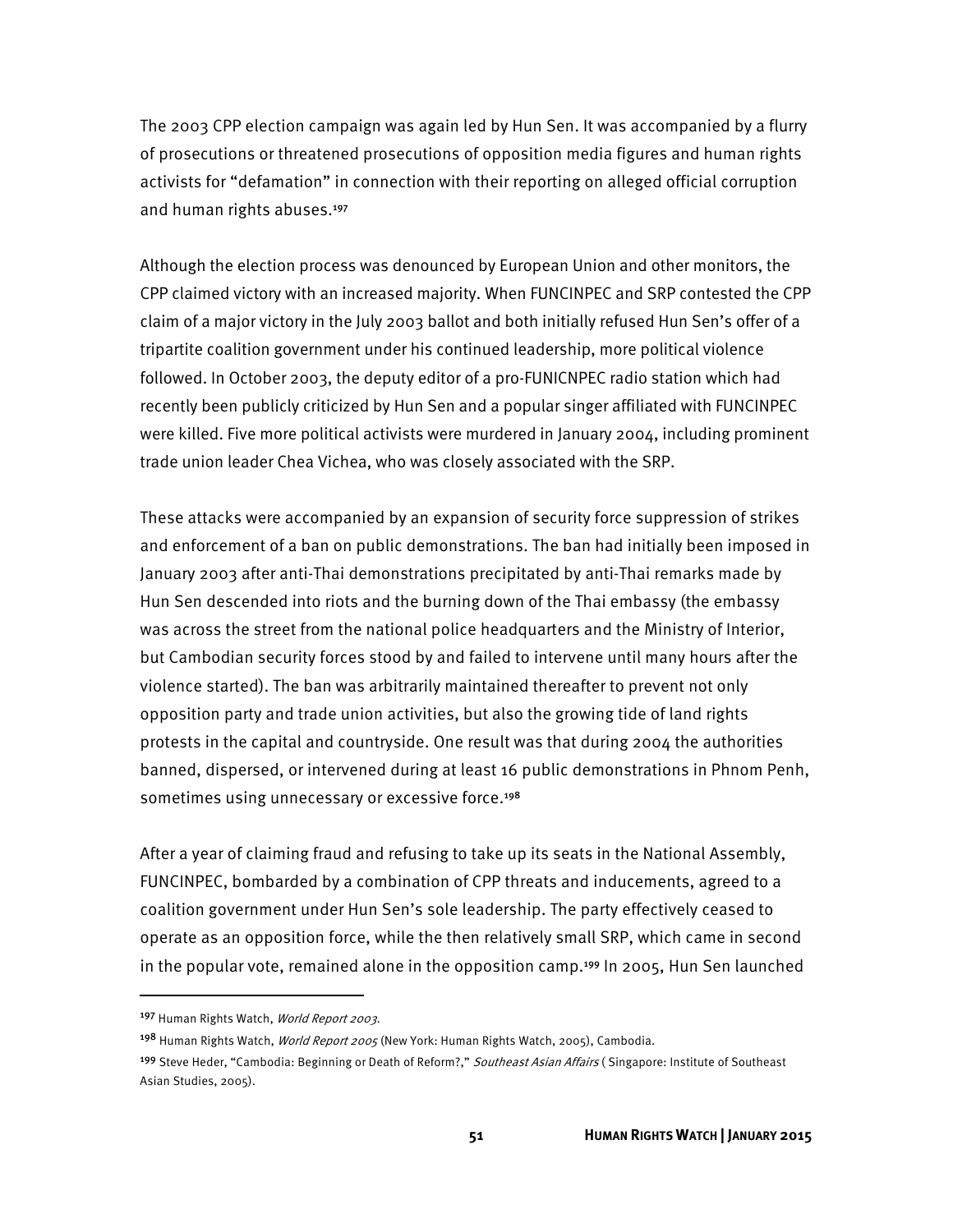an effort to effectively dismantle the SRP opposition and cripple social activism.200 The assault on the SRP began in February when the National Assembly lifted the immunity of three opposition members of parliament. SRP president Sam Rainsy and Chea Poch fled the country and remained in self-imposed exile during the year in the face of politically motivated criminal defamation suits. Cheam Channy was arrested, initially on trumped-up allegations of forming an illegal rebel army; in August 2005 he was sentenced by the National Military Court to seven years' imprisonment on equally spurious charges of organized crime and fraud. Six civil society activists critical of a controversial border treaty with Vietnam faced criminal defamation suits initiated by Hun Sen, including Rong Chhun, president of the Cambodian Independent Teachers Association, who was detained from October 2005 to January 2006.

Conflicts over land rights in 2005 went hand-in-hand with attacks against activists defending those rights. In March, police and gendarmes in Banteay Meanchey province fired into a crowd of villagers protesting forced eviction from their land, killing at least five. Charges were later dropped against the police officers who allegedly fired on the villagers. Police used excessive force in dispersing other protests in 2005, including demonstrations in June by the ethnic Pnong minority in Mondolkiri province protesting the granting of an economic land concession to a Chinese firm. Such concessions were increasingly the main way in which ordinary Cambodians lost land to which they had strong legal claims.<sup>201</sup>

In 2006, Hun Sen asked the king to pardon Sam Rainsy and other SRP figures, who resumed more subdued opposition political life in Cambodia. At the same time, some detained civil society activists were granted bail, but remained under threat of prosecution. The authorities continued to disperse or reject most requests for peaceful public demonstrations, rallies, and marches, while also threatening, attacking and arresting villagers opposed to land confiscation, logging, and concessions. Many protests went ahead without permission, though often confronted by large numbers of police and gendarmes.

In Phnom Penh, the government forcibly evicted thousands of families, claiming the land was owned by private companies or needed for public projects.<sup>202</sup> With the opposition at

<sup>201</sup> Human Rights Watch, *World Report 2006* (New York: Human Rights Watch, 2006), Cambodia. <sup>202</sup> Human Rights Watch, *World Report 2007* (New Yok: Human Rights Watch, 2007), Cambodia.

**.** 

<sup>200</sup> Academic's interview with Nhek Bunchhay, Phnom Penh, August 10, 2006.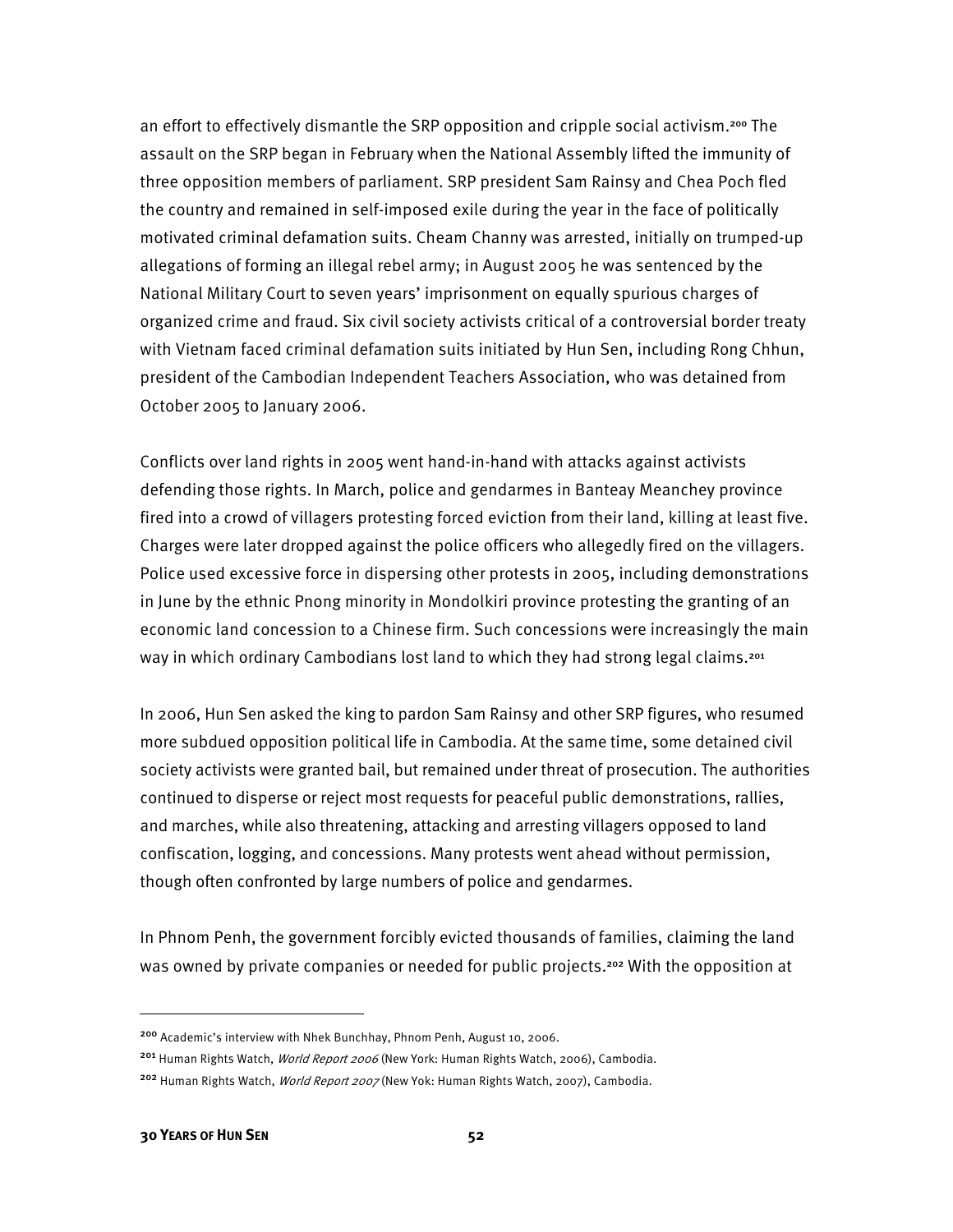bay, more political killings followed in 2007, including trade unionist Hy Vuthy and Buddhist monk Eang Sok Thoeun. Hun Sen failed to implement a public pledge made in March to dismiss CPP members involved in land grabs. Instead, the security forces carried out new, violent evictions. In November soldiers and police shot dead two unarmed villagers during the expulsion of 317 families from contested land in Preah Vihear province. Also in 2007, the government formulated a new law to restrict the exercise of the right to freedom of peaceful assembly, which required organizers to give authorities five days' notice of gatherings, making organizers responsible for any misconduct that might occur.<sup>203</sup>

All this set the stage for National Assembly elections in July 2008. Again found by international observers, including the European Union, to be neither free nor fair, they resulted in a CPP claim of victory by a wide majority, which confirmed Hun Sen would continue as prime minister. The SRP became the largest and most important opposition party in the National Assembly, with FUNCINPEC all but disappearing as a relevant political force. In the years after this election, the country saw a surge of illegal land concessions awarded to foreign firms, government officials, and those with connections to government officials.204

In 2009, Hun Sen launched a new offensive against the SRP. Criminal defamation, disinformation, and incitement lawsuits were filed against party leader Sam Rainsy, SRP parliamentarians Mu Sochua and Ho Vann, and SRP youth activist Soung Sophorn. Sam Rainsy opted to go into exile rather than face imprisonment; he was sentenced *in absentia* to 11 years. Hun Sen also pressed defamation charges against the lawyer defending SRP cases, spurring the lawyer's withdrawal from the cases in July. As a result, Mu Sochua lacked legal counsel during her July 2009 trial, in which she was found guilty of defaming the prime minister and ordered to pay US\$4,100 in fines and compensation.

Soaring real estate prices, development projects, and illegal land concessions spurred more forced evictions. In January 2009 police used teargas and water cannons to forcibly evict 400 families from Dey Krahom community in Phnom Penh. In March police opened fire on unarmed farmers protesting confiscation of their land in Siem Reap province, seriously wounding four villagers. In January 2010, company guards and marine troops

**.** 

<sup>&</sup>lt;sup>203</sup> Human Rights Watch, *World Report 2008* (New York: Human Rights Watch, 2008), Cambodia.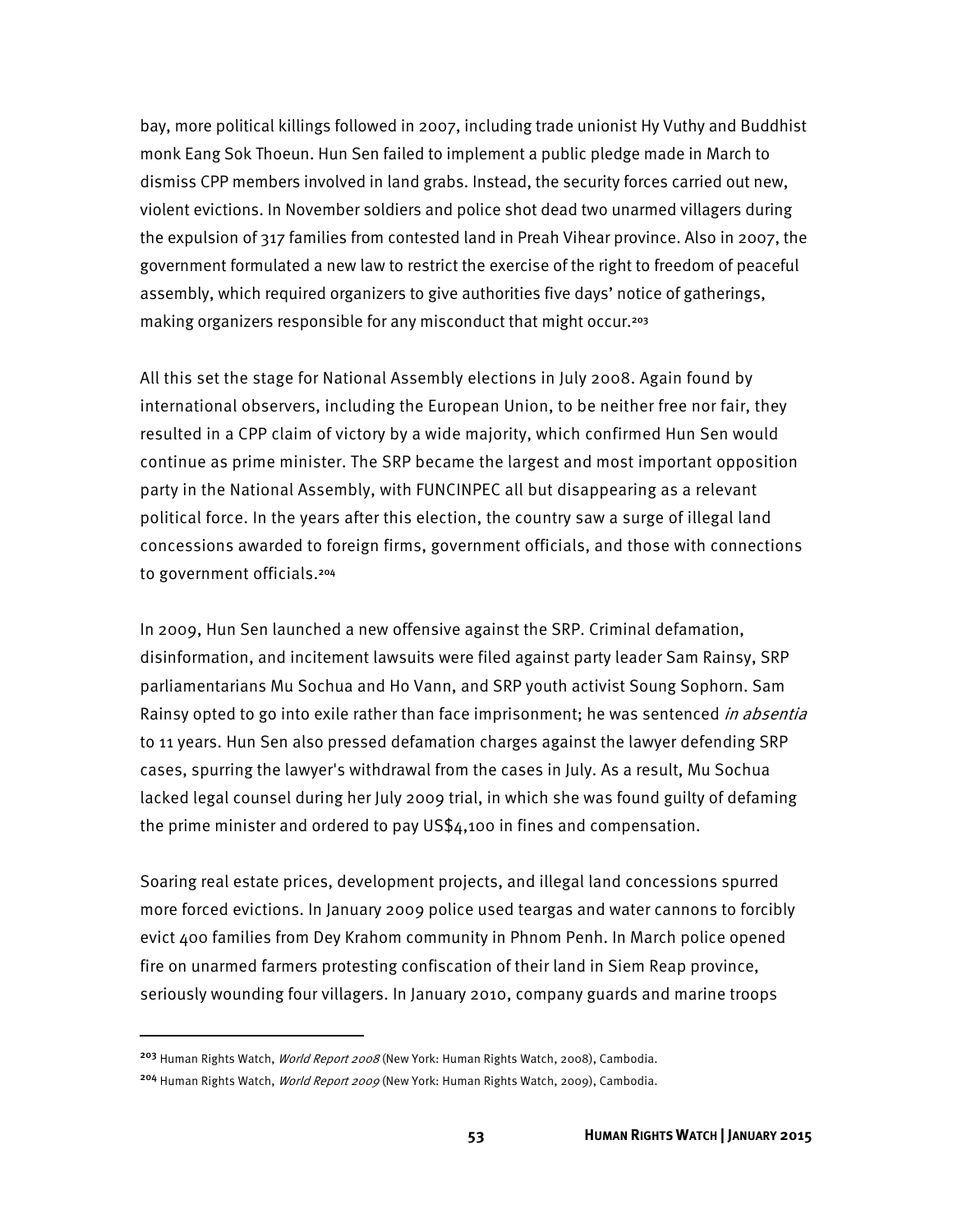wounded at least four people when they forcibly evicted 116 families from their land in Preah Sihanouk province slated for development by a Chinese-owned company. Also in 2010, a Singaporean concession holder partnered with Hun Sen's sister to oversee the clearing of farmland belonging to indigenous Suy people in Kampong Speu province, threatening the resource base of 350 families. Authorities continued to arrest community activists protesting forced evictions and land grabbing, often on unfounded charges, such that more than 60 people were imprisoned or awaiting trial during 2009 for their involvement in land conflicts.<sup>205</sup>

Against this background, the CPP in 2012 began active preparations for the next round of National Assembly elections, set for July 2013. There was a surge in violence involving state security forces amidst increasing land-taking by powerful business and security interests. Labor unrest grew due to dissatisfaction with an economic policy that continued to rely heavily on state authorities' often-corrupt promotion of unbridled foreign investment, especially via granting economic and other land concessions, which continued despite the government's May 2012 announcement of a moratorium under domestic and donor pressure.

In April 2012, noted environmental activist Chhut Wutthy was shot dead after military police and company security guards stopped him from documenting illegal logging activities in Koh Kong province in southwestern Cambodia. Although the exact circumstances of his death remain unclear, a trial in the case appeared designed to shield those responsible for his death and further conceal their unlawful businesses. The killing had a chilling effect on efforts by others to uncover similar activities.<sup>206</sup>

In May 2012, security force gunfire killed Heng Chantha, a 14-year-old girl, during a government military operation against villagers in Kratie province in northeastern Cambodia. Villagers were protesting the allegedly illegal seizure of their land by a foreign concessionaire. Instead of launching a criminal investigation into security force conduct, Hun Sen accused protesters of organizing a "secessionist movement," forcing some of the protest leaders into exile.

<sup>&</sup>lt;sup>205</sup> Human Rights Watch, *World Report 2010* (New York: Human Rights Watch, 2010), Cambodia. Human Rights Watch, *World* Report 2011 (New York: Human Rights Watch, 2011), Cambodia.

<sup>206</sup> Human Rights Watch, "Tell Them That I Want to Kill Them": pp.58-63.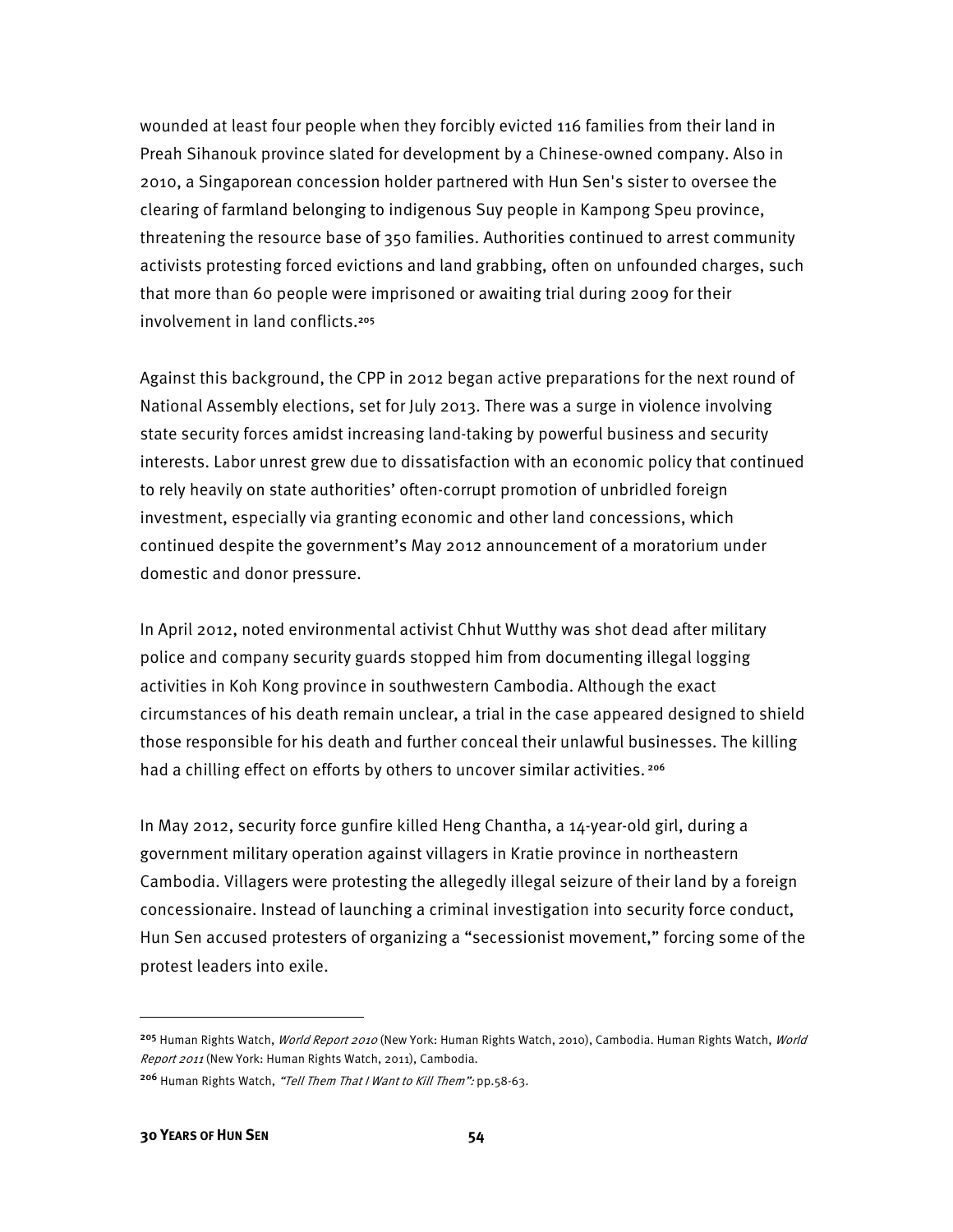Also in May 2012, the court sentenced 13 women, including a 72-year-old, to two-and-a-half years in prison for involvement in a campaign protesting evictions and demanding proper resettlement for people displaced by a development project owned by a Hun Sen crony and a Chinese investor in Phnom Penh's Boeng Kak area. Under domestic and international pressure, an appeal court released the 13 in June 2012, but upheld their convictions.207

Two weeks ahead of the July 28, 2013 elections, Hun Sen arranged for a pardon for Sam Rainsy. Although a court rejected his attempt to be on the ballot, Rainsy's return to the country injected new life into the campaign of his Cambodia National Rescue Party (CNRP), which had united his SRP with another opposition group to contest CPP control.

The CPP-controlled National Election Committee announced a narrow win for the CPP in the 2013 election. The process was again widely condemned as neither free nor fair by domestic and international monitoring groups. The outcome was affected by CPP control of the state media, security forces, and all election management bodies, which had produced a voter list marred by CPP-orchestrated fraud and other irregularities.

After the NEC announced that the CPP had won 68 seats to the CNRP's 55, the CNRP, claiming the election had been stolen by fraud, declared it was boycotting the National Assembly. The CPP rejected calls for an independent investigation of the alleged fraud, while the army, gendarmerie, and police proclaimed their support for the CPP victory and Hun Sen's continuation as prime minister. Hun Sen then ordered a massive deployment of troops and police in Phnom Penh and elsewhere in an attempt to prevent demonstrations related to the elections and rising calls for him to step down. A security force lockdown of Phnom Penh on September 15, 2013 was accompanied by excessive force against protesters, killing one person and injuring approximately two dozen others. On September 20 and 22, security force operations broke up small peaceful protest vigils in Phnom Penh, on the second occasion deliberately attacking human rights monitors and journalists along with protesters, injuring at least 20 people. On November 12, 2013, security forces again employed excessive force, this time while obstructing a march by striking workers, shooting and killing one person and wounding nine others.<sup>208</sup>

<sup>&</sup>lt;sup>207</sup> Human Rights Watch, *World Report 2013* (New York: Human Rights Watch, 2013), Cambodia. <sup>208</sup> Human Rights Watch, *World Report 2014* (New York: Human Rights Watch, 2014), Cambodia.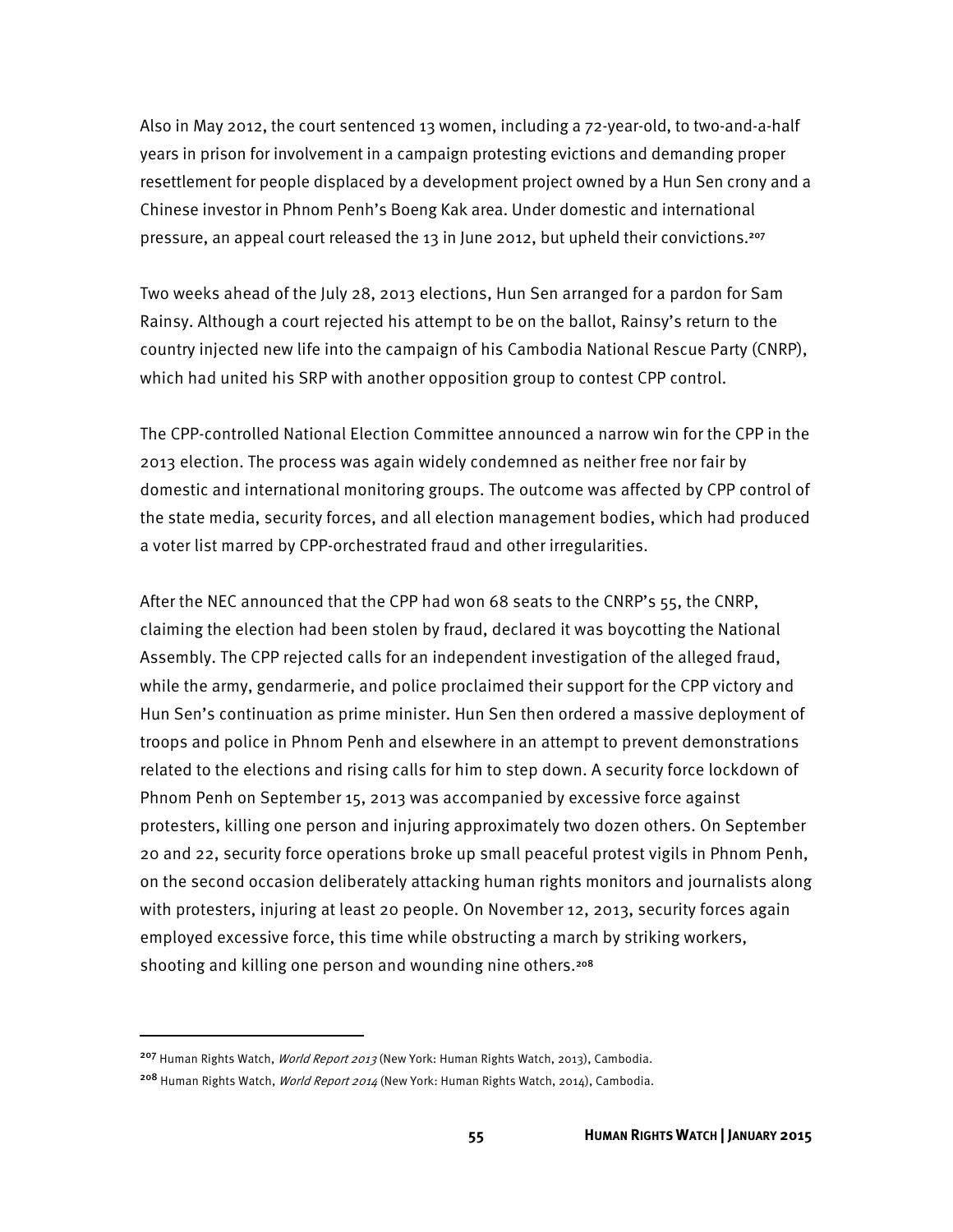This was part of an increasing confluence of CNRP and working class opposition to Hun Sen. He reacted at the beginning of January 2014 by banning all protests, including those at the government-designated Democracy Plaza in Phnom Penh, where demonstrations were supposed to be allowed. Enforcing this prohibition, gendarme, police, and parapolice personnel killed at least seven people and injured dozens of others, including at a January protest by garment workers in Phnom Penh.

As part of efforts to squelch opposition, during the first 10 months of 2014, the Phnom Penh Municipal Court sentenced 55 people to prison terms after unfair trials on charges such as "treacherously plotting" to stage an armed insurrection; instigating, inciting, or perpetrating violence; obstructing traffic; or engaging in "violent resistance against a public official." In these proceedings, no credible evidence was presented to support a guilty verdict, while evidence of security force violence was systematically excluded. Although 30 of the 55 received suspended sentences, 23 had already spent many months of pre-trial detention in an overcrowded, substandard, and isolated prison.<sup>209</sup>

On July 15, 2014, CNRP members of the National Assembly-elect and activists led a peaceful demonstration calling for the reopening of Democracy Plaza. A melee resulted when security forces attempted to violently push the protesters away. The CPP tried to blame the violence entirely on the CNRP. Security forces initially arrested seven CNRP parliamentarians they alleged were responsible, an accusation for which no evidence was produced. After the CNRP reached a political accommodation with the CPP on July 22 and the CNRP began participating in the National Assembly, these seven benefitted from parliamentary immunity from prosecution. However, 11 CNRP activists remained charged with "insurrection" despite a lack of evidence.<sup>210</sup>

At the same time, the government renewed its suppression of civil society activism, convicting 11 people arrested during peaceful protests in November 2014 to one-year prison terms on trivial, politically motivated charges of obstructing traffic and obstructing government authorities' performance of their official duties. These prisoners include some of Cambodia's best-known land rights defenders.<sup>211</sup>

<sup>&</sup>lt;sup>209</sup> Human Rights Watch, World Report 2015 (New York: Human Rights Watch, 2015), Cambodia.

<sup>&</sup>lt;sup>210</sup> "Cambodia: Cambodia: Drop 'Insurrection' Charges; Donors Should Demand End to Persecution of Opposition," Human Rights Watch news release, December 22, 2014.

<sup>211</sup> "Cambodia: Cambodia: New Crackdown on Protesters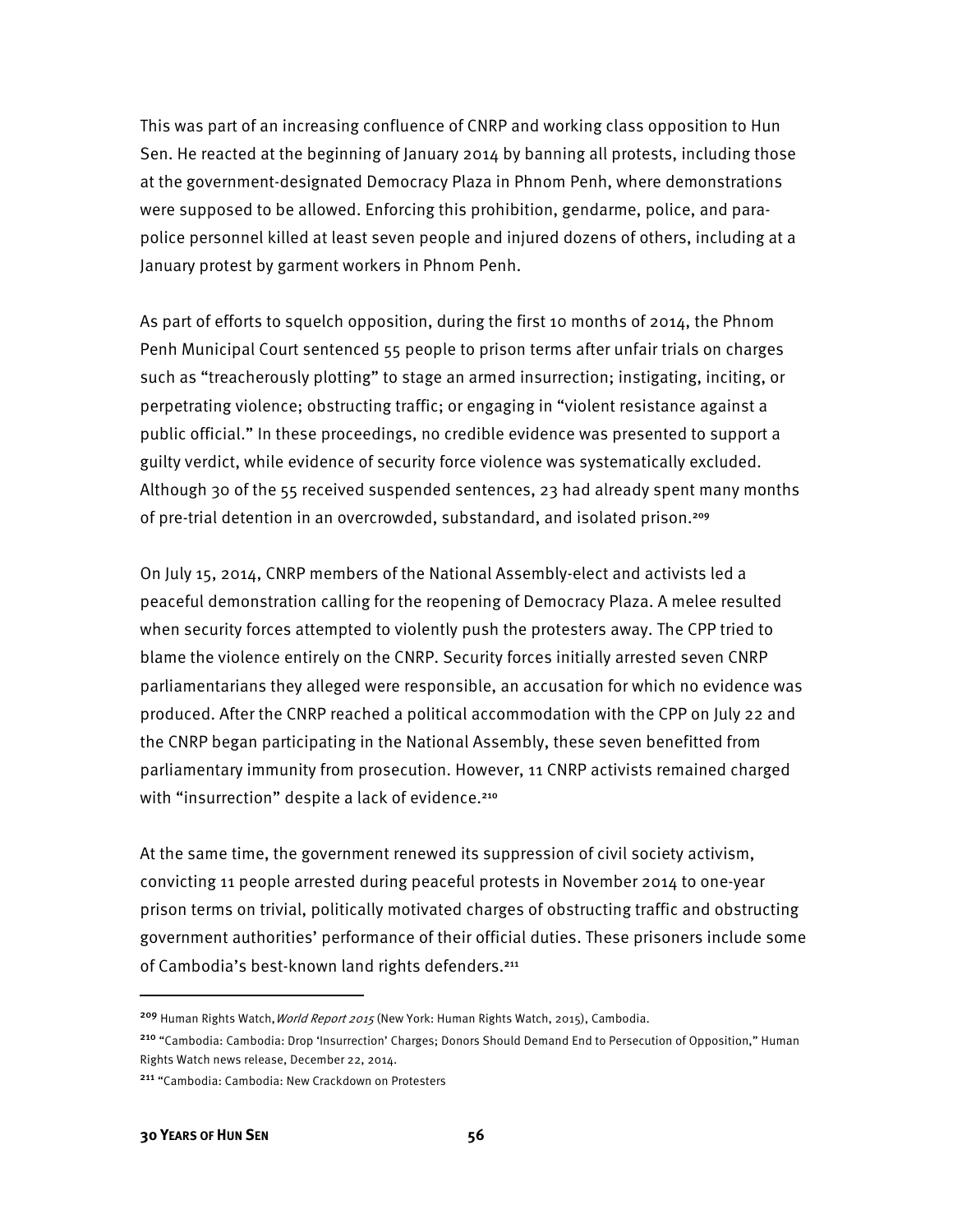Illegal land-grabbing by the politically powerful and their business partners, including forcible eviction and involuntary relocation, have continued to mount. The number of people affected by state-involved land conflicts since 2000 passed the half-million mark in March 2014.<sup>212</sup> Figures compiled by the human rights organization LICADHO indicated that the number of new disputes in 2014 was three times higher than in 2013.213 Many of the new disputes ensued from the failure of the authorities to distribute land titles awarded to rural residents as part of a 2012-2013 scheme personally conceived and overseen by Hun Sen. In August 2o14, the prime minister blamed government subordinates for failing to resolve these disputes. While there has been a partial resolution of the grievances of victims of some long-running cases of land-grabbing, there has been no progress toward just conclusions to many hundreds of other conflicts.<sup>214</sup>

l

Donors Should Press Government to Free Activists," Human Rights Watch news release, November 13, 2014.

<sup>&</sup>lt;sup>212</sup> "2014 Brings a New Wave of Cambodian Land Conflicts," LICADHO Statement, April 1, 2014, http://www.licadhocambodia.org/pressrelease.php?perm=342 (accessed January 10, 2015).

<sup>&</sup>lt;sup>213</sup> Human Rights Watch email correspondence with LICADHO staff, Phnom Penh, January 9, 2015.

<sup>&</sup>lt;sup>214</sup> Human Rights Watch, World Report 2015.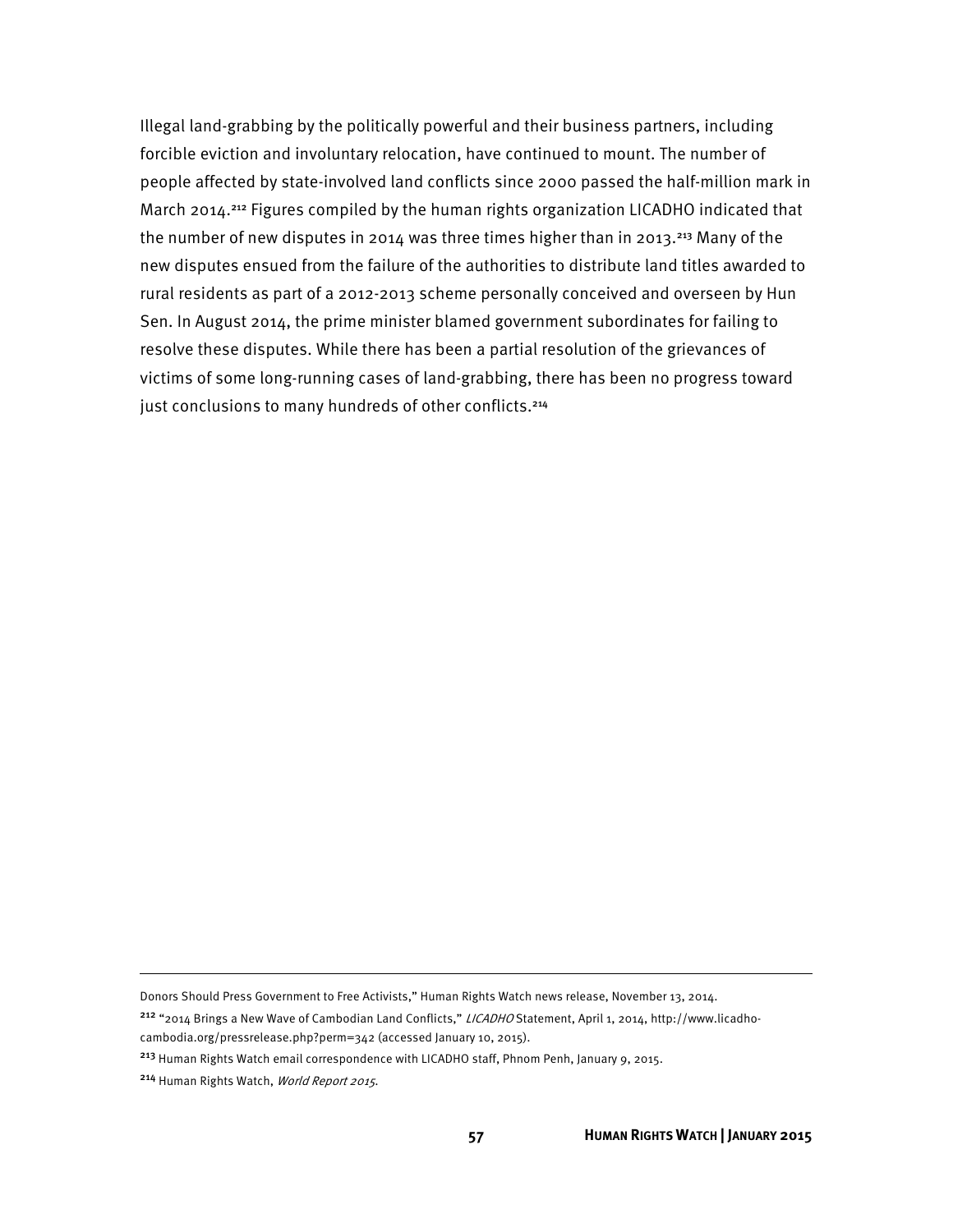## **IX. Hun Sen and the Subversion of the Khmer Rouge Tribunal**

Among the many ways Hun Sen has remained in power and maintained control of the country has been his control of Cambodia's courts. The courts were reestablished by the PRK in the 1980s after their abolition by the Khmer Rouge with the official purpose of serving the interests of the ruling party. This was supposed to change after the adoption of a new Constitution in 1993 at the time of the departure of UNTAC.

However, while article 109 of the 1993 Constitution states that "the judicial power shall be independent" and article 51 states that "the executive, legislative and judicial branches powers shall be separate," the CPP has simply ignored these provisions. Most judges report to the CPP, including the Chief Justice of the Supreme Court, Dith Munthy, who is a member of the CPP Standing Committee. Judges around the country are regularly called to party meetings and report to senior provincial officials as well as the Minister of Justice, who since UNTAC has been a CPP appointee. The CPP controls both the Constitutional Council and Supreme Council of Magistracy, a constitutional body set up to appoint, remove and discipline judges.

Hun Sen and the CPP have made continued control of the courts a priority for complementary reasons: to ensure they are not used against them for human rights abuses, corruption or other offenses, and to have them as a weapon when they want to attack or send a message to the opposition or critics, as they have done regularly throughout Hun Sen's 30 years as prime minister.

Hun Sen's control of the courts also allowed him to ensure that any efforts to bring members of the Khmer Rouge to justice would happen only at his discretion. Vietnam staged a show trial of the "Pol Pot-Ieng Sary clique" in 1979, but these two and other Khmer Rouge leaders were given protection in Thailand, from where they ran a guerilla war with Chinese arms and funding and tacit United States support against the PRK and the occupying Vietnamese army.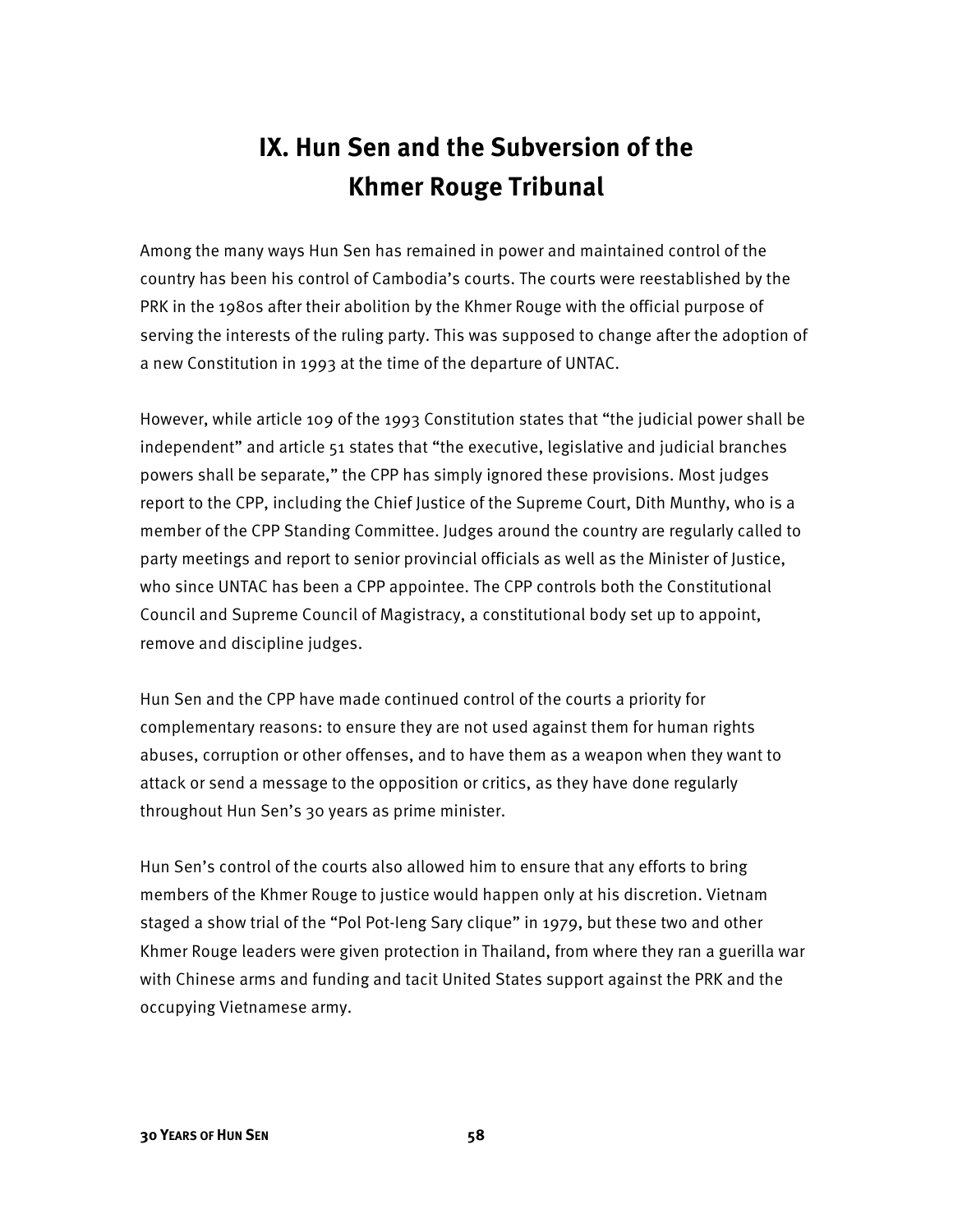For these reasons, from 1979 until the formation of the post-UNTAC government in 1993, any discussions of internationally-backed justice for the Khmer Rouge were fruitless. Hun Sen rebuffed suggestions in 1994 by members of the CPP to take Thailand to the United Nations Security Council, apparently to maintain relations with the Thai army and to allow him to accept Khmer Rouge defectors into CPP-controlled security forces instead of prosecuting them.

As part of his efforts to outmaneuver and outgun FUNCINPEC following the 1993 elections, in August 1996 had Hun Sen orchestrated the first of several large-scale Khmer Rouge defections to the government. Winning a competition with Ranariddh, he persuaded former Khmer Rouge foreign minister Ieng Sary to surrender in exchange for a royal pardon. Pol Pot and Ieng Sary had been convicted of genocide in a 1979 PRK show trial. After initially objecting, King Sihanouk granted a pardon to Sary in September 1996.

As the CPP-FUNCINPEC rivalry intensified in early 1997, Hun Sen and Ranariddh were eager to show domestic and international audiences that each was more ardently anti-Khmer Rouge than the other. Each privately was engaged in negotiations with different Khmer Rouge factions to defect and throw their political and military support to his side. At the same time, each agreed to a United Nations initiative to bring the leaders of the Khmer Rouge to justice. To this end, on June 21, 1997, Hun Sen and Ranariddh signed a letter to the United Nations asking for its assistance to set up a court similar to the ad hoc international criminal tribunals for the former Yugoslavia and Rwanda in order to address "the issue of individual accountability" for Khmer Rouge crimes. 215

Ranariddh appeared to want to end accusations that he secretly favored bringing senior Khmer Rouge leaders into a coalition with FUNCINPEC after the 1998 elections. Hun Sen's overriding objective appeared to be to militarily neutralize FUNCINPEC and otherwise cripple it before the elections. Indeed, he used recently defected Khmer Rouge commanders and troops as shock forces to carry out his July 5, 1997 coup against Ranariddh and FUNCINPEC armed forces. Hun Sen followed this up by inviting and achieving further Khmer Rouge defections during the remainder of 1997 and the first half of

l

<sup>215</sup> UN General Assembly and UN Security Council, "Annex: Letter dated 21 June 1997 from the First and Second Prime Ministers of Cambodia addressed to the Secretary-General," A/51/930 S/1997/488, June 24, 1997.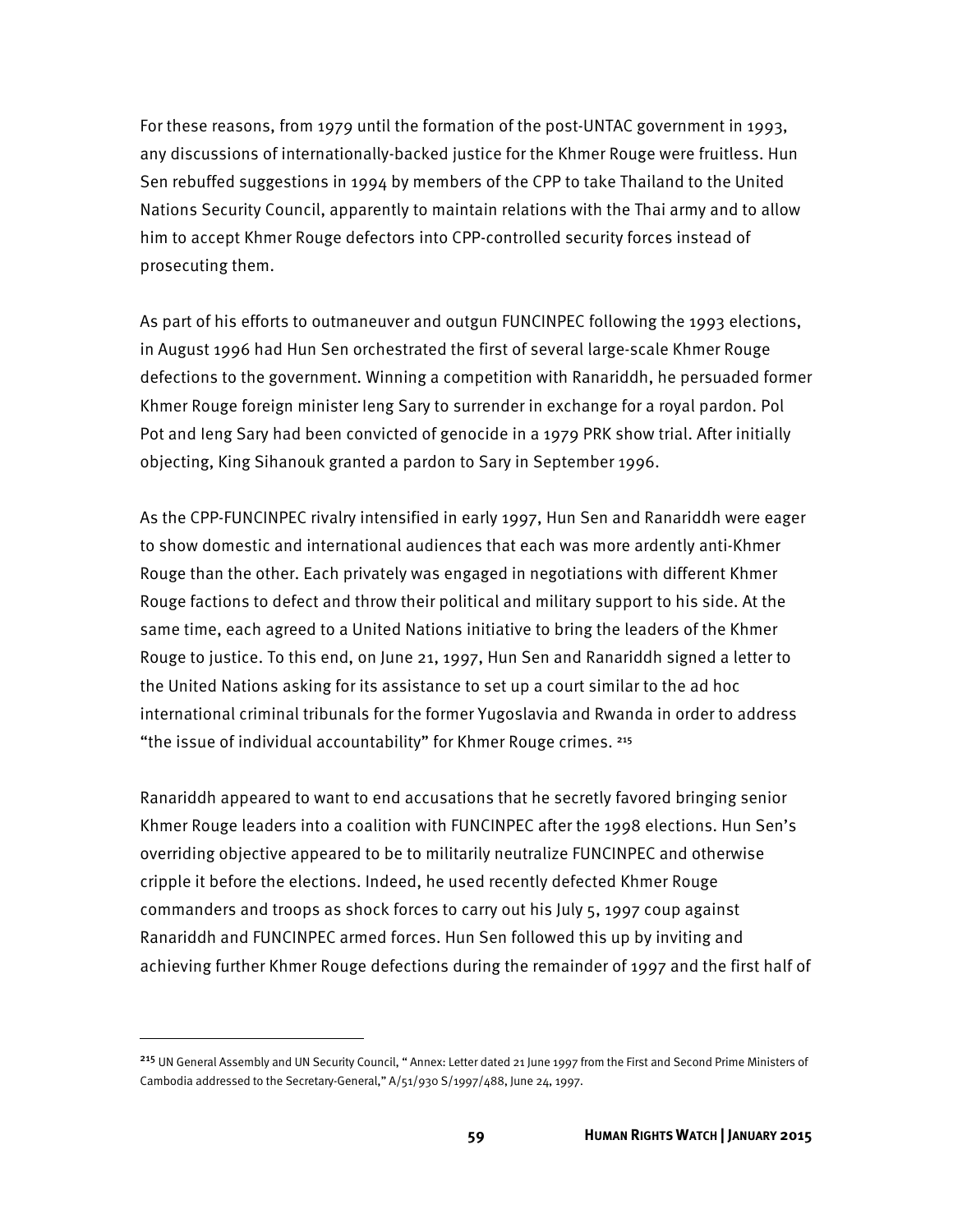1998. The Khmer Rouge soon engaged in infighting in which Pol Pot was arrested. In 1998, he died and the movement soon fizzled out.

Hun Sen appears to have seen UN trials of Khmer Rouge leaders as another tactic to defeat the movement. Once the movement collapsed, he appears to have lost any interest in justice and accountability. Politically, investigations and trials for Khmer Rouge crimes could risk exposing the actions he and other former Khmer Rouge in the CPP took during the Khmer Rouge period (many senior figures in the CPP were former Khmer Rouge officials and fighters while also putting at risk relationships with many recent defectors whom he felt he needed against FUNCINPEC and to end the long-running war. Thus, on December 25, 1998, Hun Sen held a champagne toast at his residence with two of the most notorious remaining senior Khmer Rouge leaders, Nuon Chea and Khieu Samphan, famously saying that Cambodia "should bury the past."<sup>216</sup>

Hun Sen appeared to be prepared to countenance at most a trial of the last former Khmer Rouge senior leader to offer to defect, Ta Mok, who was number three in the Khmer Rouge hierarchy, after Pol Pot and Nuon Chea. Hun Sen refused to offer a pardon to Ta Mok, who was taken into custody after being handed over by the Thai authorities in March 1999. Cambodian authorities later also detained the former Khmer Rouge chief of security, Kaing Geuk Eav alias Duch, after Duch began talking to the media and the United Nations to give his version of what had happened while he worked for the Khmer Rouge, including when he ran the infamous Tuol Sleng torture and execution center; Duch accepted some responsibility for his own crimes while freely implicating others.

Meanwhile, the United Nations Commission on Human Rights had responded to the 1997 letter from Ranariddh and Hun Sen by adopting a resolution to consider establishing a justice mechanism. UN Secretary-General Kofi Annan appointed a "Group of Experts" to consider how best to fulfill the original request. The team's report, released in early March 1999, concluded that domestic trials organized under Cambodian law were not feasible and proposed instead an ad hoc international tribunal be held outside of Cambodia for crimes against humanity and genocide committed from 1975 to 1979. The experts found

<u>.</u>

<sup>&</sup>lt;sup>216</sup> "Cambodian Leader Resists Punishing Top Khmer Rouge," New York Times, December 29, 1998, http://www.nytimes.com/1998/12/29/world/cambodian-leader-resists-punishing-top-khmer-rouge.html (accessed January 10, 2015).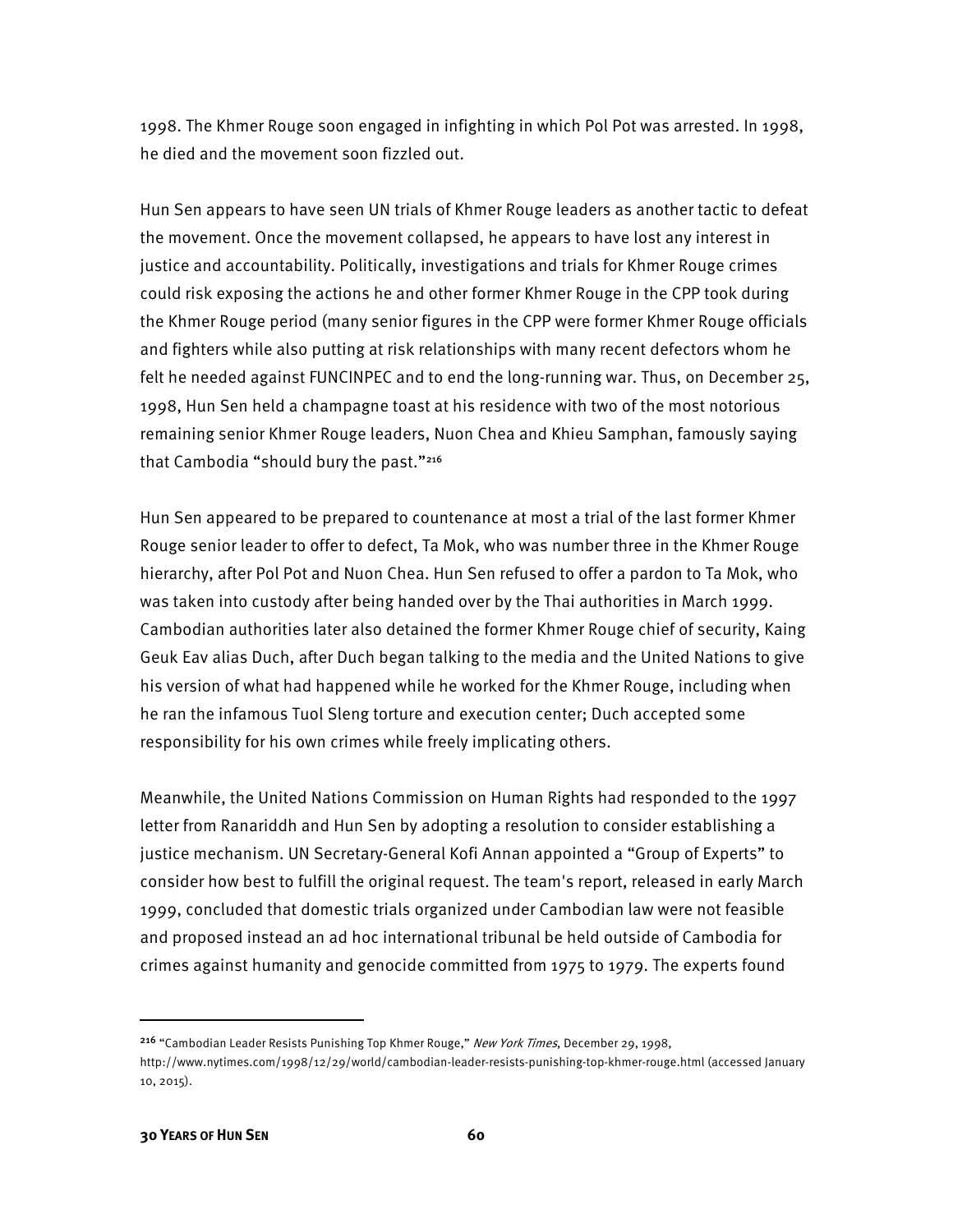that Cambodia's court system lacked the essential elements of fairness: a trained cadre of judges, lawyers, and investigators; adequate infrastructure; and a culture of judicial impartiality.<sup>217</sup>

Hun Sen, by now the sole prime minister, rejected the UN's recommendations, declaring that Cambodian courts were competent to conduct their own trials, saying that foreign judges and prosecutors could only participate in trials if they played a secondary role in the domestic judiciary. Hun Sen and the CPP controlled the Cambodian judiciary. Through this control Hun Sen could determine who would and would not be prosecuted and otherwise limit the scope of investigations. This was in turn resisted by the UN, but several member states, notably the United States, intervened to try to craft a compromise to ensure a majority of UN judges and an independent UN prosecutor. To ensure this outcome, Hun Sen engaged in a prolonged game of stonewalling UN negotiators, prompting a decision in 2002 by the UN to pull out of talks with his government.<sup>218</sup>

In response, the US, France, Australia and Japan prevailed on the UN to resume negotiations and make a deal acceptable to Hun Sen, who showed signs of a willingness to allow, at his discretion, Ieng Sary, Nuon Chea, Khieu Samphan, and perhaps a few other prominent Khmer Rouge figures to be tried along with Ta Mok and Duch. However, the deal Hun Sen offered ensured the courts would be under Cambodian control, with the UN playing a minority support role. In this way Hun Sen would be able to instruct Cambodian personnel at the court who could be investigated and charged. The result was a June 2003 agreement between Cambodia and the UN to focus on Khmer Rouge "senior leaders" or others "most responsible" for Khmer Rouge crimes. The UN signed under significant pressure from UN member states, expressing concerns "that once the Chambers were established, the Government would interfere in the proceedings in ways that would compromise the trials and the Cambodian people's hope for justice, and besmirch the reputation of the Organization [the UN]."219

The chief UN negotiator at the time, Hans Corell, has written that the UN was being put in the situation of assisting a court set up in such a manner that it "would fall short of

<sup>&</sup>lt;sup>217</sup> "Report of the Group of Experts for Cambodia Pursuant to General Assembly Resolution  $52/135$ ," A/ $53/850$ -S/1999/231, March 16, 1999. You should have original source

<sup>218</sup> "Cambodia: Tribunal Must Meet International Standards," Human Rights Watch news release, February 13, 2002. <sup>219</sup> Hans Corell, "Note to the Secretary-General, Subject: Trial of Khmer Rouge leaders - What now?," February 11, 2002, p.2.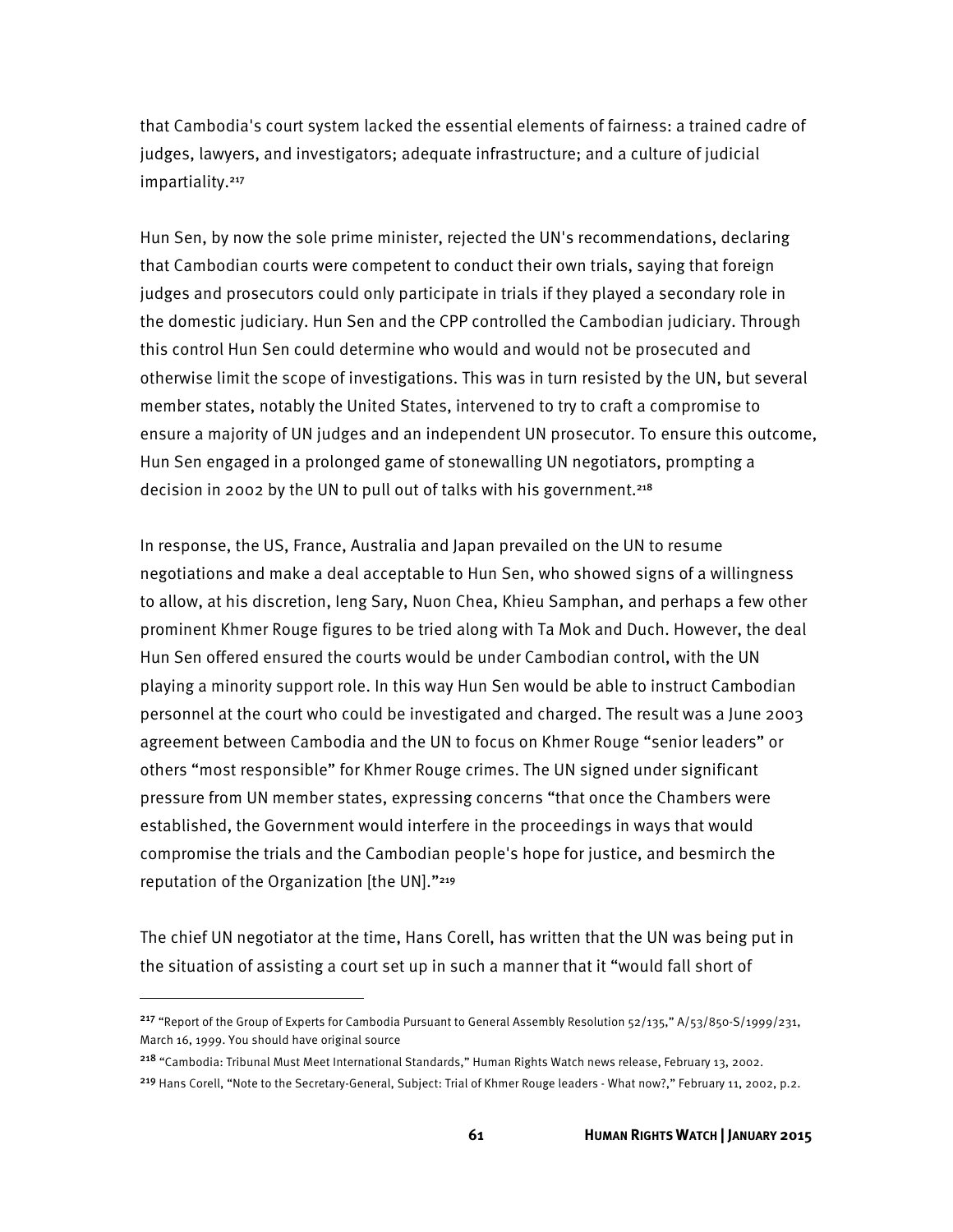international standards of independence, impartiality, and objectivity," which "would fail to provide victims of the Khmer Rouge with the credible justice they deserved" and UN affiliation with which would "set a precedent for lowering international standards."<sup>220</sup> Or, as he put it at the official signing ceremony, the conclusion of this treaty marked only "the end of one phase in the effort to bring the leaders of the Khmer Rouge to justice," reiterating that this referred to both "senior leaders" and others "who were most responsible" for Khmer Rouge atrocities, and stressing this goal would be achieved only "if the political will is there."<sup>221</sup>

Since 2003, conclusive evidence of the lack of the necessary political will on the part of Hun Sen and his government to allow an independent, impartial and fair tribunal has mounted. Among the serious flaws in the set-up of the Extraordinary Chambers in the Courts of Cambodia (ECCC), the most important was the numerical domination of the ECCC by majorities of Hun Sen-approved Cambodian judges in all three of the court's chambers: Pre-Trial, Trial and Supreme Court, leaving the minority of UN secretary-general-nominated judges on these benches embedded in a still government-controlled Cambodian judiciary. Second, the supposed corrective counter-weight to this situation, the "super-majority" formula according to which some categories of judicial decisions required at least one more vote than a majority, has proved far from sufficient to guarantee ECCC independence.222 Third, the embedding of the ECCC in the Cambodian judiciary has provided additional opportunities for obstructionism, such as by Cambodian officials assigned to the court administration. Inherent in the structure of the court is another fundamental flaw: any failure on the part of a UN judge, UN prosecutor or important UN

**.** 

<sup>220</sup> Hans Corell, "Forward" to Luc Reydams, et al., eds., *International Prosecutors* (Oxford: Oxford University Press, 2012). 221 "Statement by Mr. Hans Corell, Under-Secretary-General for Legal Affairs, the Legal Counsel of the United Nations, on the occasion of the signature of the Agreement between the United Nations and the Royal Government of Cambodia Concerning the Prosecution under Cambodian Law of Crimes Committed during the Period of Democratic Kampuchea Phnom Penh, 6 June 2003." <sup>222</sup> Indeed, in many contexts, a super-majority has been necessary for a positive judicial decision, which means that a simple majority of Cambodian judges is determinative. This has provided ample opportunities to counter-act the negative super-majority mechanism that, conversely, means the court's Pre-Trial Chamber requires the vote of at least one international judge sitting on that bench in order to directly block investigations by the UN-selected jurists in the ECCC's two other key components: the Office of the Co-Prosecutors and the Office of the Co-Investigating Judges. These two offices, each co-headed by one Hun Sen-approved Cambodian and one UN-selected international, have investigatory powers according to a civil law system in which the prosecution initiates preliminary investigations for submission to the investigating judges, who are legally obliged to conduct full investigations of the alleged facts and are responsible for concluding whether or not there is sufficient evidence to indict suspects for trial. If the two Co-Prosecutors disagree about who to send to the Co-Investigating Judges for full investigation or the Co-Investigating Judges disagree about whom to indict for trial, the dispute is to be adjudicated by the Pre-Trial Chamber as described above.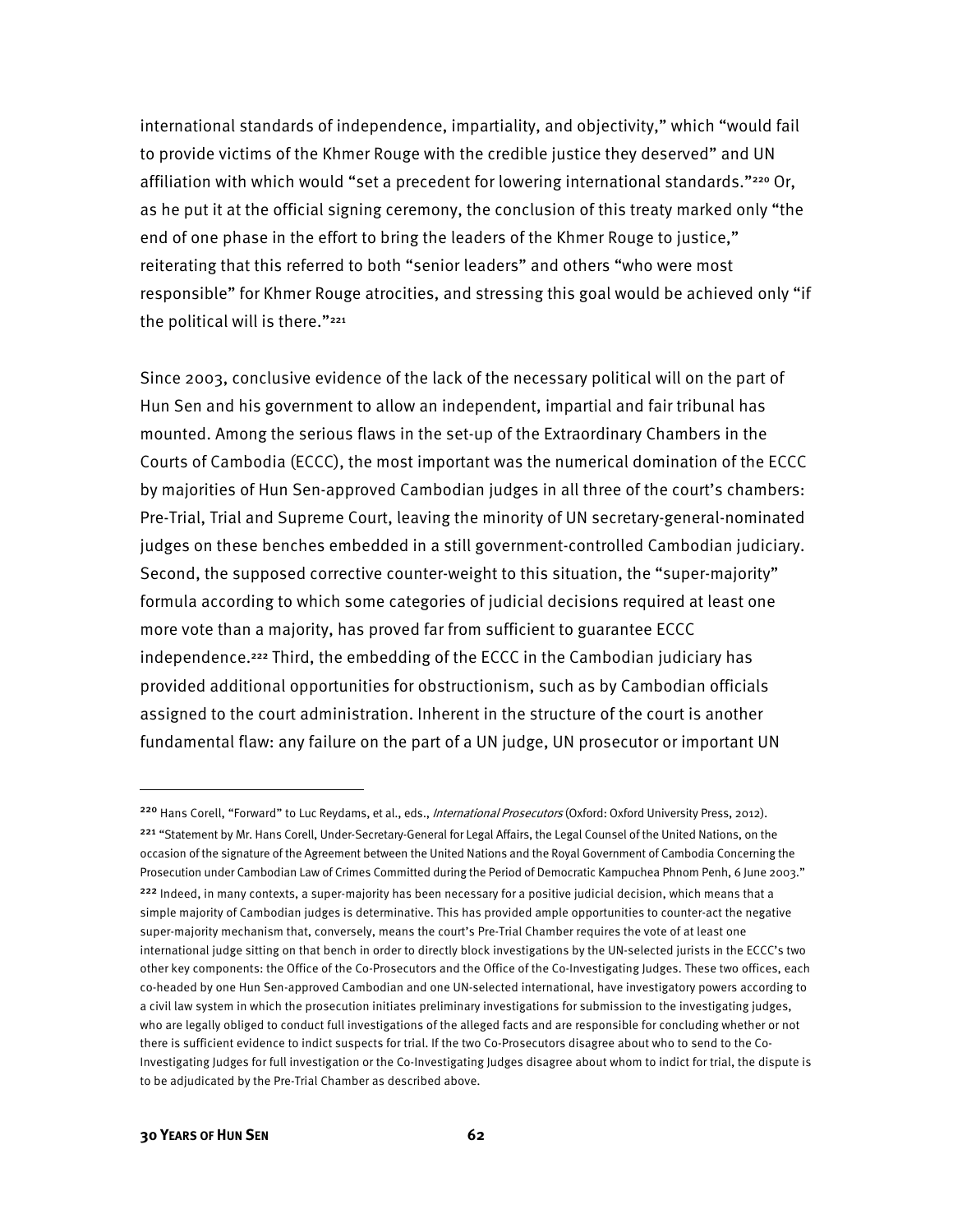staffer to stand up scrupulously for international standards creates openings for government interference to prevail, such that the integrity of the tribunal can only be as strong as that of its weakest international member. Finally, as the Group of Experts predicted, as the ECCC is located in Cambodia, UN personnel enjoy no police powers beyond investigation. Only Cambodian police can arrest suspects.<sup>223</sup>

Even at time of signing the agreement with Hun Sen, the UN was concerned that he would use the same delaying tactics he had employed in negotiating the draft agreement. The UN foresaw that such foot-dragging in combination with the convoluted structure meant the ECCC would be a "monster court … unable to produce a final judgment" since it was likely that key figures among the accused would die before that happened, given their already advanced age. This would make it inevitable the ECCC would be "extremely costly" and more costly than comparable undertakings in terms of actual achievements.<sup>224</sup>

All of this has been borne out by events. Government foot-dragging delayed the actual opening of ECCC proceedings until June 2006, shortly after which Ta Mok died. Hun Senappointees to the court then prolonged negotiations to establish the court's internal working rules, further delaying the start of proceedings.<sup>225</sup> In 2007, Hun Sen allowed the arrest of Ieng Sary, Nuon Chea, Khieu Samphan and Ieng Thirith (Sary's wife, who was the Khmer Rouge-era minister of social action), who joined Duch in ECCC detention. As Duch continued to admit some if not all of his crimes, he was sent for trial before the others in what was designated ECCC Case 001. He was duly convicted in July 2010 of crimes against humanity and war crimes.<sup>226</sup> In February 2012, he was sentenced to life in prison.

The slow pace of investigations into the cases of Ieng Sary, Nuon Chea, Khieu Samphan and Ieng Thirith meant that it was only in September 2010 that they were indicted for trial on charges of genocide, crimes against humanity, and war crimes in what was designated ECCC Case 002. However, in November 2011, Ieng Thirith was ruled unfit for trial due to

<sup>224</sup> Hans Corell, "Cambodia: Why did the SG decide to withdraw from the negotiations?," February 20, 2012.

l

<sup>225</sup> "Cambodia: Government Interferes in Khmer Rouge Tribunal" Human Rights Watch news release, December 6, 2006. 226 "Cambodia: Tribunal's First Step in Search for Justice," Human Rights Watch news release, July 26, 2010.

<sup>&</sup>lt;sup>223</sup> Human Rights Watch, *Serious Flaws: Why the U.N. General Assembly Should Require Changes to the Draft Khmer Rouge* Tribunal Agreement, April 30, 2003.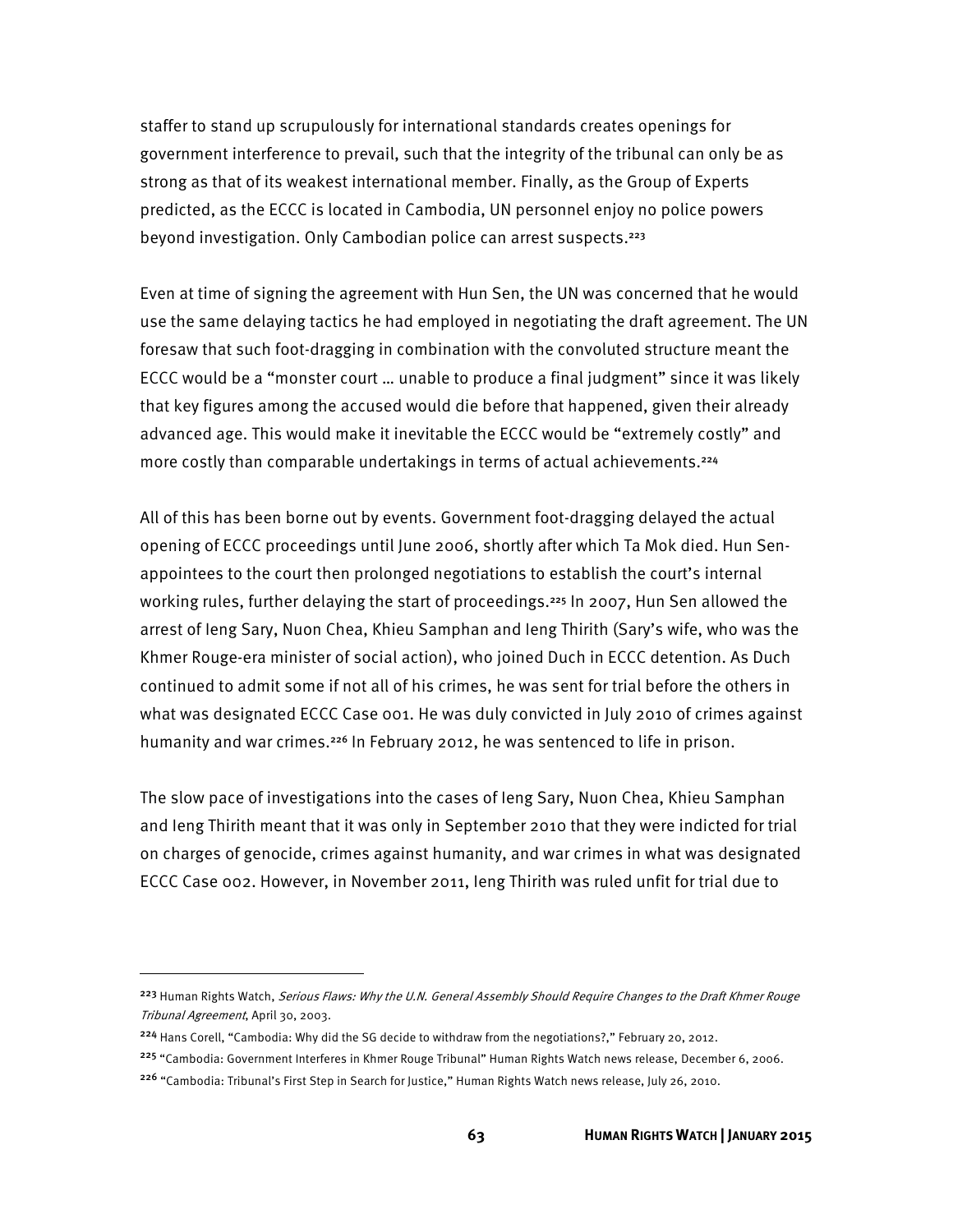worsening dementia and released. Ieng Sary died in hospital detention while on trial in March 2013.<sup>227</sup>

The result is that among senior Khmer Rouge leaders only Nuon Chea and Khieu Samphan have stood trial. A first trial of them for crimes against humanity in connection with the Khmer Rouge forced relocations of Cambodians from urban to rural areas and around the countryside in 1975-77 and related executions of former Khmer Republic officials resulted in their conviction in August 2014. Both have appealed.<sup>228</sup> A second trial of the two on other charges (Case 002/02), including genocide, only began in late 2014 and may well not finish before they die.

From the beginning, Hun Sen, his appointees at the ECCC and other Cambodian government authorities have made it clear they would allow no more people to be put on trial, regardless of the evidence, doing so by either outright objection or non-cooperation with any such move.<sup>229</sup> Hun Sen personally reiterated this position in May 2008 and conveyed this to key Cambodian personnel at the court via Deputy Prime Minister Sok An, who added that if the UN attempted to push ahead against Hun Sen's wishes, the government would simply use the intervention mechanisms at its disposal to block this.230

In November 2008, international prosecutor Robert Petit proposed investigations into five additional suspects in November 2008, including two former commanders of Khmer Rouge armed forces divisions, Sou Met and Meas Mut, and three former Khmer Rouge local party bosses, Aom An, Im Chem and Yim Tit, all of whom had defected to the CPP in the mid-1990s. However, Petit's Cambodian counterpart, Chea Leang, rejected this Petit's proposal. While Petit said there said there was reason to believe each had committed genocide, crimes against humanity or war crimes,231 Leang replied that the ECCC was required to

 $\overline{a}$ 

<sup>&</sup>lt;sup>227</sup> "Cambodia: Ieng Sary Death Shows Khmer Rouge Court Failings" Human Rights Watch news release, March 14, 2013. <sup>228</sup> "Cambodia: Khmer Rouge Convictions 'Too Little, Too Late'" Human Rights Watch news release, August 8, 2014. <sup>229</sup> Open Society Justice Initiative (OSJI), "Weekly report for Week ending September 21, 2007;" OSJI "Report for week ending

April 11, 2008."

<sup>230</sup> OSJI, "Report for week ending May 30, 2008;" OSJI, "Update on significant issues related to independence and funding of the ECCC, May 29, 2008."

<sup>&</sup>lt;sup>231</sup> ECCC, Office of the Co-Prosecutors, "Statement of the Co-Prosecutors," December 8, 2009; ECCC, Office of the Co-Prosecutors, "Statement of the Co-Prosecutors," January 5, 2009; ECCC, Office of the Co-Prosecutors, "Press Statement of the International Co-Prosecutor," April 24, 2009; ECCC, Pre-Trial Chamber, "Public Redacted Version: Considerations of the Pre-Trial Chamber Regarding the Disagreement Between the Co-Prosecutors Pursuant to Internal Rule 71," August 18, 2009; ECCC Office of the Co-Prosecutors, "Acting International Co-Prosecutor requests investigation of additional suspects," September 2, 2009.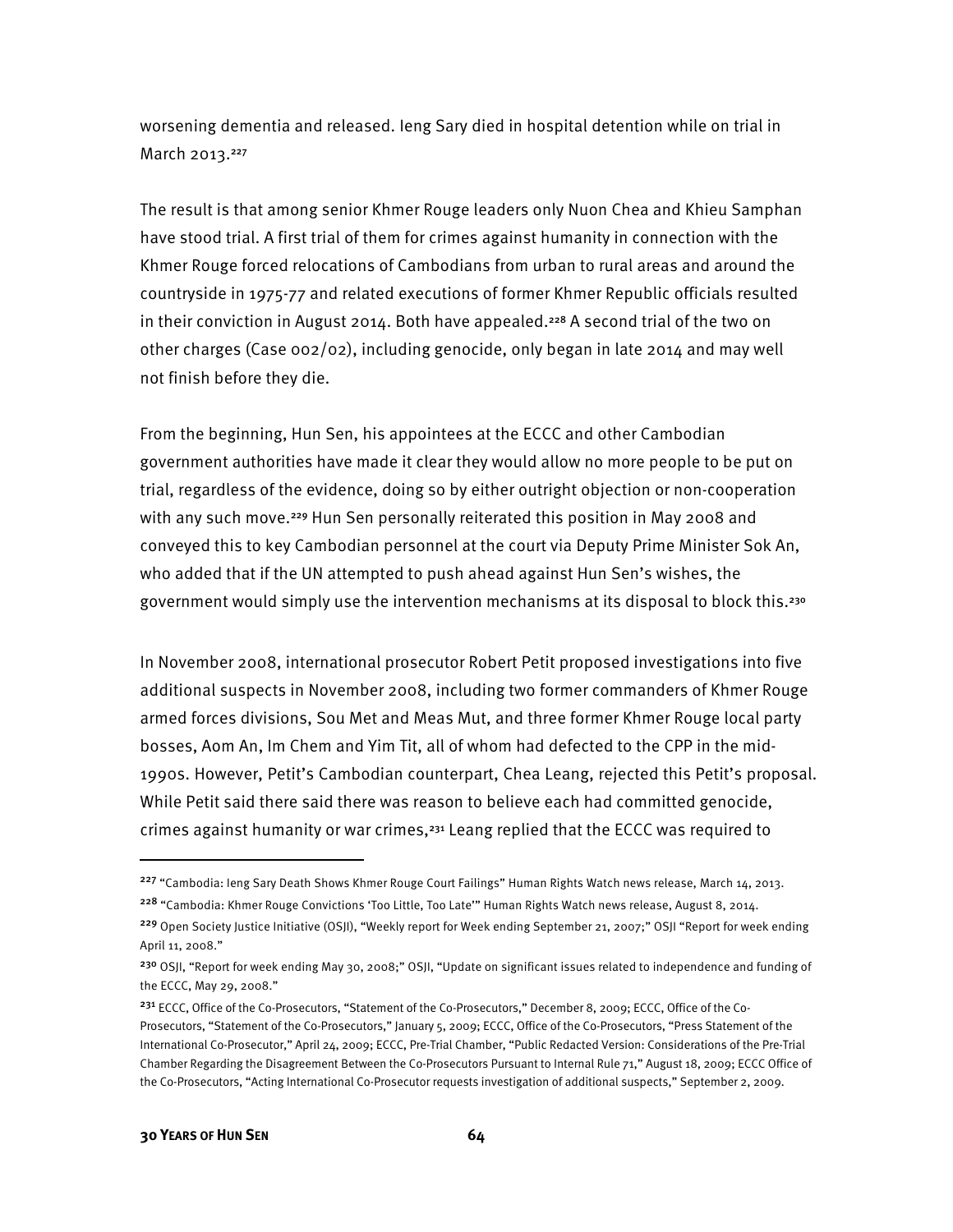engage in only "selective prosecutions" in accordance with the government's policies for promoting "national unity, reconciliation, stability, security and peace" in Cambodia. She explained this gave her prosecutorial discretion to refuse to deal with additional cases, regardless of what crimes they might have committed.232 In March 2009, Hun Sen publicly reiterated his "absolute stand" against prosecutions going beyond the five suspects then already in custody.<sup>233</sup>

Nevertheless, in June 2010, then international investigating judge Marcel Lemonde attempted to launch preliminary judicial investigations into the additional suspects, with Sou Met and Meas Mut designated as Case 003 and Aom An, Im Chem, and Yim Tit designated as Case 004. He did so without the cooperation of his Cambodian counterpart, You Bunleng.234 However, Lemonde resigned in September 2010, and in October, Hun Sen again stated his opposition. He told UN Secretary-General Ban Ki-moon he would not let the UN go beyond convicting the suspects he had slated for prosecution. Reporting on the meeting, Cambodian Deputy Prime Minister and Foreign Minister Hor Namhong stated that Hun Sen "clearly affirmed" that no further cases would be allowed,<sup>235</sup> specifying that "successful convictions will finish with case two."<sup>236</sup> This was followed by the declaration of Minister of Information Khieu Kanharith that if UN international jurists or staff wanted "to go into Case 003 or Case 004," they should instead "just pack their bags and return home."<sup>237</sup> The government-appointed deputy co-prosecutor echoed these statements by pronouncing that "there will be no Case 003 and 004."238

 $\overline{a}$ 

<sup>232</sup> ECCC, Office of the Co-Prosecutors, "Statement of the Co-Prosecutors," December 8, 2009; ECCC, Office of the Co-Prosecutors, "Statement of the Co-Prosecutors," January 5. 2009; ECCC, Office of the Co-Prosecutors, "Press Statement of the International Co-Prosecutor," April 24, 2009; ECCC, Pre-Trial Chamber, "Public Redacted Version: Considerations of the Pre-Trial Chamber Regarding the Disagreement Between the Co-Prosecutors Pursuant to Internal Rule 71," August 18, 2009; ECCC, Office of the Co-Prosecutors, "Acting International Co-Prosecutor requests investigation of additional suspects," September 2, 2009.

<sup>&</sup>lt;sup>233</sup> "Cambodia: Government's stand against prosecution of more Khmer Rouge leaders shows its true colours, "Statement by the Asian Human Rights Commission, April 7, 2009, http://khmernz.blogspot.com.au/2009/04/cambodia-governmentsstand-against.html (accessed January 10, 2015).

<sup>&</sup>lt;sup>234</sup> ECCC, "Decision and Referral to the Supreme Council of the Magistracy on the Judicial Misconduct of National Co-Investigating Judge You Bunleng" (D29/2), May 4, 2012, pp.23-24; ECCC, Office of the Co-Prosecutors, "International Co-Prosecutors Disclosure to the Trial Chamber Regarding Interviews of Case 002 Witnesses in Cases 003 and 004 with Strictly Confidential Annex A" (E127), October 6, 2011.

<sup>&</sup>lt;sup>235</sup> "Hun Sen to Ban Ki-moon: Case 002 Last Trial at ECCC," Phnom Penh Post, October 27, 2010.

<sup>&</sup>lt;sup>236</sup> Douglas Gillison, "Justice Denied," Foreign Policy, November 23, 2011,

http://www.foreignpolicy.com/articles/2011/11/23/cambodia\_court\_justice\_khmer\_rouge (accessed January 10, 2015). <sup>237</sup> "Prosecutor Speaks Out," Phnom Penh Post, May 10, 2011.

<sup>&</sup>lt;sup>238</sup> "Prosecutor Says Tribunal Lacks Money, Time," Cambodia Daily, 1 March 18, 2011.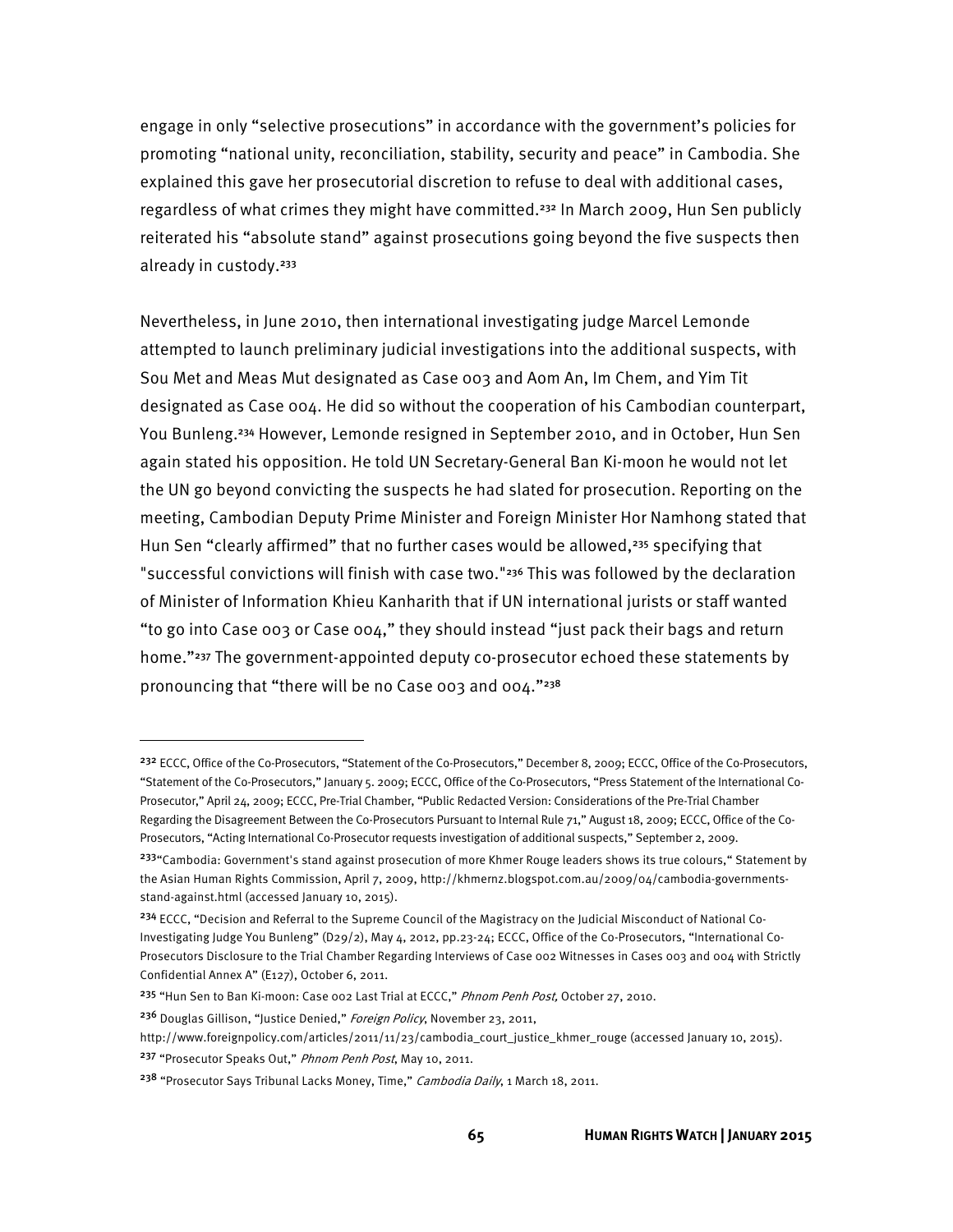Lemonde's replacement as international investigating judge, Siegfried Blunk, proved amenable to Hun Sen's position, but was forced from office by his own UN staff and an international outcry against his behavior.<sup>239</sup> His successor, Laurent Kasper-Ansermet, tried starting in November 2011 to resume investigations, but found himself blocked at almost every turn. He resigned in May 2012, announcing publicly that his work had been obstructed for manifestly political reasons by a "highly hostile environment" that "severely impeded" the day-to-day performance of his duties. He specified that there was reason to believe that this blockage included "serious interference" in both Cases 003 and 004 by You Bunleng and his Cambodian staff.<sup>240</sup> In another statement, he characterized You Bunleng's behavior as having clearly violated "all principles of independence, impartiality and integrity" for judges.<sup>241</sup>

The most recent international investigating judge, Mark Harmon, has continued the effort to investigate Cases 003 and 004. However, case 003 suspect Sou Met died in June 2013. As Harmon has continued to operate without the cooperation of You Bunleng and the latter's Cambodian staff, there seems little or no prospect that any of the remaining suspects will ever be brought to trial. While many other mass killers of the Khmer Rouge remain alive and live openly in Cambodia, there is no prospect of the ECCC ever following evidence to charge any other suspects.

 $\overline{\phantom{a}}$ 

<sup>&</sup>lt;sup>239</sup> "Cambodia: Judges Investigating Khmer Rouge Crimes Should Resign," Human Rights Watch news release, October 3.. <sup>240</sup> ECCC, "Press Release by the Reserve International Co-Investigating Judge," May 4, 2012.

<sup>&</sup>lt;sup>241</sup> ECCC, Office of the Co-Investigating Judges, "Decision and Referral to the Supreme Council of the Magistracy on the Judicial Misconduct of National Co-Investigating Judge You Bunleng" (D29/2), May 4, 2012, pp.23-24.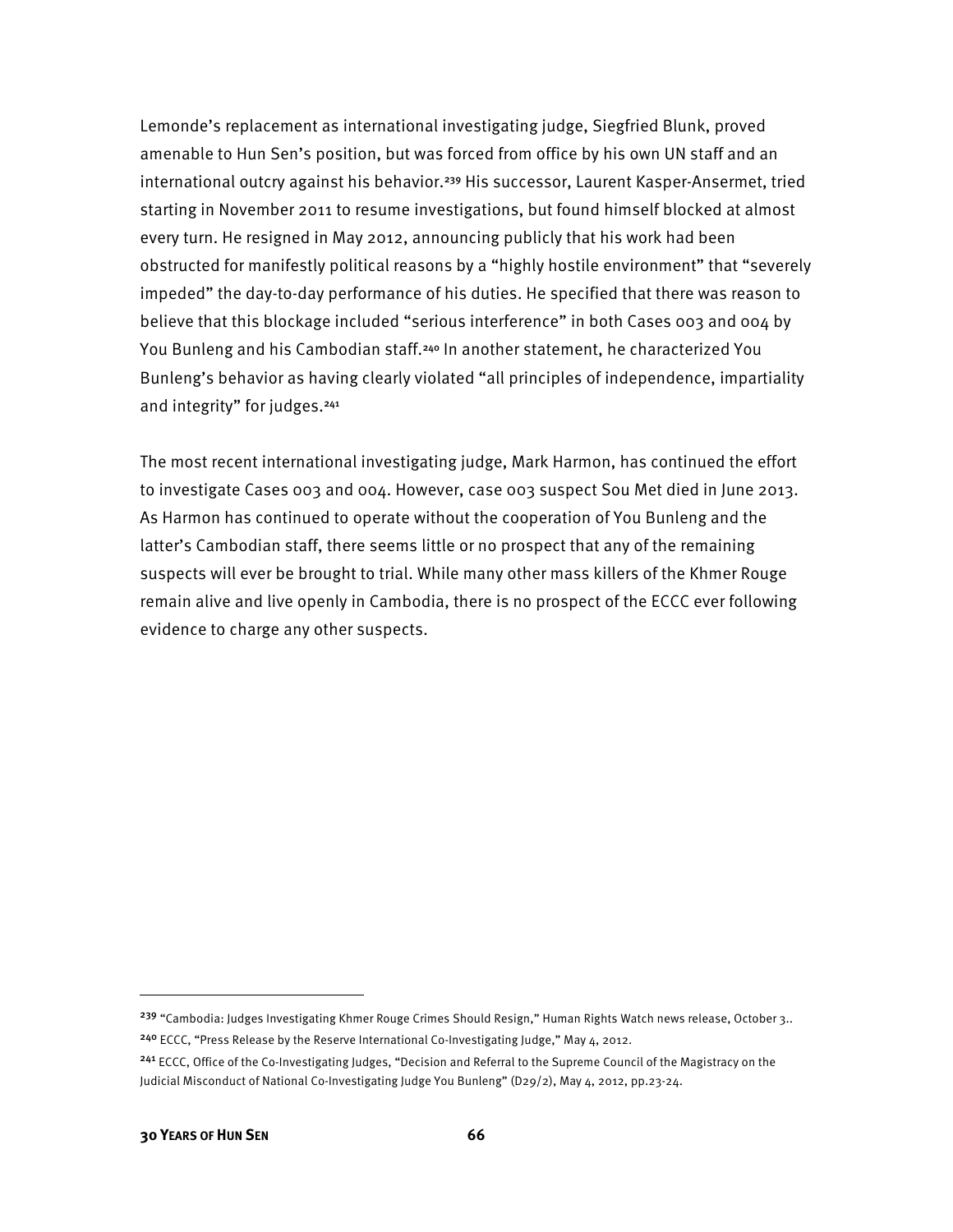## **Acknowledgements**

This report was researched and written by Brad Adams, director for the Asia Division at Human Rights Watch. Additional research and writing was provided by Human Rights Watch staff. James Ross, legal and policy director, and Joseph Saunders, deputy program director, provided legal and program reviews. Production assistance was provided by Storm Tiv, associate with the Asia division; Grace Choi, director of publications; Kathy Mills, publications specialist; and Fitzroy Hepkins, administrative manager.